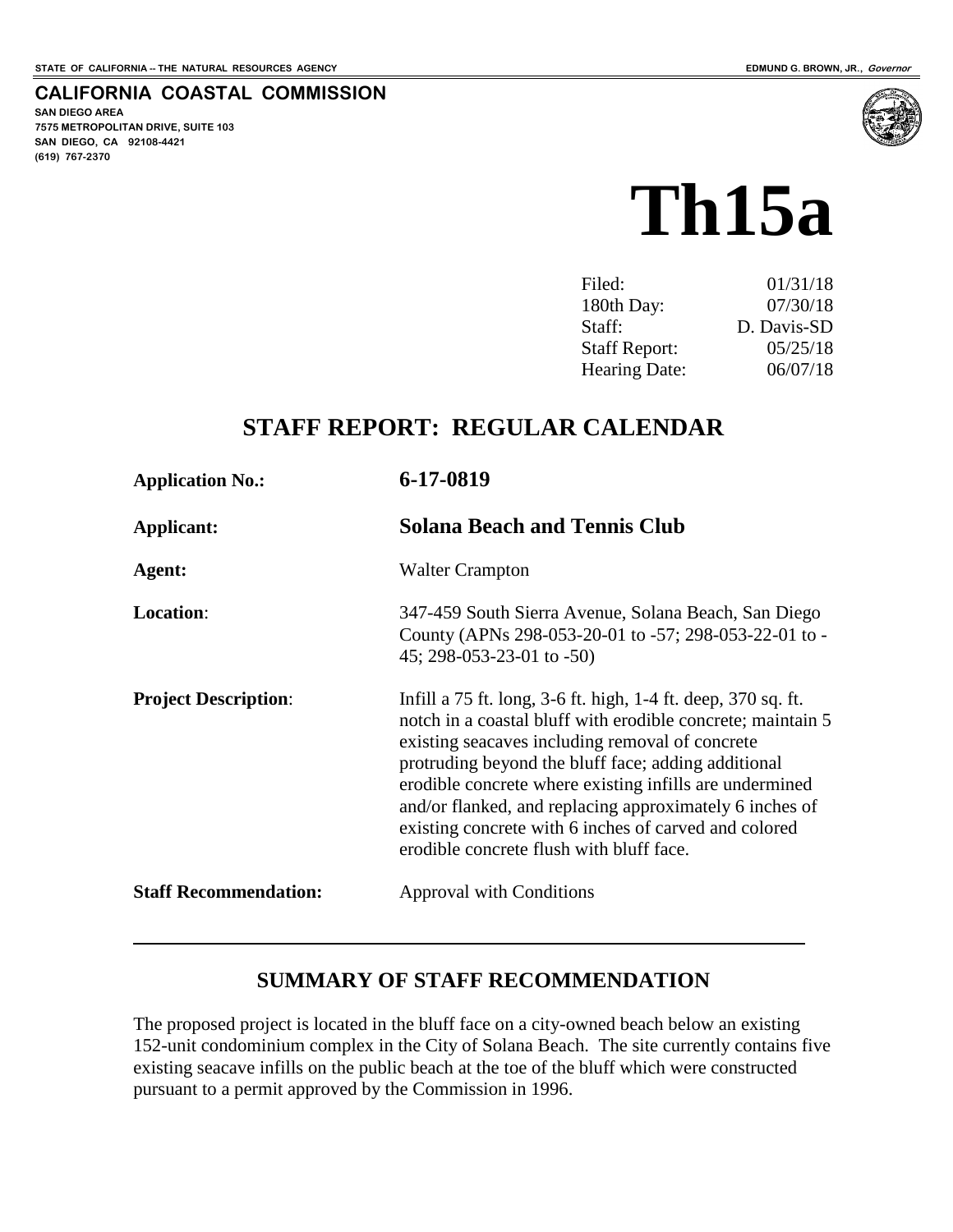The subject project would maintain and minimally expand the 5 existing seacave infills and infill a new 75-foot long notch in the coastal bluff. The condominium complex was developed in the early 1970s and is in a hazardous location due to shoreline erosion, but is not at risk at this time. The City's certified Land Use Plan (LUP) allows for pre-emptive construction of erodible concrete seacave/notch infills, even when a bluff top structure is not imminently threatened. The intent of the proposed construction of seacave/notch infills is to help prevent catastrophic bluff failure leading to the construction of a seawall, but still allow the bluff to erode landward, when properly maintained.

The Commission has recently raised concerns regarding projects that use erodible concrete to fill seacaves and notches when an existing structure is not at risk and the Commission is not required to approve shoreline protection. Most recently, in December 2017, the Commission denied a request to fill a notch in Solana Beach (CDP No. 6-15-1988/Monroe and Sloan), and the Commission denied essentially the same project as the subject request in January 2016 (6-96-102/Solana Beach & Tennis Club). These projects were denied in part because of the scope and scale of the proposals, and because of questions about whether the concrete mix proposed to fill the notches will erode at the same rate as the natural bluffs. The 5 existing seacaves proposed to be repaired on the subject site were filled with a concrete material that has not eroded, and as such, currently protrude onto the beach.

However, there are significant distinctions between those actions and the subject project. First, the subject project is a much smaller scale development than the Monroe/Sloan seawall. As proposed, the new project will be one of the shallowest and lowest in height infills placed on the bluff face in Solana Beach [\(See Exhibit 6\)](https://documents.coastal.ca.gov/reports/2018/6/th15a/th15a-6-2018-exhibits.pdf). The Monroe/Sloan notch infill denied by the Commission was 90-feet long, 2- to 11-feet deep, 7- to 17-feet high. The proposed project is 75-feet long, 1- to 4-feet deep, and 3- to 6-feet high. The visual impact of this infill, which would be colored and textured to match the surrounding bluffs, is expected to be fairly minimal.

Second, the subject project includes special conditions that specify a particular mixture for the erodible concrete that the Commission's engineer has determined can be expected to erode in a manner that reasonably mimics the natural retreat rates of the surrounding bluffs. Conditions on the permit require testing of the erodible concrete after application, and if the mixture is incorrectly applied and thus not meet the specific erodibility criteria, the new infill material must be removed. If the Executive Director determines that removal of new infill would damage the natural bluff material, the applicant must apply to the Commission for an amendment to retain the non-erodible mix and propose mitigation to offset the impacts of the non-erodible concrete. Thus, the Commission has a level of assurance that the concrete applied to the subject site will have the erodible characteristics proposed by the applicant, and if it does not, that the material will be removed or mitigation will be required.

The intent behind allowing infills even when no existing primary structure is at risk is because given the presence of a "clean sands lens" on the bluffs and the history of bluff failures and shoreline protective structures in this region, it can be reasonably foreseen that without preventative measures, many if not most bluff top structures will be at risk in the future. Thus, some amount or type of shoreline protection along much of Solana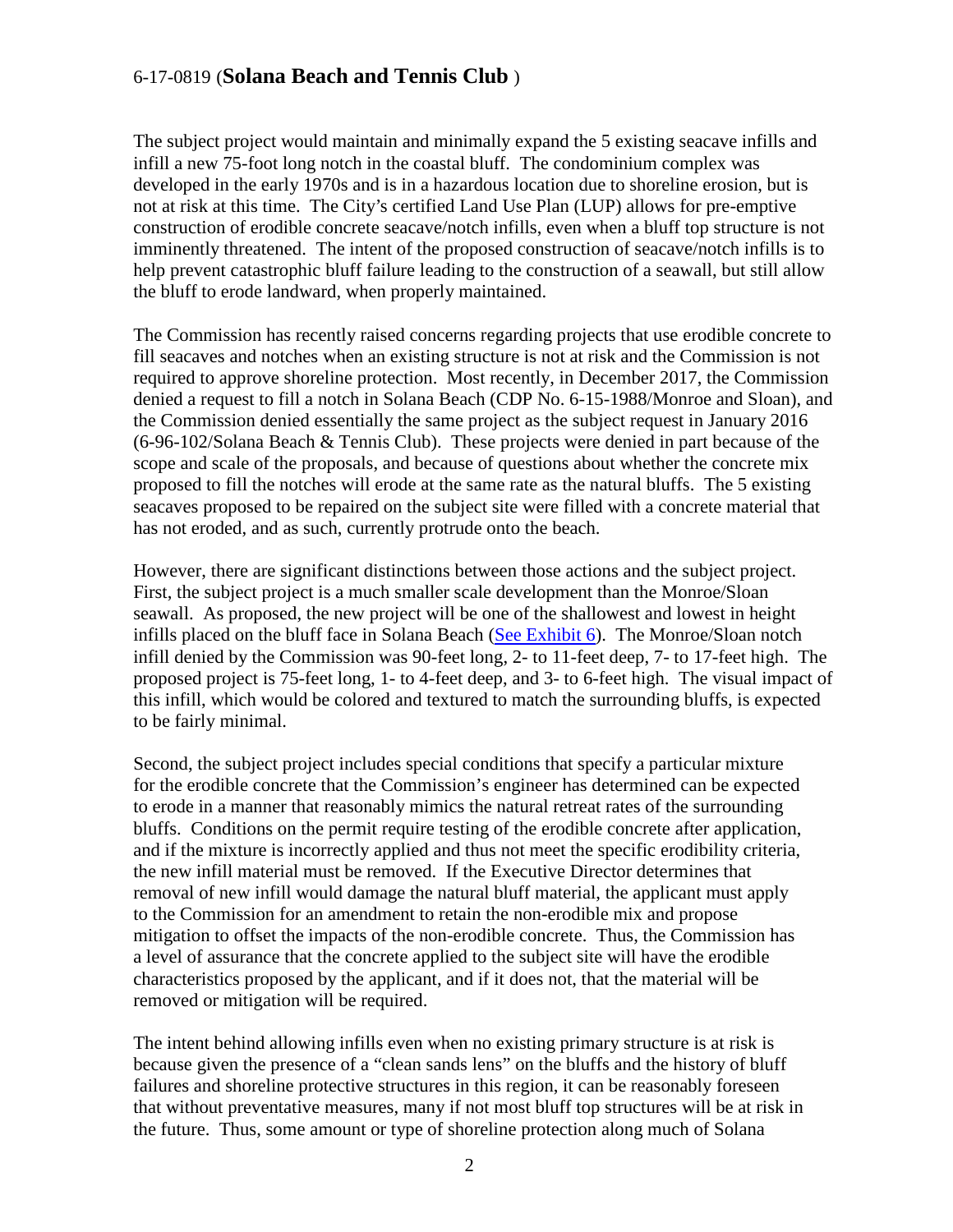Beach may be unavoidable. However, the cycle of large collapses and rapid retreat can be slowed through the construction of erodible concrete seacave/notch infills.

In numerous past actions, the Commission has found that the filling of seacaves or notch overhangs as a preemptive measure has fewer impacts upon coastal resources and public access than the construction of seawalls and upper bluff structures. Unlike a wall located seaward of the natural bluff, seacave infills are placed within the bluff and do not result in immediate encroachment on the usable public beach area. Seacave fills in Solana Beach are typically considerably lower in height than a seawall that has to cover the clean sands lens located approximately 30 feet above the beach. And while the construction of seacave/notch infills helps to prevent catastrophic bluff failure, when erodible concrete is used, it still allows the bluffs to erode landward. Thus, is staff is recommending that in this case, the impacts associated with the new notch fill are offset by the benefits of delaying the need for a seawall.

With regard to the repairs proposed to the existing seacaves, staff has discussed with the applicant how some or all of the existing, non-erodible concrete in the caves could be removed and replaced with erodible concrete. Although the original permit only requires that the concrete be removed when it extends more than 6 inches beyond the bluff face, removing the existing material would allow for the bluffs to erode more naturally, and lessen the need to continually maintain the seacaves. The Commission's engineer believes that all or some of the existing concrete could be removed and replaced without substantial risk to the bluffs. However, the applicants have not been willing to propose a plan that includes removal of more than the seaward 6 inches of infill.

To assure that the erodible concrete is performing as expected, special conditions require that the applicant submit and implement a comprehensive monitoring program to ensure that the proposed seacave/notch infills are functioning as designed and are not adversely impacting coastal resources. **Special Condition #3** requires annual monitoring reports, and **Special Condition #4** notifies the applicant that failure to provide the required monitoring reports per **Special Condition #3** shall result in a conclusive presumption that the infill has fixed the back of the beach, and thus is permanent protection, and the applicant must apply for a coastal development permit or amendment to approve the protection as permanent, including mitigation for any unavoided impacts to public access, recreation, shoreline sand supply and visual quality. Mitigation could include sand supply replacement, additional public access, and recreation mitigation, or an encroachment agreement with the City.

Furthermore, because permanent shoreline protection has impacts on public access, **Special Condition #4** notifies the applicant that failure to submit a monitoring report required pursuant to **Special Condition #3** (or the follow up coastal development permit or amendment), will constitute a violation of public access provisions of the Coastal Act and, thus, the applicant would be subject to civil penalties pursuant to Section 30821 of the Coastal Act commencing from the date of the deadline to submit a monitoring report.

If the material does not erode as anticipated, **Special Condition #9** requires that if any portion of the existing or proposed seacave/notch infills encroaches greater than six inches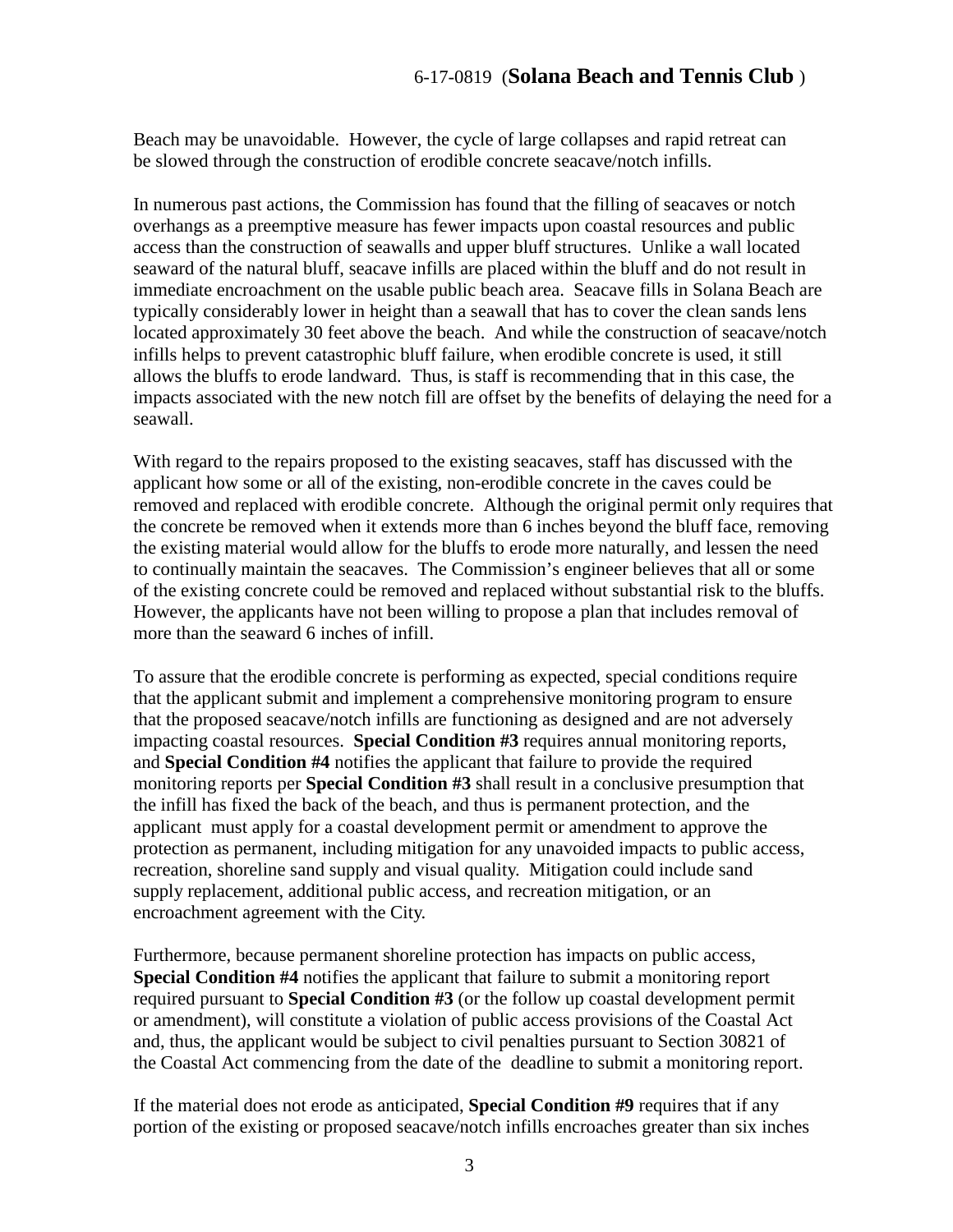seaward of the adjacent natural bluffs, that the property owner obtain a CDP amendment from the Commission to remove the excess fill or otherwise remedy the situation. The sixinch aesthetic layer, which is proposed to be layered on the face of the 5 existing infills, provides an opportunity to monitor the erodibility of the new mixture in a relatively short span of time.

To ensure that the matter of unpermitted development is resolved in a timely manner, **Special Condition #13** requires that the applicant satisfies **Special Condition #6** within 180 days and all other prior-to-issuance conditions of this permit within 60 days of Commission action, or within such additional time as the Executive Director may grant for good cause.

The Commission's Sea Level Rise Policy Guidance provides direction to consider various adaptation strategies to consider in reviewing requests for shoreline development. The Guidance notes that adaptation strategies should be chosen based on the specific risks and vulnerabilities of a region or project site and the applicable Coastal Act and LCP requirements, with due consideration of local priorities and goals. The circumstances in Solana Beach, the presence of a clean sands lens and a bluff top that is substantially developed, present a significant challenge to the goal of avoiding shoreline protective devices. Allowing preemptive filling of notches and seacaves is one way in which bluff and shoreline protective devices can be limited. Seacave and notch infills allow the City, and the region as a whole, more time to pursue other non-structural methods, such as beach replenishment, to protect the bluffs, and/or moving the line of bluff-top development landward away from the bluff edge in order to delay the need for more substantial shoreline protection.

Commission staff recommends **approval** of coastal development permit application 6- 17-0819 as conditioned.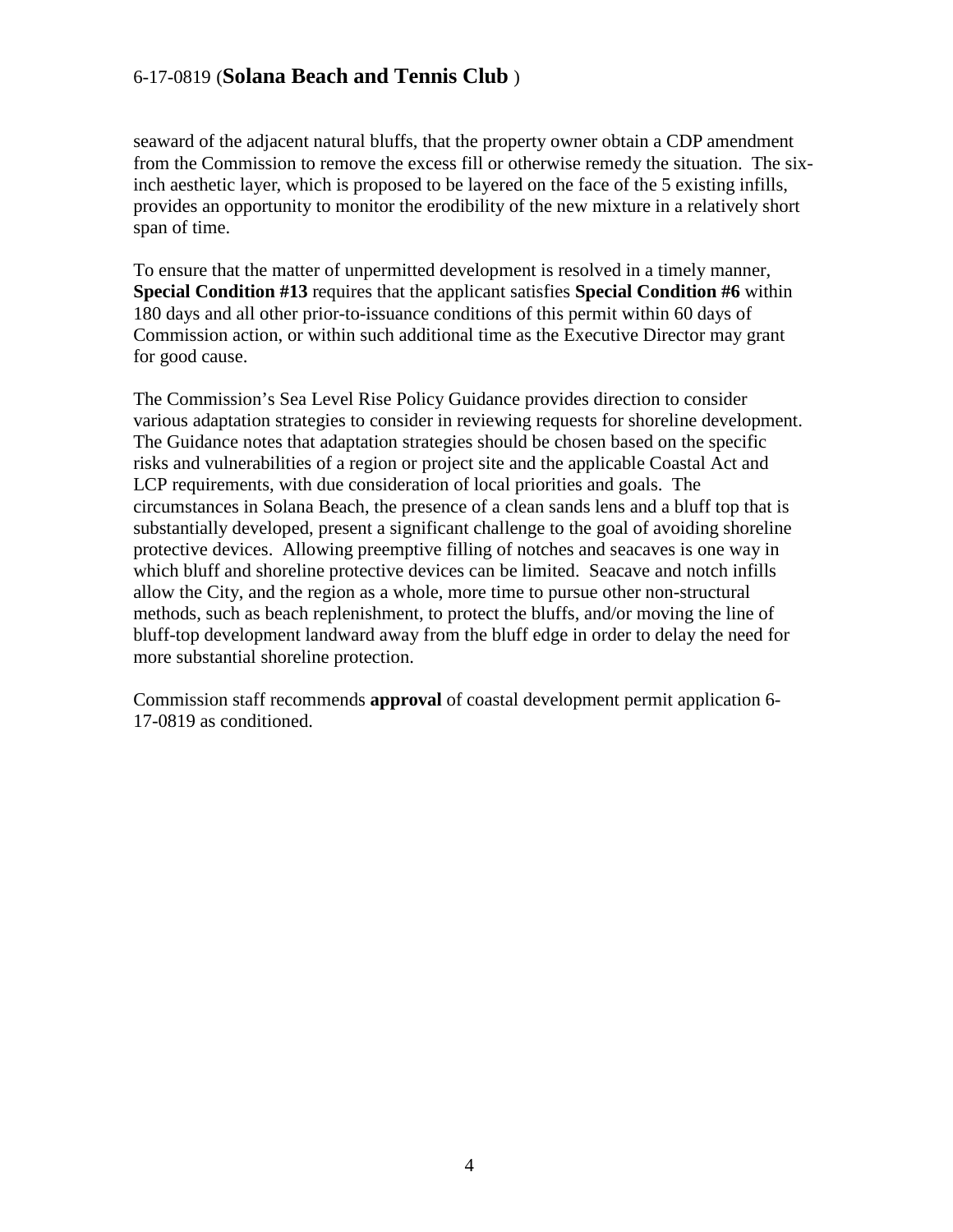# **TABLE OF CONTENTS**

| A.             |                                                                |  |
|----------------|----------------------------------------------------------------|--|
| <b>B.</b>      |                                                                |  |
| $\mathbf{C}$ . |                                                                |  |
| D.             |                                                                |  |
| Ε.             |                                                                |  |
| F.             |                                                                |  |
| G.             | CONSISTENCY WITH CALIFORNIA ENVIRONMENTAL QUALITY ACT (CEQA)39 |  |

## **APPENDICES**

[Appendix A – Substantive File Documents](#page-40-0)

## **EXHIBITS**

[Exhibit 1 – Project Vicinity](https://documents.coastal.ca.gov/reports/2018/6/th15a/th15a-6-2018-exhibits.pdf) [Exhibit 2 – Project Location](https://documents.coastal.ca.gov/reports/2018/6/th15a/th15a-6-2018-exhibits.pdf) [Exhibit 3 – Notch Photo](https://documents.coastal.ca.gov/reports/2018/6/th15a/th15a-6-2018-exhibits.pdf)  [Exhibit 4 – Site Plan](https://documents.coastal.ca.gov/reports/2018/6/th15a/th15a-6-2018-exhibits.pdf) [Exhibit 5 – Cross-Section](https://documents.coastal.ca.gov/reports/2018/6/th15a/th15a-6-2018-exhibits.pdf) [Exhibit 6 – Solana Beach Infill Table](https://documents.coastal.ca.gov/reports/2018/6/th15a/th15a-6-2018-exhibits.pdf)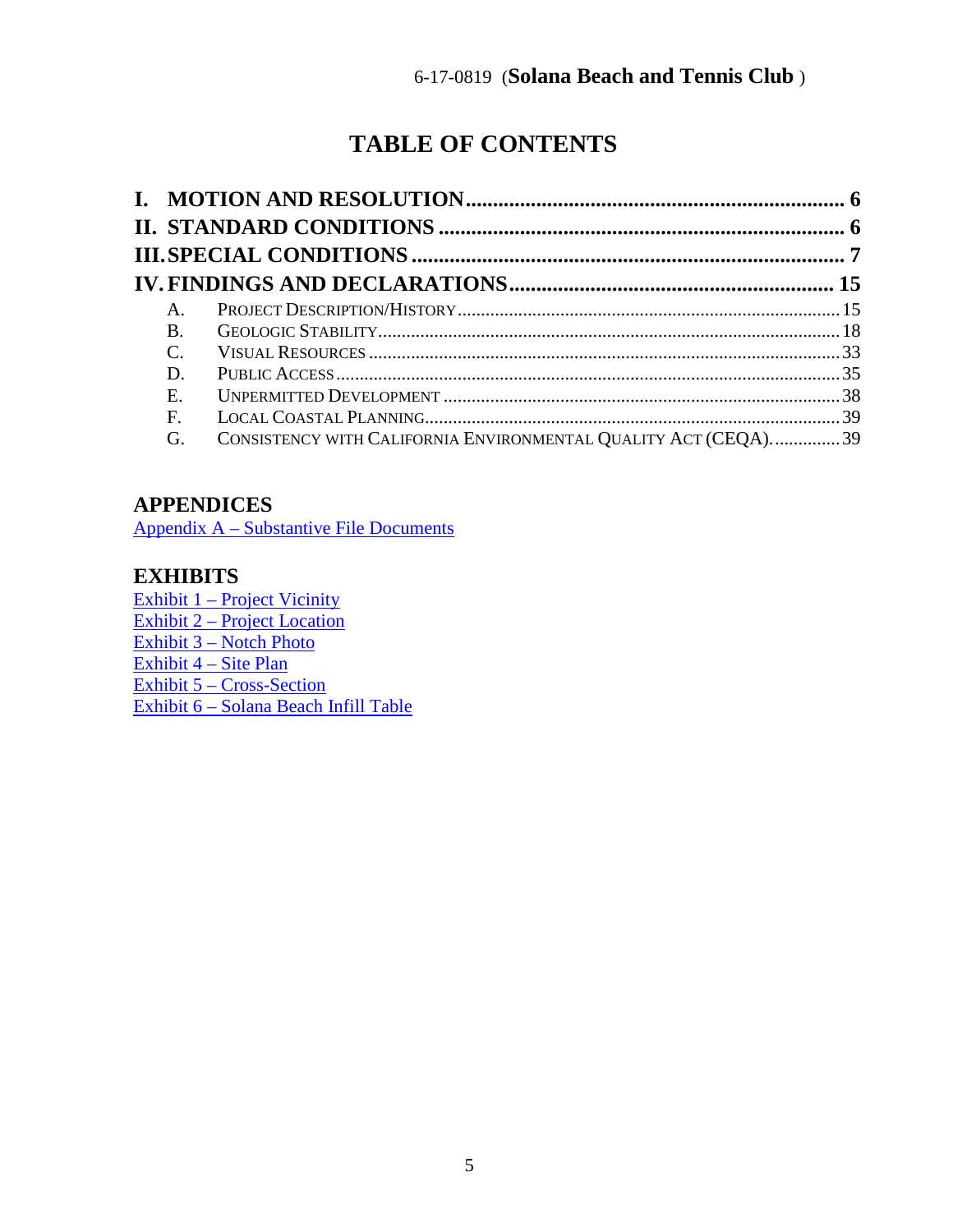# <span id="page-5-0"></span>**I. MOTION AND RESOLUTION**

#### **Motion:**

*I move that the Commission approve Coastal Development Permit Application No. 6-17-0819 subject to the conditions set forth in the staff recommendation.* 

Staff recommends a **YES** vote on the foregoing motion. Passage of this motion will result in conditional approval of the permit and adoption of the following resolution and findings. The motion passes only by affirmative vote of a majority of the Commissioners present.

#### **Resolution:**

*The Commission hereby approves coastal development permit 6-17-0819 and adopts the findings set forth below on grounds that the development as conditioned will be in conformity with the policies of Chapter 3 of the Coastal Act and will not prejudice the ability of the local government having jurisdiction over the area to prepare a Local Coastal Program conforming to the provisions of Chapter 3. Approval of the permit complies with the California Environmental Quality Act because either 1) feasible mitigation measures and/or alternatives have been incorporated to substantially lessen any significant adverse effects of the development on the environment, or 2) there are no further feasible mitigation measures or alternatives that would substantially lessen any significant adverse impacts of the development on the environment.* 

# <span id="page-5-1"></span>**II. STANDARD CONDITIONS**

This permit is granted subject to the following standard conditions:

- 1. **Notice of Receipt and Acknowledgment**. The permit is not valid and development shall not commence until a copy of the permit, signed by the permittee or authorized agent, acknowledging receipt of the permit and acceptance of the terms and conditions, is returned to the Commission office.
- 2. **Expiration.** If development has not commenced, the permit will expire two years from the date on which the Commission voted on the application. Development shall be pursued in a diligent manner and completed in a reasonable period of time. Application for extension of the permit must be made prior to the expiration date.
- 3. **Interpretation.** Any questions of intent of interpretation of any condition will be resolved by the Executive Director or the Commission.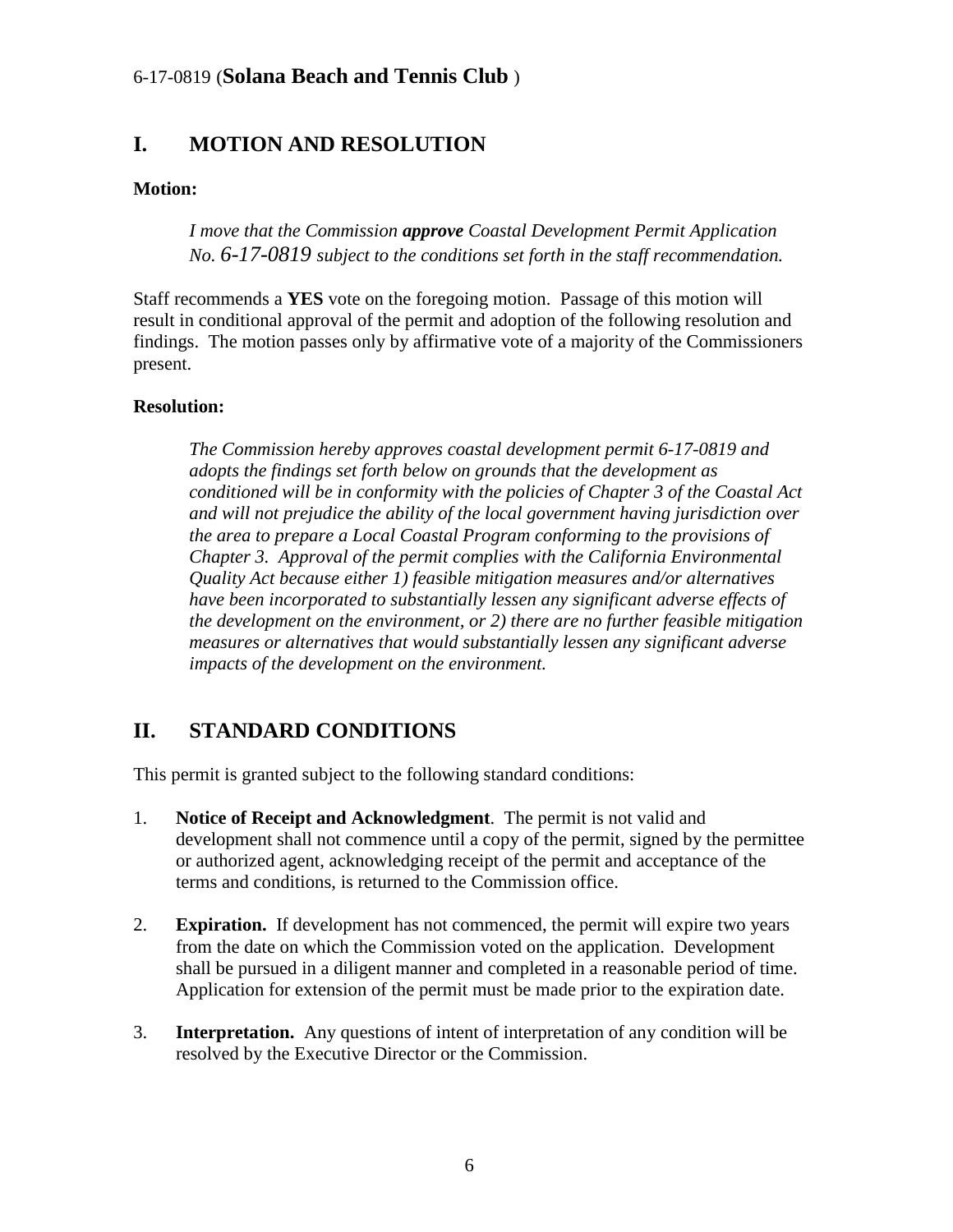- 4. **Assignment.** The permit may be assigned to any qualified person, provided assignee files with the Commission an affidavit accepting all terms and conditions of the permit.
- 5. **Terms and Conditions Run with the Land.** These terms and conditions shall be perpetual, and it is the intention of the Commission and the permittee to bind all future owners and possessors of the subject property to the terms and conditions.

# <span id="page-6-0"></span>**III. SPECIAL CONDITIONS**

This permit is granted subject to the following special conditions:

- 1. **Submittal of Final Plans.**
	- (a) **PRIOR TO ISSUANCE OF THE COASTAL DEVELOPMENT**

**PERMIT**, the applicant shall submit for the review and written approval of the Executive Director, revised final plans approved by the City of Solana Beach that are in substantial conformance with the plans prepared by TerraCosta Consulting Group dated 12/31/17. Said plans shall include the following:

- i. The infill shall not exceed a length of 75 feet, and a height greater than 6 feet.
- ii. Sufficient detail regarding the construction method and technology utilized for texturing and coloring the infill. Such plans shall confirm, and be of sufficient detail to verify, that the infill color and texture closely match the adjacent natural bluffs, including a provision of a color board indicating the infill material.
- iii. During construction of the approved development, disturbances to sand and intertidal areas shall be minimized to the maximum extent feasible. All excavated beach sand shall be re-deposited on the beach. Local sand, cobbles or shoreline rocks shall not be used for backfill or for any other purpose as construction material.
- iv. The seacave and notch infills shall conform as closely as possible to the natural contours of the bluff, and shall not protrude beyond the existing "drip-line" (a parallel line extending down the face of the bluff to the beach) or the stringline of the adjacent natural bluff on either side of each infill.
- v. The erodible concrete for the seacave/notch infills shall be consistent with the submitted plans and shall be designed to provide a material with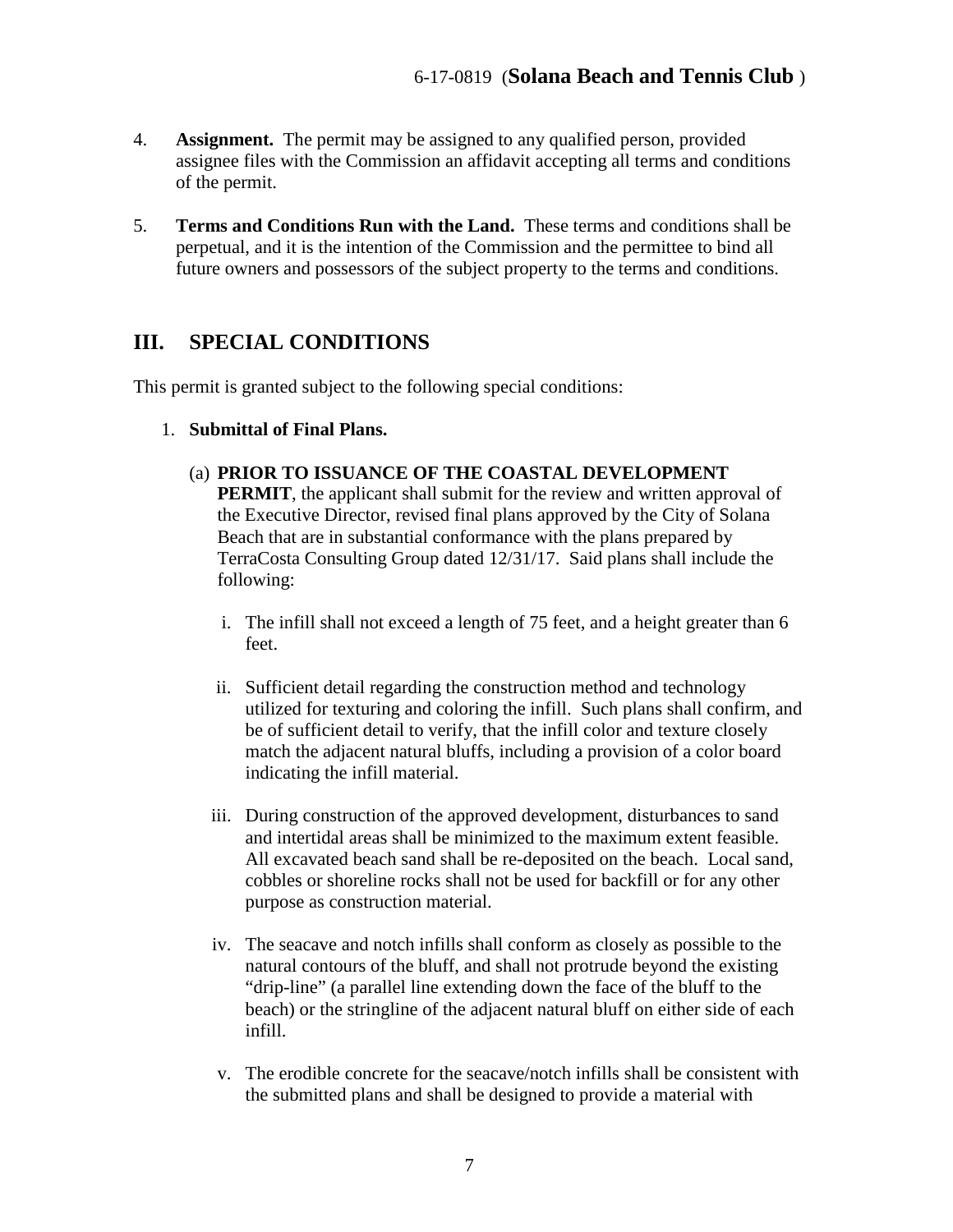erosion characteristics similar to that of the adjacent natural bluff as provided for in Special Condition #2 of this permit.

(b) The permittee shall undertake the development in accordance with the approved plans. Any proposed changes to the approved plans shall be reported to the Executive Director. No changes to the plans shall occur without a Coastal Commission approved coastal development permit unless the Executive Director determines that no amendment is legally required.

#### **2. Concrete Erodibility Testing Plan.**

- (a) **PRIOR TO ISSUANCE OF THE COASTAL DEVELOPMENT PERMIT,** the applicant shall submit, for the review and written approval of the Executive Director, a Concrete Erodibility Testing Plan that provides for the following:
	- i. An inspector, paid for by the applicant, shall be present at the plant when the concrete is prepared to confirm the concrete and materials are handled, batched, and mixed in accordance with ASTM C94 standard specification for ready mixed concrete and the Testing Plan required by this Special Condition. An inspector shall also be present at the job site to collect concrete samples and fabricate concrete test cylinders for compressive strength testing by a qualified testing and inspection company.
	- ii. All inspection personnel shall be qualified and shall work under the direction of a California registered civil engineer.
	- iii. At the job site, an inspector shall collect a minimum of four concrete test cylinders from each ready mix truck for subsequent 28-day unconfined compression test by a qualified testing and inspection agency, and the results shall be provided to the permittee and the Executive Director. The anticipated 28-day unconfined compressive strength for the specified erodible mix design is 375 PSI with some variation, and shall be deemed to be in non-compliance if the Unconfined Compressive Strength (UCS) for any test cylinder exceeds 500 PSI.
	- iv. If any of the unconfined compressive strength tests exceed 500 PSI, then the applicant shall apply to the Commission for a permit or permit amendment to remove the new infill material and replace it with erodible concrete that meets the erodibility requirements of less than 500 PSI. If the Executive Director determines that removal and replacement of all or some of the infill would damage or cause instability to the natural bluff material, the applicant shall apply to the Commission for an amendment to this CDP to retain the non-erodible mix. The application shall propose mitigation to offset the impacts of the non-erodible concrete.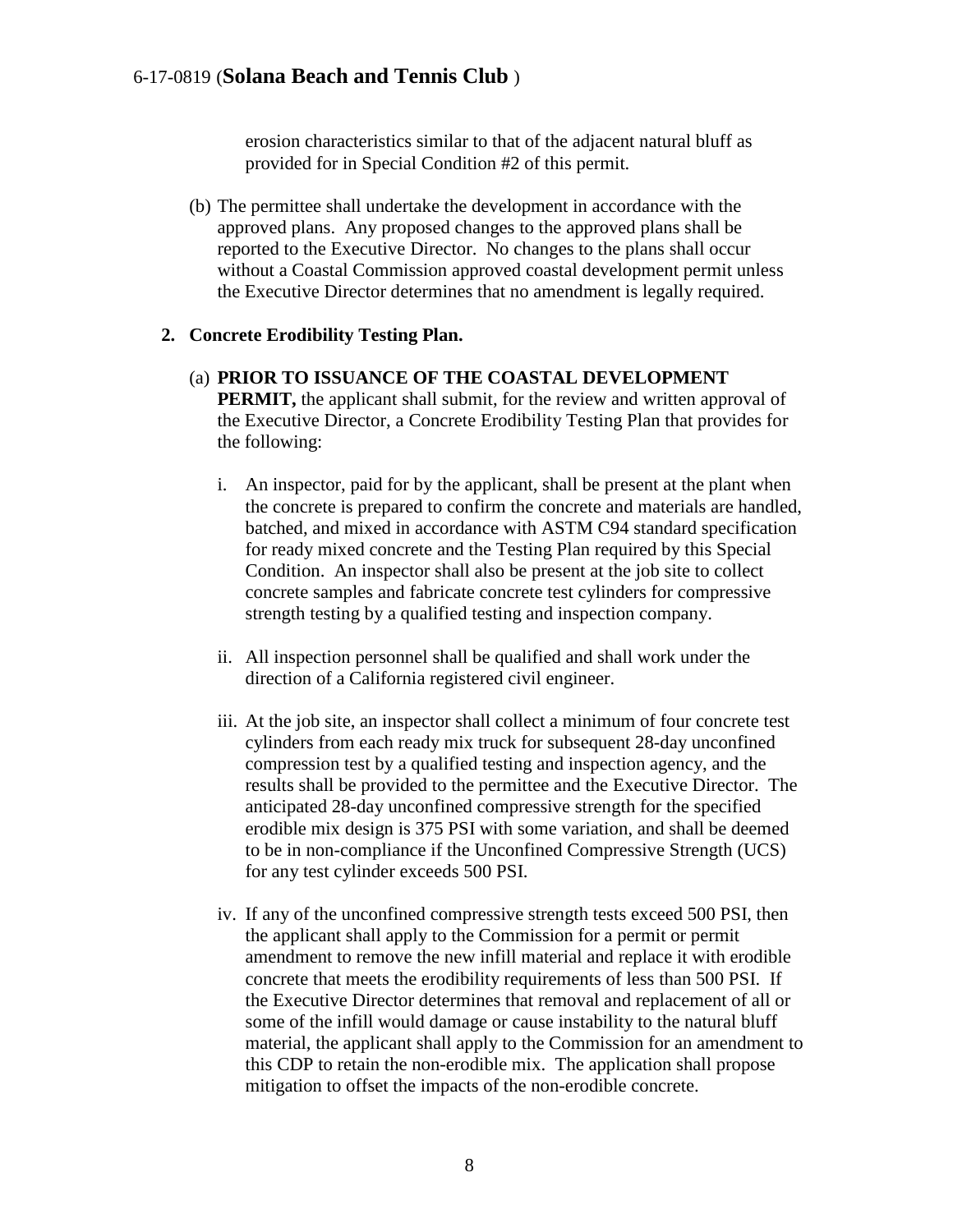- v. Regardless of the UCS of any test cylinder, if annual monitoring of the erodible concrete as required by Special Condition #3 of this permit indicates that the erodible concrete extends more than six inches seaward of the face of the natural bluff, within 30 days of the completion of the annual monitoring, the applicant shall apply for a permit or permit amendment to remove all portions of the erodible concrete that protrude seaward of the natural bluff face.
- (b) The permittee shall undertake development in conformance with the above phasing and testing protocol, unless the Commission approves an amendment to this permit or the Executive Director determines that no amendment is legally required for any proposed minor deviations.

#### 3. **Monitoring Program.**

- (a) **PRIOR TO ISSUANCE OF THE COASTAL DEVELOPMENT PERMIT**, the applicant shall submit to the Executive Director for review and written approval, a monitoring plan prepared by a registered civil or geotechnical engineer for the existing and proposed seacave/notch infills on the subject site which shall incorporate the following:
	- i. Current measurements of the distance between the condominiums and the bluff edge (as defined by Section 13577, Title 14 of the California Code of Regulations), and provisions for these measurements to be taken annually after completion of construction for the life of the project. The locations for these measurements shall be identified through permanent markers, benchmarks, survey position, written description, or other approved methods so that annual measurements can be taken at the same bluff location and comparisons between years can provide information on bluff retreat.
	- ii. Provisions for establishing any differential retreat between the natural bluff face and each of the seacaves/notches by measuring both ends of the seacaves/notches and at 20-foot intervals (maximum) along the top of the seacave/notch face and the bluff face intersection, annually after completion of construction, for the life of the project. The condition of the seacave/notch should be documented through photography. The program shall describe the method by which such measurements shall be taken.
	- iii. Provisions for the annual measurement of the erosion of the proposed erodible concrete infill. The program shall describe the method by which such measurements shall be taken.
	- iv. Provisions for submittal of a report to the Executive Director of the Coastal Commission on June  $1<sup>st</sup>$  every two years, for a six-year period beginning after completion of construction and every 3 years thereafter for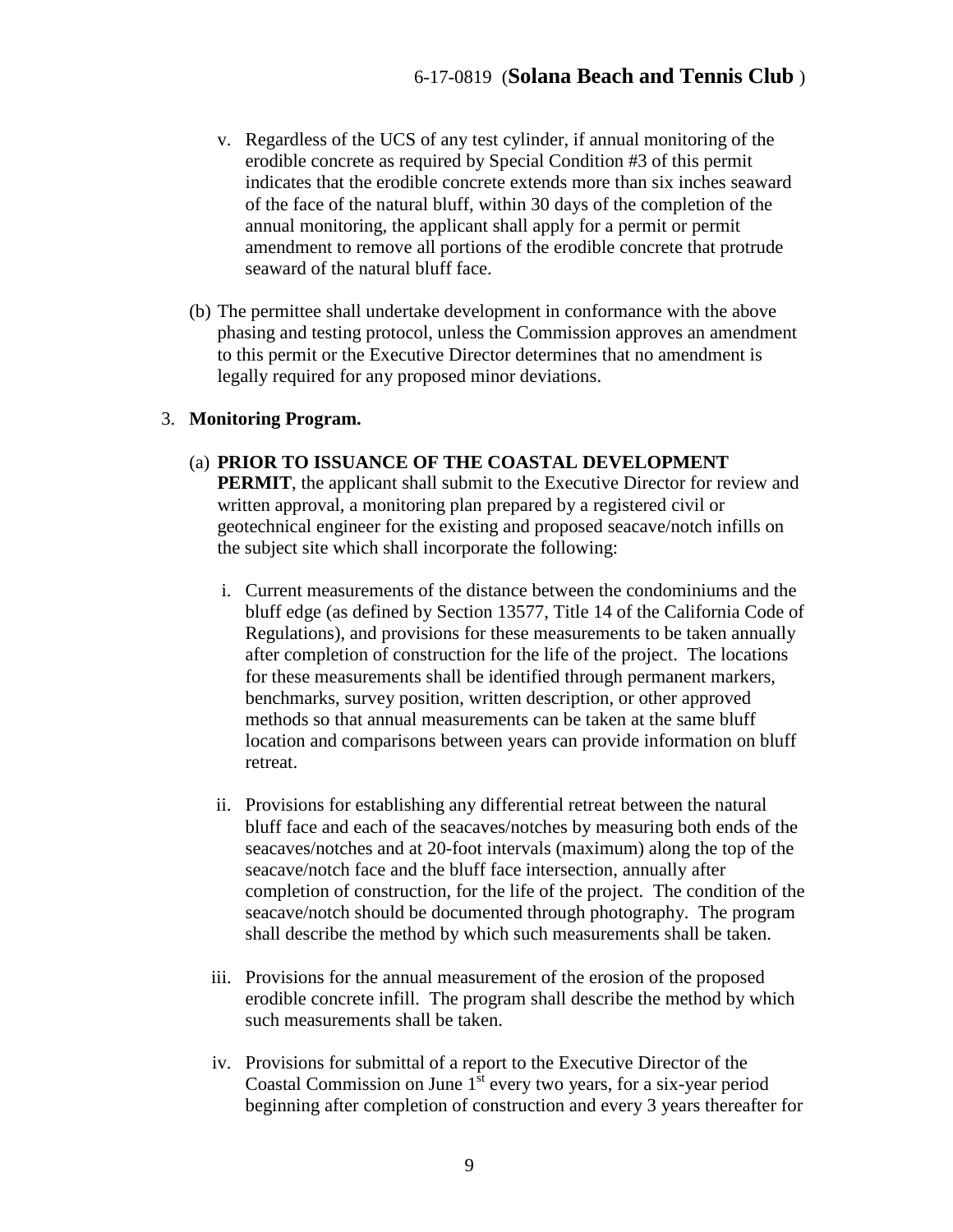the life of the project. Additional reports shall be submitted by March 31 of the year after which any of the following events occur:

- 1. A 20-year storm event,
- 2. An "El Niño" storm event, or
- 3. A major tectonic event of magnitude 5.5 or greater affecting San Diego County.
- v. Each report shall be prepared by a registered civil or geotechnical engineer. The report shall contain the measurements and evaluation required in sections i, ii, and iii of this Special Condition. The report shall also summarize all measurements and provide analysis of trends, annual retreat or rate of retreat, and the stability of the overall bluff face, including the upper bluff area, and the stability of the seacave/notch infills on the natural bluff, and shall include suggestions that do not involve the construction of structures on the face of the bluff for correcting any problems. In addition, each report shall contain recommendations, if any, for necessary maintenance, repair, changes or modifications to the project. If any portion of the existing or proposed seacave/notch infills is found to extend seaward of the 'drip line' of the natural bluff by more than six (6) inches in any location, the report shall include alternatives and recommendations to remove or otherwise remedy this condition such that no seaward extension of the infill will remain.
- vi. Special Condition #2 of CDP No. 6-96-102 may be satisfied through compliance of this condition.
- (b) The permittee shall undertake monitoring in accordance with the approved monitoring program. Any proposed changes to the approved monitoring program shall be reported to the Executive Director. No changes to the monitoring program shall occur without a Coastal Commission approved amendment to this coastal development permit unless the Executive Director determines that no amendment is legally required.

#### **4. Monitoring and Follow-Up Permit.**

#### (a) **PRIOR TO ISSUANCE OF THE COASTAL DEVELOPMENT**

**PERMIT**, the applicant shall submit to the Executive Director for review and written approval, an agreement executed on behalf of themselves and all successors and assigns to submit the following future new permit applications or permit amendment applications as required below:

i. Within three months of submission of the monitoring report required in Special Condition #3, the permittee shall apply for a coastal development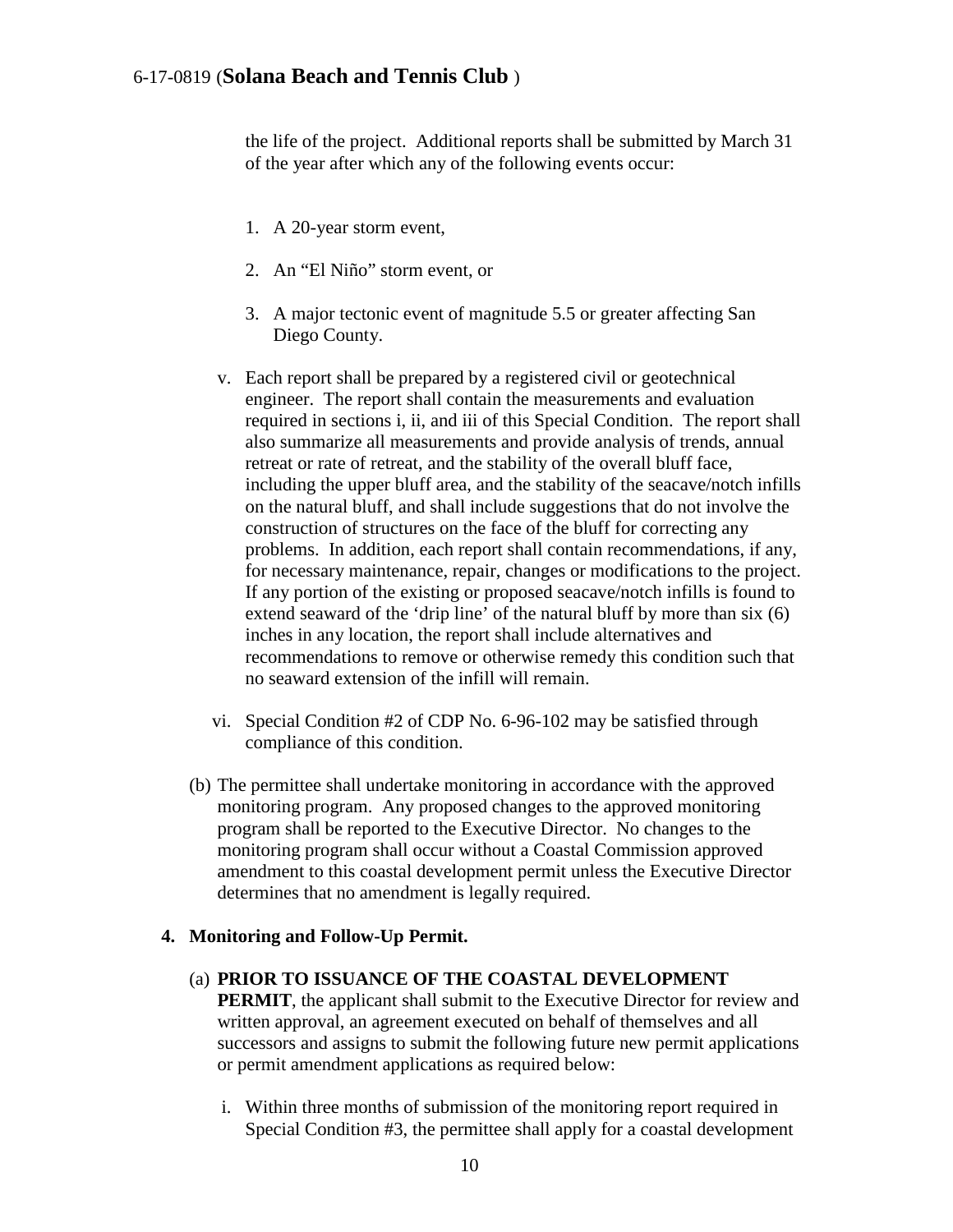permit amendment for any necessary maintenance, repair, changes or modifications to the project recommended by the monitoring report that requires a coastal development permit or amendment.

- ii. If, based on the monitoring report required in Special Condition #3, the Executive Director determines that the back of the beach has been effectively fixed by the infill, or, as described in subsection (a)(iii) of this Special Condition, if the permittee fails to submit a monitoring report required by Special Condition #3, the permittee shall apply for a coastal development permit or amendment within 3 months of the Executive Director's determination or within 3 months of the date a monitoring report submittal requirement is not satisfied, whichever is applicable, unless additional time is granted by the Executive Director for good cause. The application shall evaluate and propose mitigation for any impacts of the project as permanent shoreline protection that have not been previously addressed. The application must include an analysis of the feasibility of removing all or portions of the fill, and methods of calculating mitigation fees for impacts to sand supply and public access and recreation. Any request for additional time must be submitted to the Executive Director at least ten days before the deadline, and approved in writing by the Executive Director.
- iii. Failure to provide the required monitoring reports per Special Condition #3 shall result in a conclusive presumption that the infill has fixed the back of the beach, and thus is permanent protection, and the permittee shall accordingly apply for a coastal development permit or amendment as described in subsection (a)(ii) of this Special Condition above.
- iv. Failure to submit a monitoring report as required pursuant to Special Condition #3, or failure to submit a follow up coastal development permit or amendment as required by subsection (a)(ii) of this Special Condition, shall constitute a violation of public access provisions of the Coastal Act and, thus, the permittee will be subject to civil penalties pursuant to Section 30821 of the Coastal Act. Penalties shall accrue commencing from the date a deadline to submit a monitoring report pursuant to Special Condition #3 is not met, or from the date a follow up coastal development permit or amendment application is due, unless additional time is granted by the Executive Director for good cause. Any request for additional time must be submitted to the Executive Director at least ten days before the deadline, and approved in writing by the Executive Director.
- (b) The permittee shall undertake monitoring in accordance with the approved monitoring program. Any proposed changes to the approved monitoring program shall be reported to the Executive Director. No changes to the monitoring program shall occur without a Coastal Commission approved amendment to this coastal development permit unless the Executive Director determines that no amendment is legally required.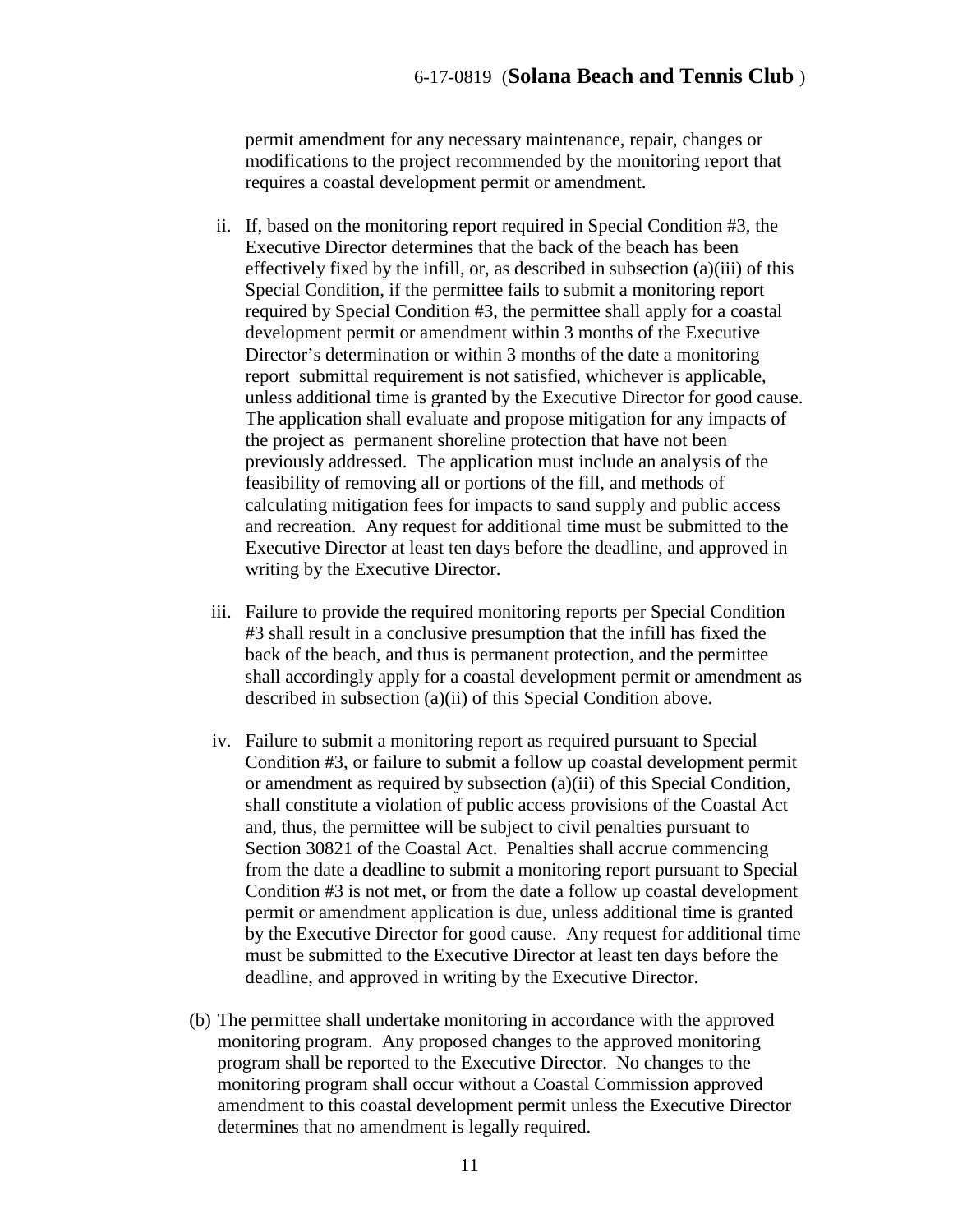#### 5. **Storage and Staging Areas/Access Corridors.**

#### (a) **PRIOR TO ISSUANCE OF THIS COASTAL DEVELOPMENT PERMIT**, the applicant shall submit to the Executive Director for review and written approval, final plans indicating the location of access corridors to the construction site and staging areas. The final plans shall indicate that:

- i. No overnight storage of equipment or materials shall occur on the sandy beach or at the Fletcher Cove Parking Lot, and the use of other public parking spaces shall be minimized. During the construction stages of the project, the permittee shall not store any construction materials or waste where it will be or could potentially be subject to wave erosion and dispersion. In addition, no machinery shall be placed, stored or otherwise located in the intertidal zone at any time, except for the minimum necessary to construct the seacave/notch infills. Construction equipment shall not be washed on the beach or in the Fletcher Cove parking lot.
- ii. Access corridors shall be located in a manner that has the least impact on public access to and along the shoreline.
- iii. No work shall occur on the beach on weekends, holidays or between Memorial Day weekend and Labor Day of any year.
- iv. The applicant shall submit evidence that the approved plans and plan notes have been incorporated into construction bid documents. The applicant shall remove all construction materials/equipment from the staging site and restore the staging site to its prior-to-construction condition within 24 hours following completion of the development.
- (b) The permittee shall undertake the development in accordance with the approved final plans. Any proposed changes to the approved final plans shall be reported to the Executive Director. No changes to the final plans shall occur without a Coastal Commission approved amendment to this coastal development permit unless the Executive Director determines that no amendment is legally required.

#### 6. **Deed Restriction/CC&R's Modification.**

- (a) **PRIOR TO ISSUANCE OF THIS COASTAL DEVELOPMENT PERMIT,** applicant Solana Beach and Tennis Club, on behalf of the Homeowners' Association (HOA) at 347-459 South Sierra Avenue, Solana Beach, San Diego County, shall do one of the following:
	- i. Submit to the Executive Director for review and approval documentation demonstrating that the applicant has executed and recorded a deed restriction in a manner that will cause said deed restriction to appear on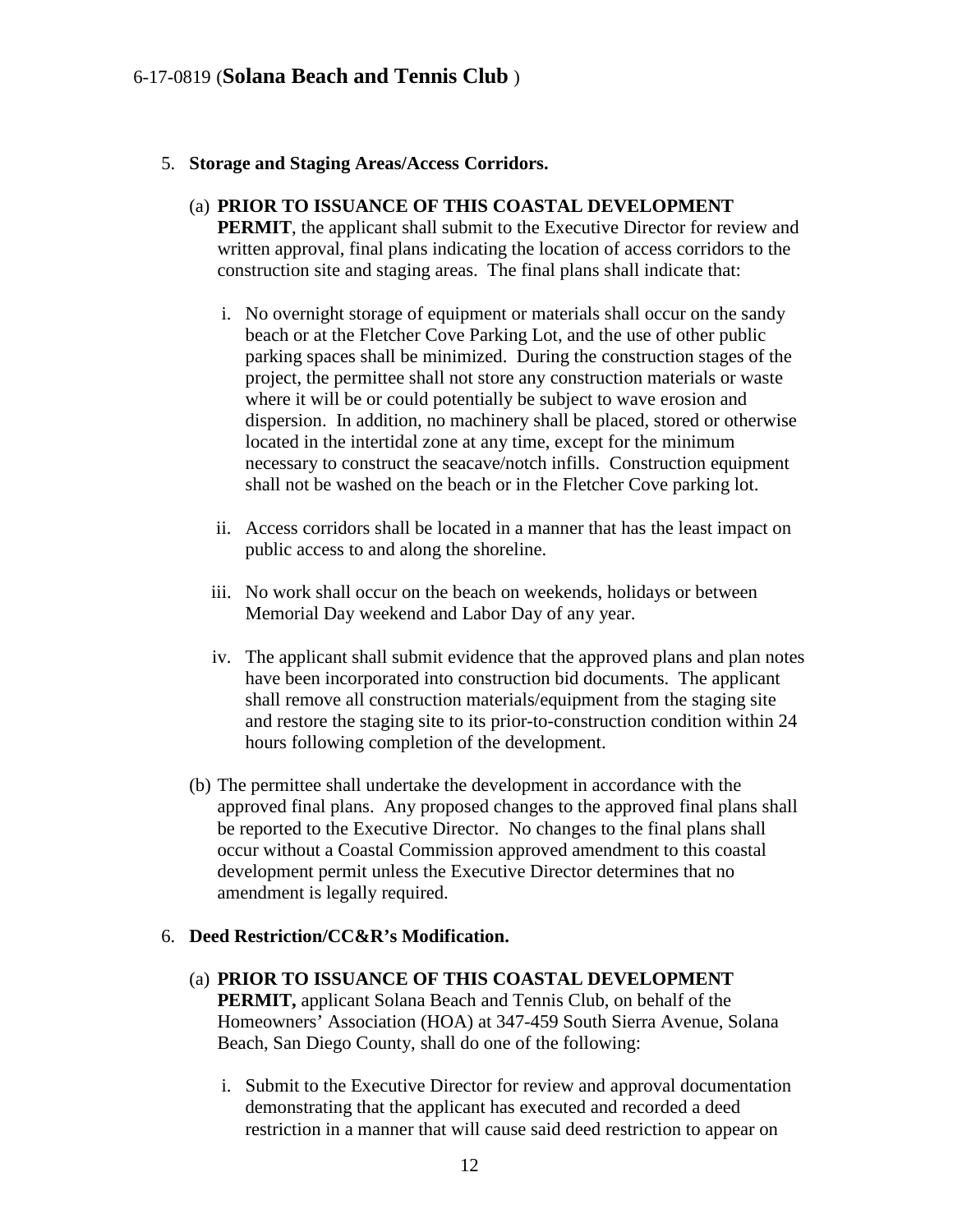the title to the individual condominium units, and otherwise in a form and content acceptable to the Executive Director: (1) indicating that, pursuant to this permit, the California Coastal Commission has authorized development on the subject property, subject to terms and conditions that restrict the use and enjoyment of that property; and (2) imposing the Special Conditions of this permit, as they apply to the HOA, as covenants, conditions and restrictions on the use and enjoyment of the individual condominium units. The deed restriction shall include a legal description of the entire parcel or parcels against which it is recorded. The deed restriction shall also indicate that, in the event of an extinguishment or termination of the deed restriction for any reason, the terms and conditions of this permit shall continue to restrict the use and enjoyment of the subject property so long as either this permit or the development it authorizes, or any part, modification, or amendment thereof, remains in existence on or with respect to the subject property, or

ii. Modify the condominium association's Declaration of Restrictions or CC&Rs, as applicable, in a form and content acceptable to the Executive Director, to reflect the obligations imposed on the homeowners' association by the conditions of CDP #6-17-0819. This addition to the CC&Rs may not be removed or changed without a Coastal Commissionapproved amendment to this coastal development permit.

#### 7. **Removal of Permanent Irrigation.**

- (a) PRIOR TO ISSUANCE OF THE COASTAL DEVELOPMENT PERMIT, the applicant shall submit to the Executive Director for review and written approval, a landscape irrigation removal plan for the subject properties at 197 and 201 Pacific Avenue. The plan shall detail the location of all existing permanent irrigation and fully describe the method of removal or capping such that no permanent irrigation features remain in service within 100 feet of the bluff edge. WITHIN 30 DAYS FOLLOWING ISSUANCE OF THE PERMIT, the applicant shall remove or cap all permanent irrigation features from each of the upper bluff-top lots, consistent with the approved plans.
- (b) The permittee shall undertake the development in accordance with the approved plan. Any proposed changes to the approved plan shall be reported to the Executive Director. No changes to the plan shall occur without a Coastal Commission approved amendment to this coastal development permit unless the Executive Director determines that no amendment is legally required.
- 8. **As-Built Plans.** Within 60 days following completion of the project, the permittee shall submit as-built plans of the approved seacave/notch infill. In addition, within 60 days following completion of the project, the permittee shall submit certification by a registered civil engineer, acceptable to the Executive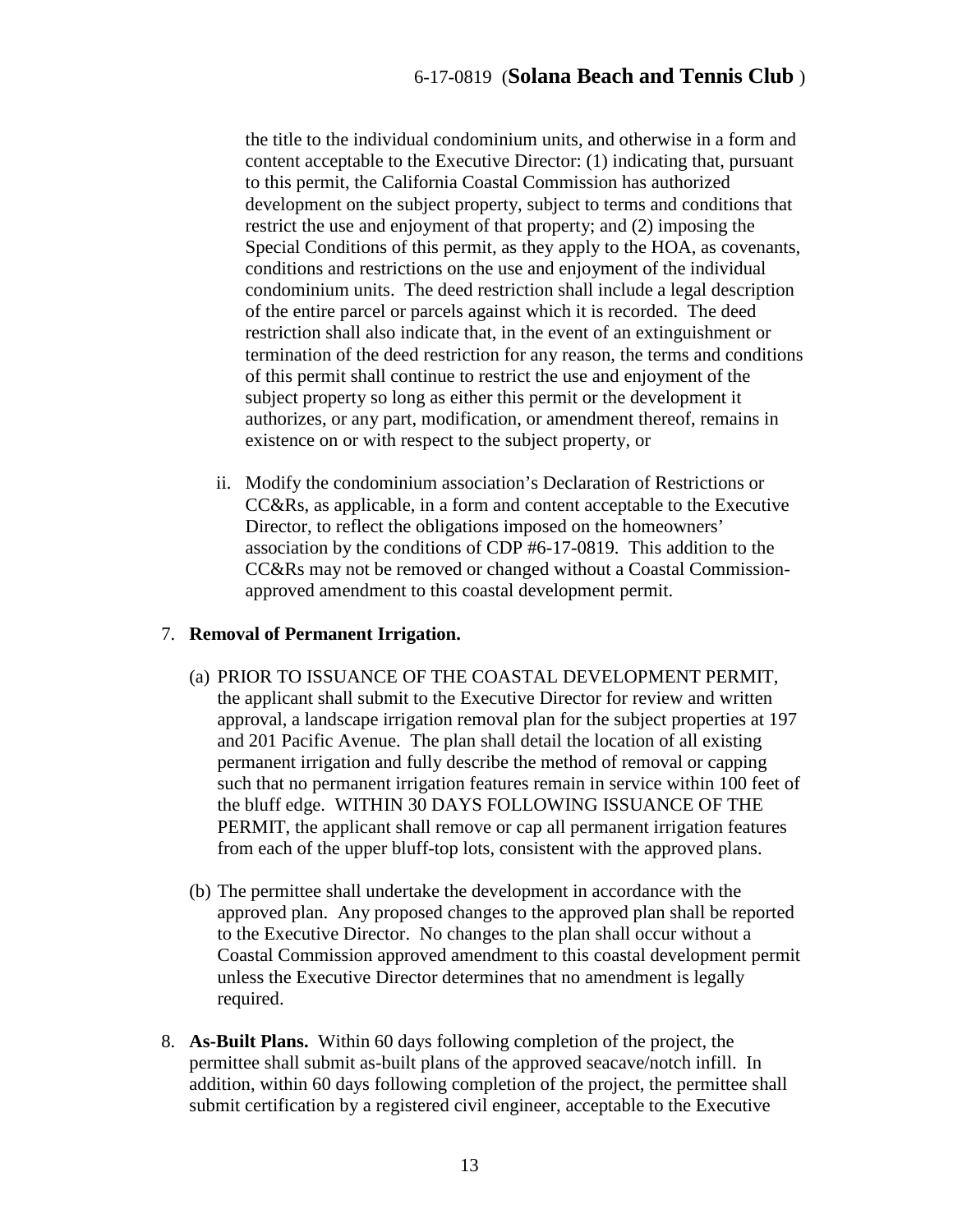Director, verifying the seacave/notch infill has been constructed in conformance with the approved plans for the project.

- 9. **Future Maintenance/Debris Removal.** The permittee shall remove all debris deposited on the beach or in the water as a result of the construction of the seacave/notch infill. The permittee shall also remove all debris deposited on the beach or in the water as a result of failure or damage to the shoreline protective device in the future. In addition, the permittee shall maintain the permitted seacave/notch infill in its approved state except to the extent necessary to comply with the requirements set forth below. Maintenance of the seacave/notch infills shall include, at a minimum, maintaining its color, texture, and integrity. Any change in the design of the project or future additions/reinforcement of the seacave/notch infill beyond minor re-grouting or other exempt maintenance as allowed by Section 13252, Title 14, of the California Code of Regulations, will require a coastal development permit or amendment. However, in all cases, if, after inspection, it is apparent that repair and maintenance is necessary, the permittee shall contact the Commission's San Diego office to determine whether a permit or amendment is necessary, and shall subsequently apply for a coastal development permit or amendment for the required maintenance. If at any time after project completion, any portion of the proposed seacave/notch infill is found to extend seaward of the face of the natural bluff by more than six inches in any location, the permittee shall obtain and implement a coastal development permit or amendment to remove or remedy the excess infill such that no portion of the infill remains seaward of the drip line between the adjacent natural bluff on either end of the infill.
- 10. **Assumption of Risk.** By acceptance of this permit, the applicant acknowledges and agrees (1) that the site may be subject to extraordinary hazards from bluff collapse and erosion; (2) to assume the risks to the applicant and the property that is the subject of this permit of injury and damage from such hazards in connection with this permitted development; (3) to unconditionally waive any claim of damage or liability against the Commission, its officers, agents, and employees for injury or damage from such hazards; and (4) to indemnify and hold harmless the Commission, its officers, agents, and employees with respect to the Commission's approval of the project against any and all liability, claims, demands, damages, costs (including costs and fees incurred in defense of such claims), expenses, and amounts paid in settlement arising from any injury or damage due to such hazards.
- 11. **Public Rights.** The Coastal Commission's approval of this permit shall not constitute a waiver of any public rights that exist or may exist on the property. The permittee shall not use this permit as evidence of a waiver of any public rights that exist or may exist on the property.
- 12. **Reliance on Permitted Armoring.** No future development that is not otherwise exempt from coastal development permit requirements, or redevelopment of the existing principal structures on the bluff top properties governed by this permit,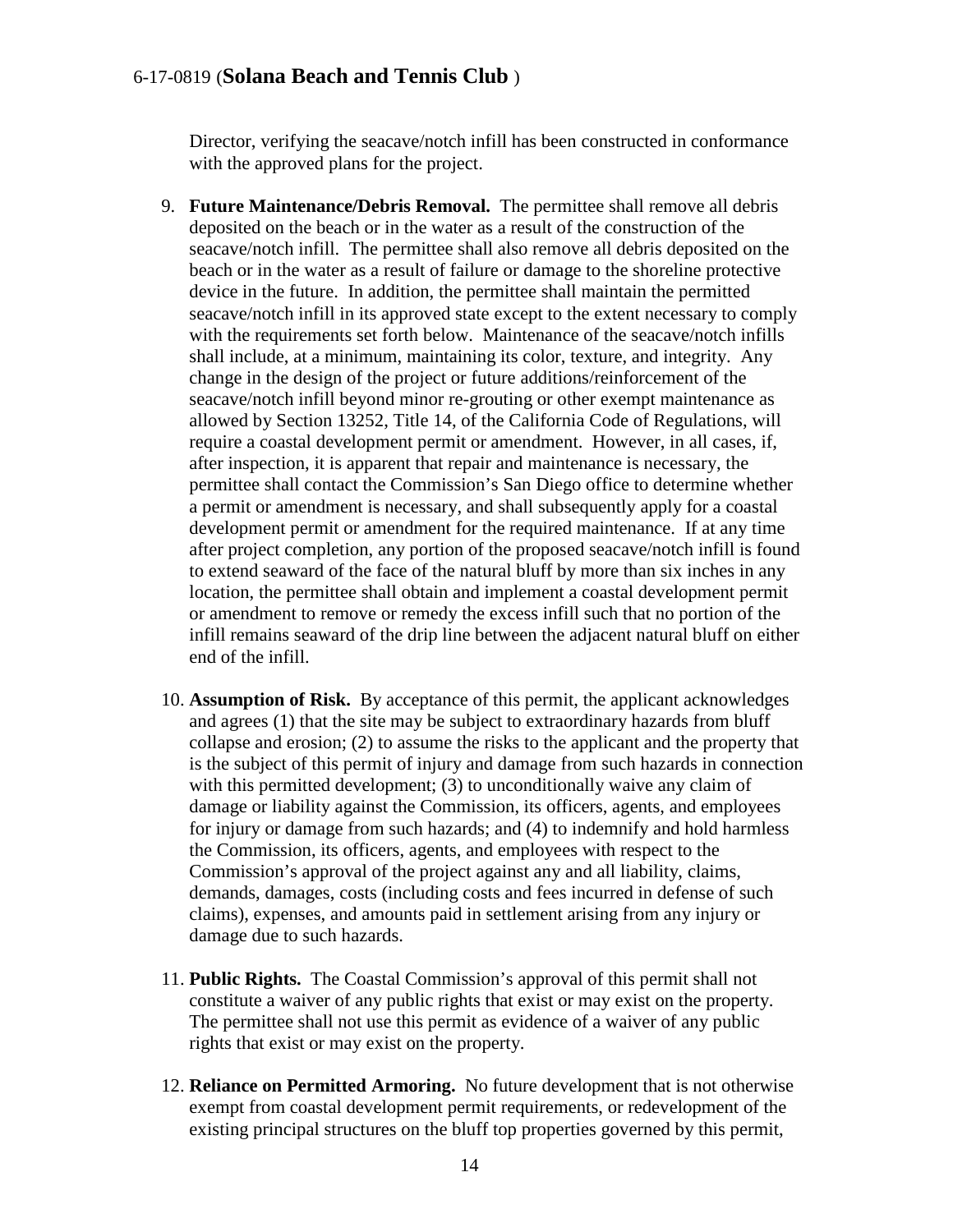shall rely on the permitted bluff retention devices (existing and proposed seacave/notch infills) to establish geologic stability or protection from hazards. Such future development and redevelopment on the site shall be sited and designed to be safe without reliance on shoreline armoring. As used in these conditions, "redeveloped" or "redevelopment" is as defined by the Solana Beach LUP as certified by the Commission in August 2014 in the policy defining Bluff Top Redevelopment, which is hereby incorporated by reference.

13. **Condition Compliance.** Within 180 days of Commission action on this coastal development permit, or within such additional time as the Executive Director may grant for good cause, the applicant shall satisfy all requirements specified in Special Condition #6 of this permit. Within 60 days of Commission action on this coastal development permit, or within such additional time as the Executive Director may grant for good cause, the applicant shall satisfy all requirements specified in the conditions hereto, with the exception of Special Condition #6, that the applicant is required to satisfy prior to issuance of this permit. Failure to comply with this requirement may result in the institution of enforcement action under the provision of Chapter 9 of the Coastal Act.

# <span id="page-14-0"></span>**IV. FINDINGS AND DECLARATIONS**

## <span id="page-14-1"></span>**A. PROJECT DESCRIPTION/HISTORY**

There are two major components of the proposed project: 1) infilling an existing notch in the bluff face with erodible concrete and 2) maintaining and repairing the 5 existing infills. Both the 75-foot long notch and the 5 existing seacave infills are located on the coastal bluffs below the Solana Beach and Tennis Club, an existing 152-unit, multi-story condominium complex in the City of Solana Beach [\(Exhibit #2\)](https://documents.coastal.ca.gov/reports/2018/6/th15a/th15a-6-2018-exhibits.pdf). The site was developed in the early 1970s, prior to passage of the Coastal Act. Currently, the closest portions of the condominium buildings are approximately 15.2 feet from the bluff edge. The bluffs are owned by the condominium homeowners association and there is an existing easement for public recreational use located from the mean high tide line to approximately the toe of the bluff, which was accepted by the County of San Diego in 1972. The site is located approximately 0.3 miles from Fletcher Cove, the main coastal access point in Solana Beach.

The first component is infilling the 75-foot long, 3- to 6-foot high, 1- to 4-foot deep, 370 square foot notch in the face of an approximately 65-foot high coastal bluff, with an erodible concrete mix. In order to apply the erodible concrete, a 12-inch thick cast-inplace or precast soil/cement mix facing will be embedded a minimum of one foot into the bedrock at the base of the bluff. The area behind the facing will be backfilled with an airblown soil/cement mixture, and the facing will be temporarily anchored to this mixture with 18-inch long reinforcing bars. Once the infill material is stabilized, the facing and reinforcing bars will be removed, and the erodible concrete will be colored and sculpted to match the appearance of the natural bluff. The infill will be embedded into the bluff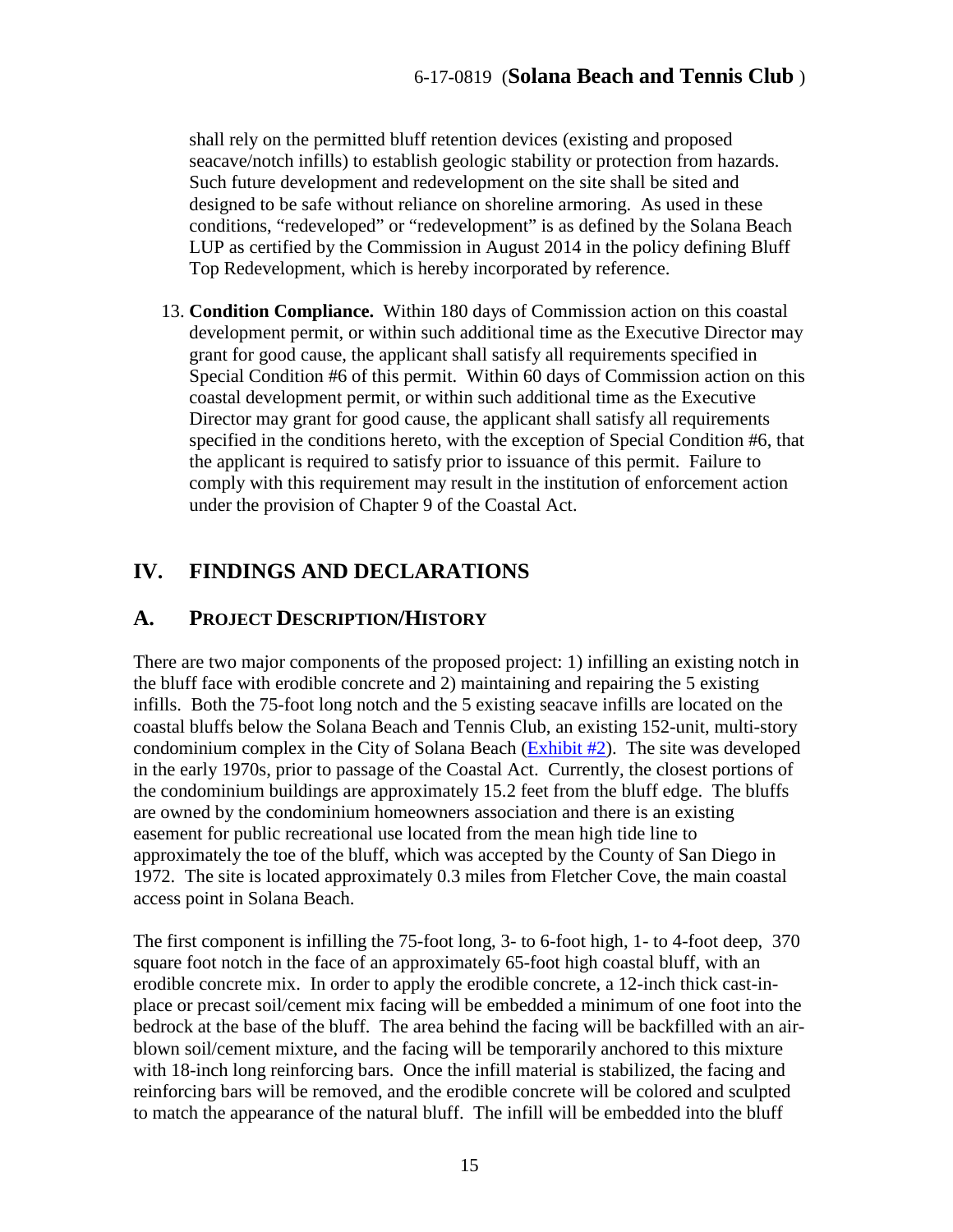using an erodible concrete 1-foot by 1-foot key located at the top and bottom of the infill and is proposed to extend from the rear of the notch seaward up to the drip line of the bluff face. The proposed erodible concrete mixture is designed to erode at approximately the same rate as the adjacent natural bluffs.

The 5 existing infills, approved by the Commission in 1996, cover approximately 250 square feet of the bluff face below the condominium complex (CDP No. 6-96-102). The filled caves range in height from 3 to 11 feet and range in depth from 4 ½ to 24 feet. As proposed, any portion of the infill that protrudes more than 6 inches beyond the face of the bluff will be removed. Work will consist of excavation of any sand covering the infill down to the bedrock shore platform. Two-inch-diameter holes, 12-inch on center, will be drilled into the infill, parallel to the surrounding natural bluff face, below or slightly landward of the existing drip line. A water-based expansive mortar product will be poured into the drilled holes. As the mortar cures, it will expand and split the infill along the line of 2-inch diameter holes. Minor hand-trimming will be performed to sand down the jagged edges of the infill and the beach sand will be replaced. All infill fragments will be hauled off-site.

In addition to removing portions of the existing infill that extend beyond the bluff face, approximately 6 inches of the existing fill material in each cave is proposed to be removed and replaced with new erodible concrete up to the dripline of the bluff. On the sides of the caves where the existing infills have been undermined and flanked, additional erodible concrete will be added and keyed into the bluff approximately one foot on both sides of the existing fill. The same erodible concrete mixture used for the new notch infill will be used for the new 6-inch aesthetic layer and additional infilling of the existing infills, and will be colored and sculpted to resemble the surrounding natural bluff material. As discussed in greater detail below under Section B. Geologic Stability, the erodible concrete proposed with the current project has significantly different mix properties than the concrete used on the site in 1996.

The Commission certified the City's Land Use Plan (LUP) in 2012; however, the City of Solana Beach does not yet have an implementation plan; thus, the LCP is not fully certified. Therefore, the Chapter 3 policies of the Coastal Act are the standard of review, with the City's certified LUP used as guidance.

#### **Site History:**

The five existing seacave infills on the subject site were originally approved by the Commission on November 12, 1996 (Ref: CDP No. 6-96-102/Solana Beach & Tennis Club). Similar to the method proposed for the proposed new infill, the existing infill construction consisted of a 12-inch thick cast-in-place or precast soil/cement mix facing embedded a minimum of one foot into the bedrock at the base of the bluff. The area behind the facing was backfilled with an air-blown soil/cement mixture, and the facing was anchored to this mixture with 18-inch long reinforcing bars. The sea cave plugging and filling procedure was designed with a leaner soil-cement mix on the external facade and a stronger mix internally. This process was intended to allow the erosion of the plugs to match the rate of natural erosion of the adjacent bluff at least until the stronger material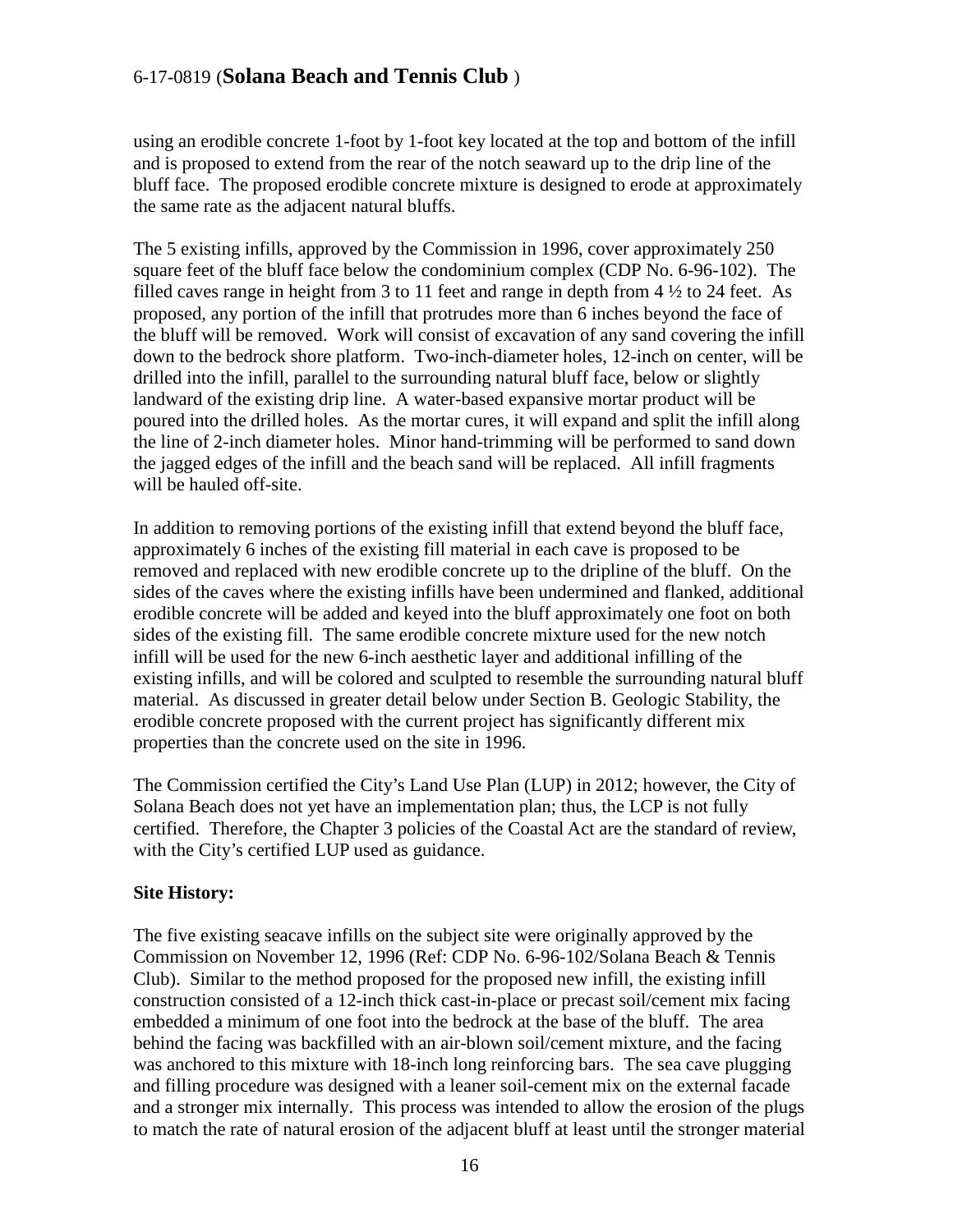was exposed. The external facade was then colored and textured to match the natural bluff.

However, portions of the concrete infills did not erode at the same rate as the adjacent natural bluffs, as was expected when the project was approved in 1996. A geotechnical report, dated January 30, 2018, provides an analysis of the performance of the existing 'leaner soil-cement mix' concrete infills:

*"We have observed that marine erosion is starting to flank the side and bottom edge of the concrete infills at the base of the sea cliff. . . . This erosion will continue to grow as wave forces erode the lower sea cliff. The erosion has resulted in concrete infill edges that protrude beyond the face of the sea cliff. These protrusions have become unsightly and likely contribute to accelerated erosion of the sea cliff immediately adjacent to the infill by trapping wave energy. As these notches enlarge adjacent the existing infills, blockfall failures will eventually jeopardize the bluff-top improvements."* 

The applicant does not provide a reason why the infills have retreated at a slower pace in the 2018 geotechnical report but does acknowledge that in monitoring reports prepared by Vinje & Middleton Engineering, Inc., from 1998 to 2005, little erosion of the infills was noted. In an amendment request to the original permit approving the construction of the five seacave infills, the applicant states that the reason why the infills have retreated at a slower pace than the natural Torrey Sandstone bluff material at the subject site is because:

"*. . .the Torrey Sandstone has widely ranging strengths at any given location. Concrete, erodible or otherwise, has a relatively uniform strength. In areas where the formation is locally weaker than the infill, differential erosion will occur. In areas where the infill and formation have similar strength properties, erosion will be similar. . .* (Ref: TerraCosta Letter dated June 25, 2014)."

A condition of the 1996 approval required that the applicant monitor the seacave/notch infills and apply for a coastal development permit to implement corrective measures if the infills were ever found to extend seaward of the face of the natural bluff by more than six inches. The current project is intended to fulfill this condition.

The infill has been protruding onto the beach by more than 6 inches for at least 5 years now, and there have been several proposals by the applicant to address the encroachments. As described below under section B. Geologic Stability, not all of the required monitoring reports were submitted as required by the original permit. Monitoring reports were resumed when it was apparent that the infill was protruding by more than 6 inches beyond the bluff face, and thus, it is likely that the first application to remove the encroachment should have been submitted for Commission review earlier than it was.

A version of this project that did not propose the new 75-foot long notch infill in the coastal bluff was approved by the City of Solana Beach in 2013 (Ref: Resolution 2013-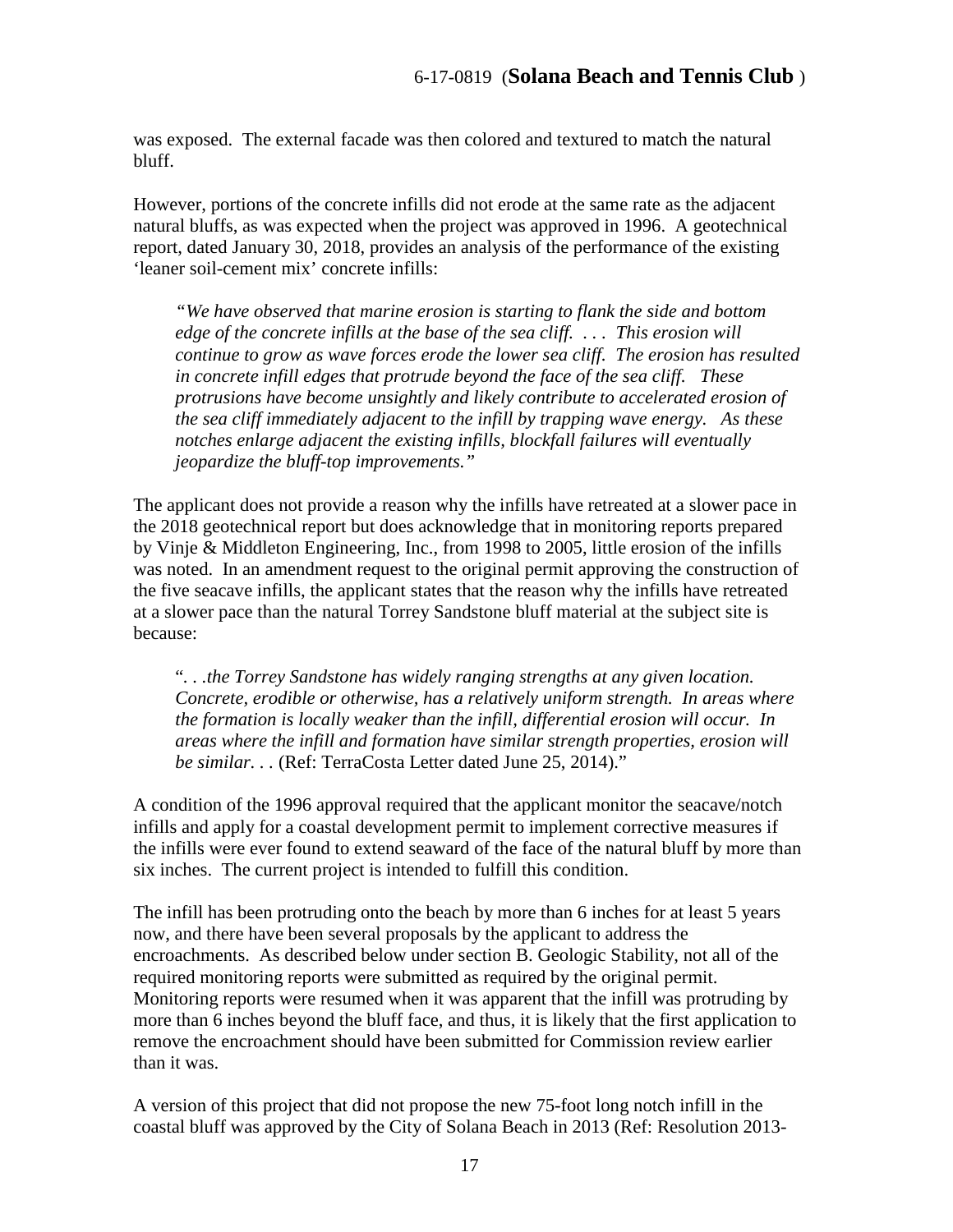039 approved April 24, 2013). The applicant then applied to the Commission for a CDP (CDP 6-96-102-A1). However, after discussions with Commission staff, in 2014, the applicant modified the project proposal to include filling 75-foot long notch in the coastal bluff and to remove more of the portions of existing infill located seaward of the bluff face. As a result of the modified project proposal, the City alerted the applicant that a new City Resolution would be required. The applicant withdrew CDP 6-96-102-A1 in 2015 in order to obtain a new City Resolution (Ref: Resolution 2015-094 approved August 25, 2015), and applied for a new CDP amendment in 2015 to infill the 75-foot long notch and maintain and repair the existing infills including removal of protruding concrete edges, additional concrete infilling where undermining and flanking of the infill had occurred, and installation of carved and colored erodible concrete on the face of the existing infills (6-96-102-A2). However, in January 2016, the Commission denied the permit amendment due to a lack of sufficient evidence that the proposed erodible concrete would be correctly constructed and would have compression strength comparable to the adjacent natural bluffs. The subject project is essentially the same as the amendment the Commission denied in 2016, with the exception of the testing procedure. Unlike the amendment denied in 2016, the testing procedure proposed now has a more vigorous process including qualified inspectors, supervised by a California registered civil engineer, who will be reviewing the processing and handling of the erodible concrete mixture from the factory to the project site. Additionally, the old testing procedure using the erodibility index was less specific than the more stringent testing procedure of the current project that uses the 500 PSI threshold to determine if the material is non-complaint.

#### **Surrounding Shoreline Protection**

The area surrounding the site includes both natural bluffs and shoreline protection. The condominium complex at 325 South Sierra Avenue (Seascape Shores HOA), located directly to the north of the subject property, is partially armored with a seawall, seacave/notch infills, and mid/upper bluff retaining walls (CDP Nos. 6-04-092; #F9143). To the north of Seascape Shores, the Surfsong Condominium complex at 205-239 South Helix, the bluff is almost entirely armored with a seawall, seacave/notch infills, and mid/upper bluff retaining walls (CDP Nos. 6-03-033; 6-03-033-A5; 6-05-58-G).

The condominium complex at 585 South Sierra Avenue (Seascape Sur HOA), located directly to the south of the subject property, is protected by various seacaves/notch fills and a 20-foot long, 20-foot high seawall across a portion of the site (6-84-573-A2).

## <span id="page-17-0"></span>**B. GEOLOGIC STABILITY**

As described above, the standard of review is Chapter 3 of the Coastal Act, with the City's LUP providing non-binding guidance. As such, applicable Coastal Act policies are cited in this report, as well as relevant LUP policies.

Section 30235 of the Coastal Act states, in part: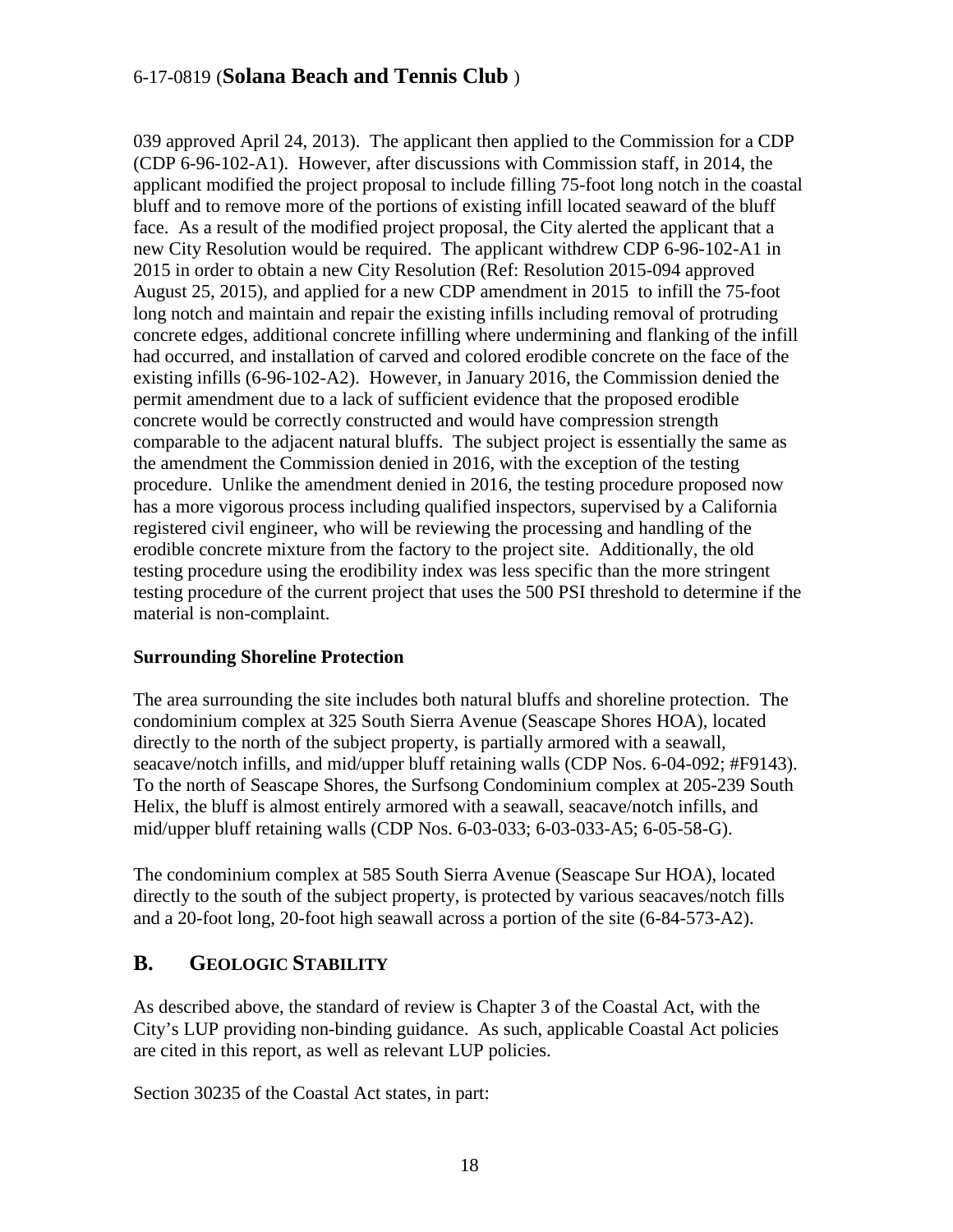*Revetments, breakwaters, groins, harbor channels, seawalls, cliff retaining walls, and other such construction that alters natural shoreline processes shall be permitted when required to serve coastal-dependent uses or to protect existing structures or public beaches in danger from erosion, and when designed to eliminate or mitigate adverse impacts on local shoreline sand supply...* 

Section 30253 of the Act states, in part:

*New development shall do all of the following:* 

- *(a) Minimize risks to life and property in areas of high geologic, flood, and fire hazard.*
- *(b) Assure stability and structural integrity, and neither create nor contribute significantly to erosion, geologic instability, or destruction of the site or surrounding area or in any way require the construction of protective devices that would substantially alter natural landforms along bluffs and cliffs...*

In addition, the following certified City of Solana Beach Land Use Plan (LUP) language provides additional guidance regarding geologic hazards and shoreline protection:

Page 13 of the Hazards and Shoreline/Bluff Development chapter states the following, in part:

• *Infill/Bluff Stabilization – Seacave/Notch Infill (See Appendix B Figure 1A) – This first solution is designed to address sea caves and undercut portions of the lower dense sandstone bluff where the clean sand lens is not yet exposed. If left uncorrected, the sea cave/undercut will eventually lead to block failures of the lower sandstone, exposure of the clean sand lens and landward bluff retreat. This failure exposes the clean sand lens of the upper bluff terrace deposits triggering rapid erosion and landward retreat of the upper bluff, which eventually endangers the structures at the top of the bluff. If treated at this stage, the Bluff Retention Device will minimize the need for a future higher seawall and future upper bluff repair. This alternative is not designed as a structural wall, is not reinforced, does not include tiebacks, and uses only erodible concrete which shall erode at the same erosion rate as the surrounding natural bluff material. The infill is required to maintain a textured and colored face mimicking the existing bluff material. Erodible concrete seacave/notch infills are designed to erode with the natural bluff and, when maintained to do so, are not subject to the sand supply mitigation, public access and recreation mitigation, encroachment/removal agreement, or authorization timeline policies of the LUP.*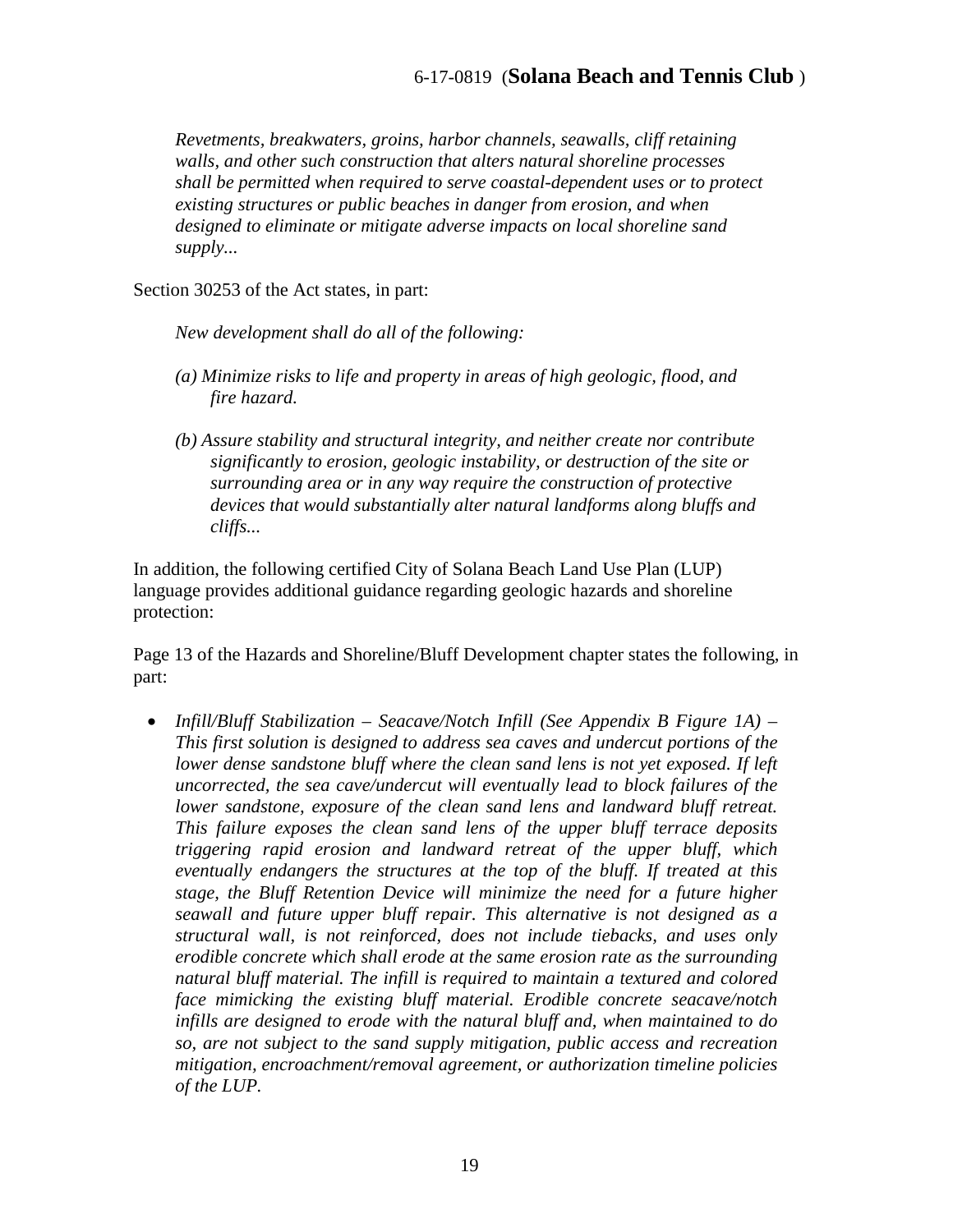The LUP defines Bluff Retention Devices as follows:

*Bluff Retention Devices means a structure or other device, including seacave/notch infills, dripline infill, coastal structures, upper bluff systems, and temporary emergency devices, designed to retain the bluff and protect a bluff home or other principal structure, or coastal dependent use from the effects of wave action erosion and other natural forces.*

The LUP defines Bluff Top Redevelopment as follows:

*Bluff Top Redevelopment: Shall apply to proposed development located between the sea and the first public road paralleling the sea (or lagoon) that consists of alterations including (1) additions to an existing structure, (2) exterior and/or interior renovations, (3) and/or demolition of an existing bluff home or other principal structure, or portions thereof, which results in:* 

*(a) Alteration of 50% or more of major structural components including exterior walls, floor and roof structure, and foundation, or a 50% increase in floor area. Alterations are not additive between individual major structural components; however, changes to individual major structural components are cumulative over time from the date of certification of the LUP.*

*(b) Demolition, renovation or replacement of less than 50% of a major structural component where the proposed alteration would result in cumulative alterations exceeding 50% or more of a major structural component, taking into consideration previous alterations approved on or after the date of certification of the LUP; or an alteration that constitutes less than 50% increase in floor area where the proposed alteration would result in a cumulative addition of greater than 50% of the floor area, taking into consideration previous additions approved on or after the date of certification of the LUP.* 

Policies 4.26, 4.27, and 4.28 of the Hazards and Shoreline/Bluff Development chapter state the following in regards to bluff top irrigation, landscaping, and site drainage:

*Policy 4.26: With respect to bluff properties only, the City will require the removal or capping of any permanent irrigation system within 100 feet of the bluff edge in connection with issuance of discretionary permits for new development, redevelopment, or shoreline protection, or bluff erosion, unless the bluff property owner demonstrates to the satisfaction of the Public Works Director, or the CCC if the project is appealed, that such irrigation has no material impact on bluff erosion (e.g., watering hanging plants over hardscape which drains to the street).*

*Policy 4.27: Require all bluff property landscaping for new development to consist of native, non-invasive, drought-tolerant, fire-resistant, and salt-tolerant species.*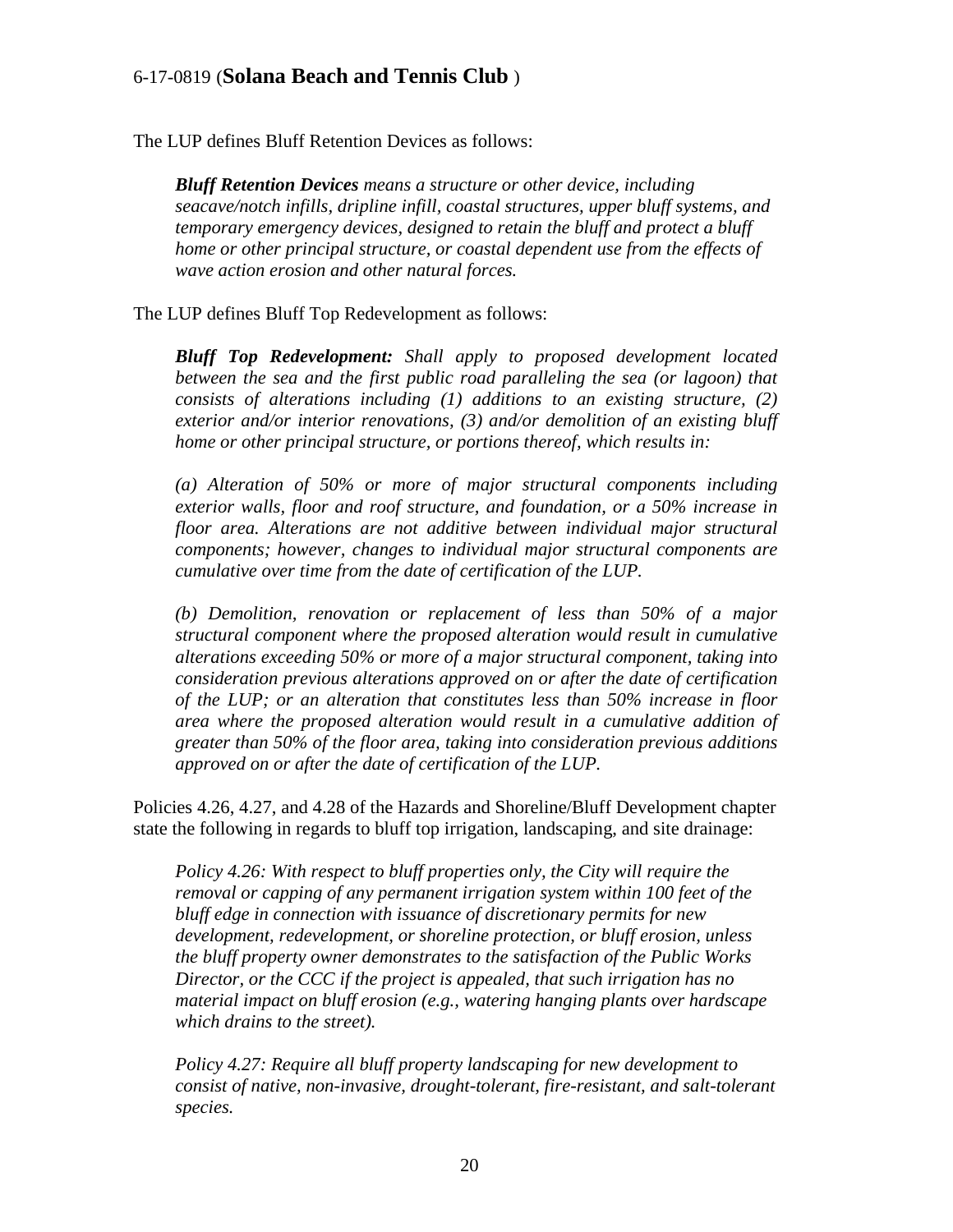*Policy 4.28: All storm water drain systems that currently drain or previously drained towards the west over the bluff shall be capped. These systems should be redesigned to drain directly, or through a sump system, and then pumped to the street in compliance with SWP* [State Water Project] *2007-0001 and consistent with SUSMP* [Standard Urban Stormwater Mitigation Plan] *requirements. This policy shall be implemented as a condition of approval for all discretionary permits issued for bluff properties or within 5 years of adoption of the LCP, whichever is sooner.* 

Policies 4.18 and 4.48 of the Hazards and Shoreline/Bluff Development chapter state the following in regards to the required analysis for a new seacave/notch infill and the expansion and/or alteration of an existing seacave/notch infill:

*Policy 4.18: A legally permitted bluff retention device shall not be factored into setback calculations. Expansion and/or alteration of a legally permitted bluff retention device shall include a reassessment of the need for the shoreline protective device and any modifications warranted to the protective device to eliminate or reduce any adverse impacts it has on coastal resources or public access, including but not limited to, a condition for a reassessment and reauthorization of the modified device pursuant to Policy 4.53.* 

*Policy 4.48: A Seacave/Notch Infill shall be approved only if all the findings set forth below can be made and the stated criteria satisfied.* 

- A. *Based upon the advice and recommendation of a licensed Geotechnical or Civil Engineer, the City makes the findings set forth below:* 
	- *1. The Seacave/Notch Infill is more likely than not to delay the need for a*  larger coastal structure or upper bluff retention structure, that would, in *the foreseeable future, be necessary to protect an existing principal structure, City facility, and/or City infrastructure, from danger of erosion. Taking into consideration any applicable conditions of previous permit approvals for development at the site, a determination must be made based on a detailed alternatives analysis that none of the following alternatives to the coastal structure are currently feasible, including:* 
		- *Controls of surface water and site drainage;*
		- *A smaller coastal structure; or*
		- *Other non-beach and bluff face stabilizing measures, taking into account impacts on the near and long term integrity and appearance of the natural bluff face, and contiguous bluff properties.*
	- 2. The bluff property owner did not create the necessity for the *Seacave/Notch Infill by unreasonably failing to implement generally accepted erosion and drainage control measures, such as reasonable management of surface drainage, plantings and irrigation, or by otherwise unreasonably acting or failing to act with respect to the bluff*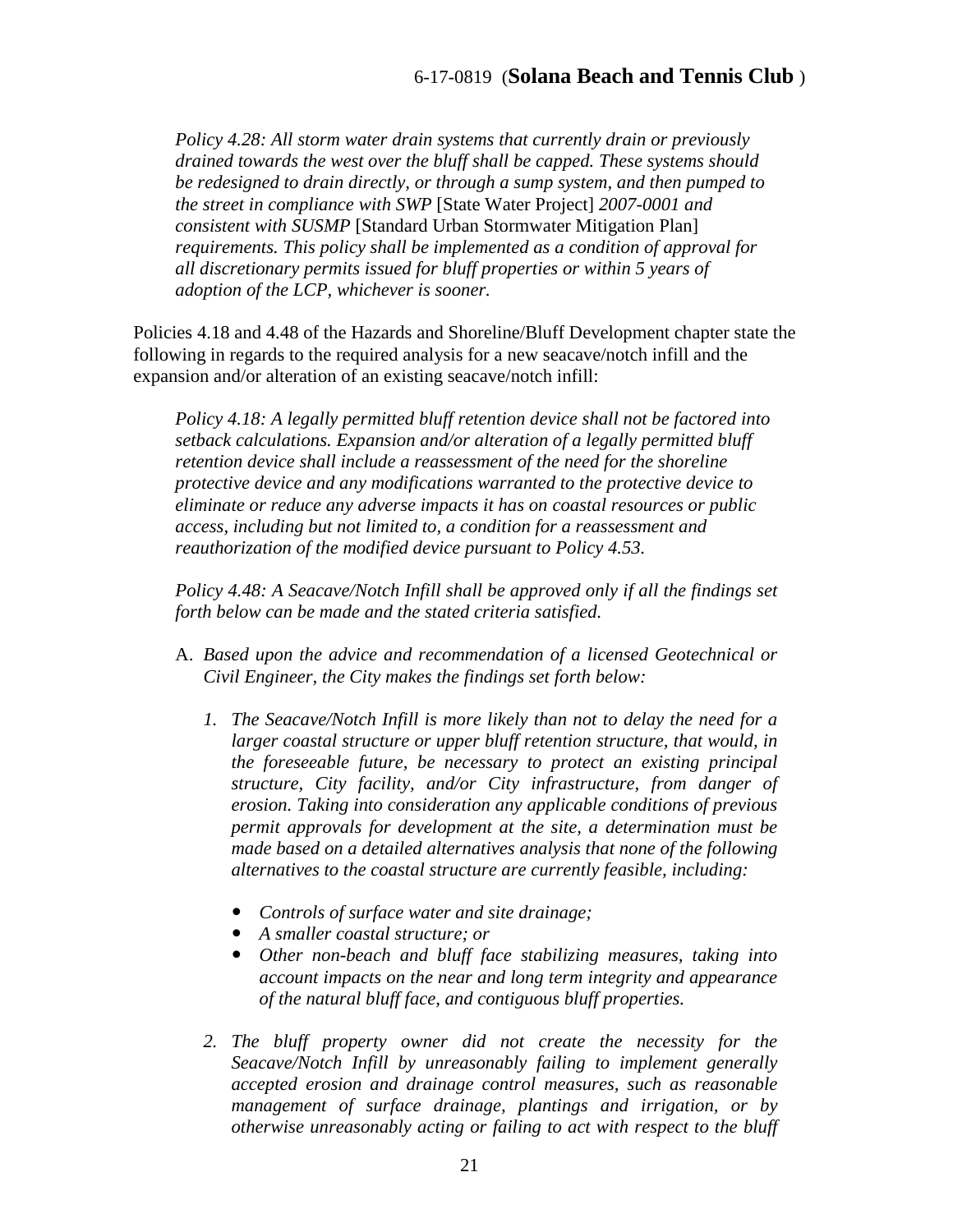*property. In determining whether or not the bluff property owner's actions were "reasonable," the City shall take into account whether or not the bluff property owner acted intentionally, with or without knowledge, and shall consider all other relevant credible scientific evidence as well as relevant facts and circumstances.* 

- *3. The location, size, design and operational characteristics of the proposed seacave/notch infill will not create a significant adverse effect on adjacent public or private property, natural resources, or public use of, or access to, the beach, beyond the environmental impact typically associated with a similar bluff retention device and the seacave/notch infill is the minimum size necessary to protect the principal structure, and has been designed to minimize all environmental impacts, and provides mitigation for all coastal and environmental impacts as provided for in this LCP.*
- B. *The Seacave/Notch Infill shall be designed and constructed:* 
	- *1. To avoid migration of the Seacave/Notch Infill onto the beach;*
	- *2. To be re-contoured to the face of the bluff, as needed, on a routine basis, through a CDP or exemption, to ensure the seacave/notch infill conforms to the face of the adjoining natural bluff over time, and continues to meet all relevant aesthetic, and structural criteria established by the City;*
	- *3. To serve its primary purpose which is to delay the need for a larger coastal structure, and designed to be removable, to the extent feasible, provided all other requirements under the LCP are satisfied; and,*
	- *4. To satisfy all other relevant LCP and City Design Standards, set forth for Bluff Retention Devices.*

The bluffs in Solana Beach are typically approximately 80 feet high, (the bluff at the subject site is approximately 65 feet high), and include a "clean sands" lens located between the Torrey Sandstone and Marine Terrace Deposits (at approximately elevation 25 to 35 feet). The clean sand layer has been described as a very loose sandy material with a limited amount of capillary tension and a very minor amount of cohesion, both of which cause the sandy material to dissipate easily, making this clean sand layer, once exposed, susceptible to wind-blown erosion and continued sloughing as the sand dries out and loses the capillary tension that initially held the materials together.

When ongoing wave action, often exacerbated by a lack of beach sand, results in bluff retreat and erosion, the presence of the clean sands creates a process where the clean sands rapidly undermine the upper sloping terrace deposits, causing the upper bluff to collapse, thereby exposing more clean sands to wind erosion, which then results in more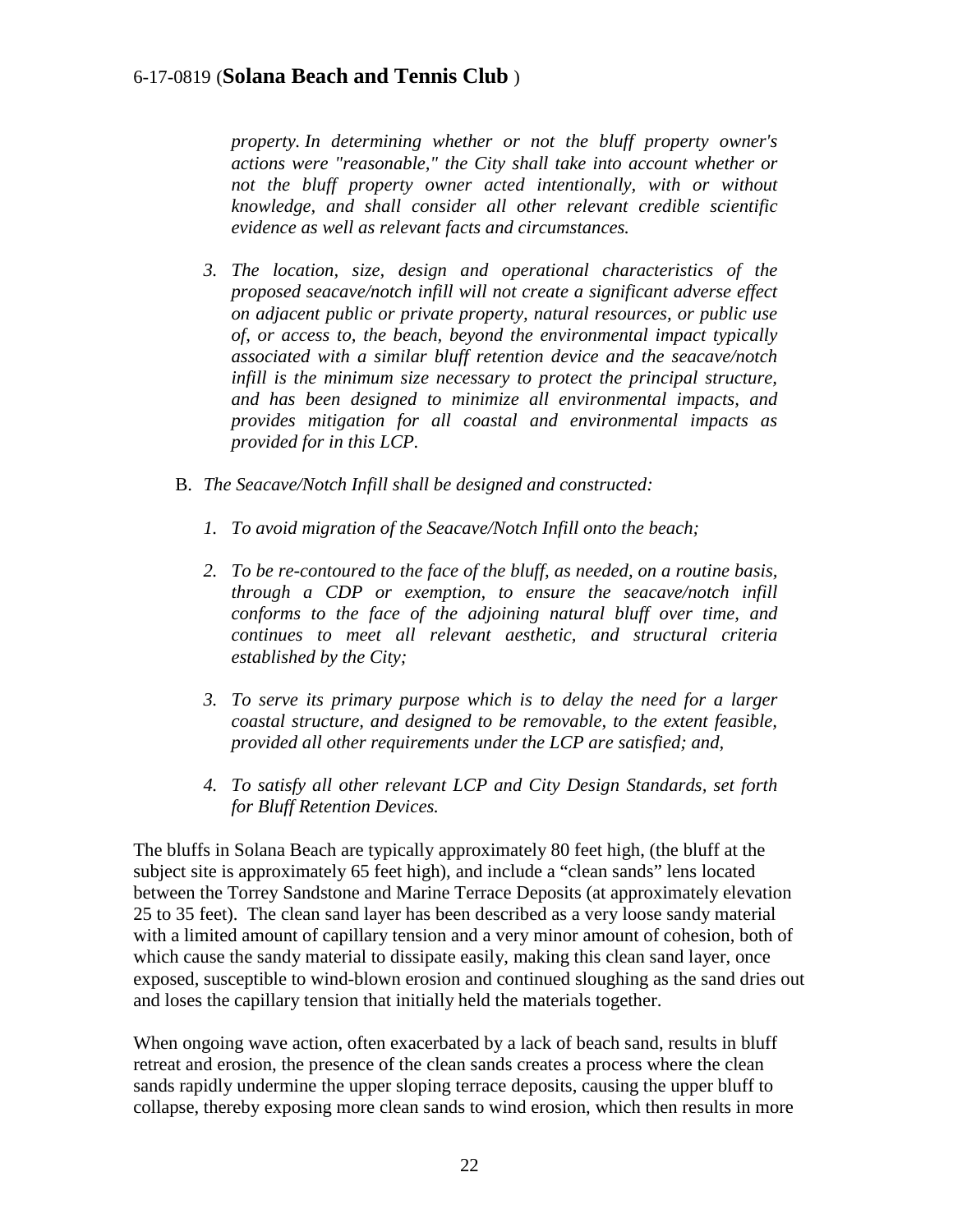upper bluff collapses. This cycle can occur so quickly (over months or days, rather than years) that the upper bluff never achieves a stable angle of repose.

The process of undercutting and notching of the bluffs seen along the Solana Beach shoreline represents the natural process of bluff retreat and erosion in this portion of North San Diego County. The process has clearly accelerated in Solana Beach over the last two decades, as the amount of sand on the beaches has decreased and the bluffs are subject to more frequent wave action. Because all of the bluff top lots in Solana Beach (aside from one vacant lot at 523 Pacific Avenue) are currently developed with single and multi-family structures, there is very little opportunity for the bluffs to retreat without adversely affecting the safety and stability of bluff-top principal structures. Thus, some amount of shoreline protection along much of Solana Beach may be unavoidable. However, the cycle of large collapses and retreat can be slowed through the construction of erodible concrete seacave/notch infills.

The formation of the notch overhangs along this portion of the Solana Beach shoreline is generally attributed to increasing amounts of wave action. The lower bluff along this section of shoreline consists of Torrey Sandstone, which is one of the least resistant bedrock formations along the North County coast. As waves impact the Torrey Sandstone, notches are formed creating an overhanging layer of Torrey Sandstone. As the overhang loses support from beneath, its weight along with any structural weakness in the Torrey Sandstone formation eventually leads to a block-like failure. These existing overhangs will eventually collapse, exposing the clean sands and undermining the upper bluff and triggering progressive upper-bluff failures.

The seacave infill monitoring report for the subject site, dated 01/05/18, makes the following observation of the existing seacave infills at the subject site:

*"This assessment of the infills indicates that they are generally structurally sound and functional at the present time. However, erosion of the adjacent bluff has resulted in limited flanking of the existing infills and requires maintenance to prevent the need for more aggressive stabilization measures in the future."* 

The applicant's geotechnical report, titled Geotechnical Investigation Notice Infill Maintenance Solana Beach and Tennis Club and dated 01/30/18, makes the following observation and recommendations for the subject site:

*"We have observed that marine erosion is starting to flank the side and bottom edge of the concrete infills at the base of the sea cliff . . ."* 

*" . . . The erosion has resulted in concrete infill edges that protrude beyond the face of the sea cliff. These protrusions have become unsightly and likely contribute to accelerated erosion of the sea cliff immediately adjacent to the infill by trapping wave energy. As these notches enlarge adjacent the existing infills, blockfall failures will eventually jeopardize the bluff-top improvements."*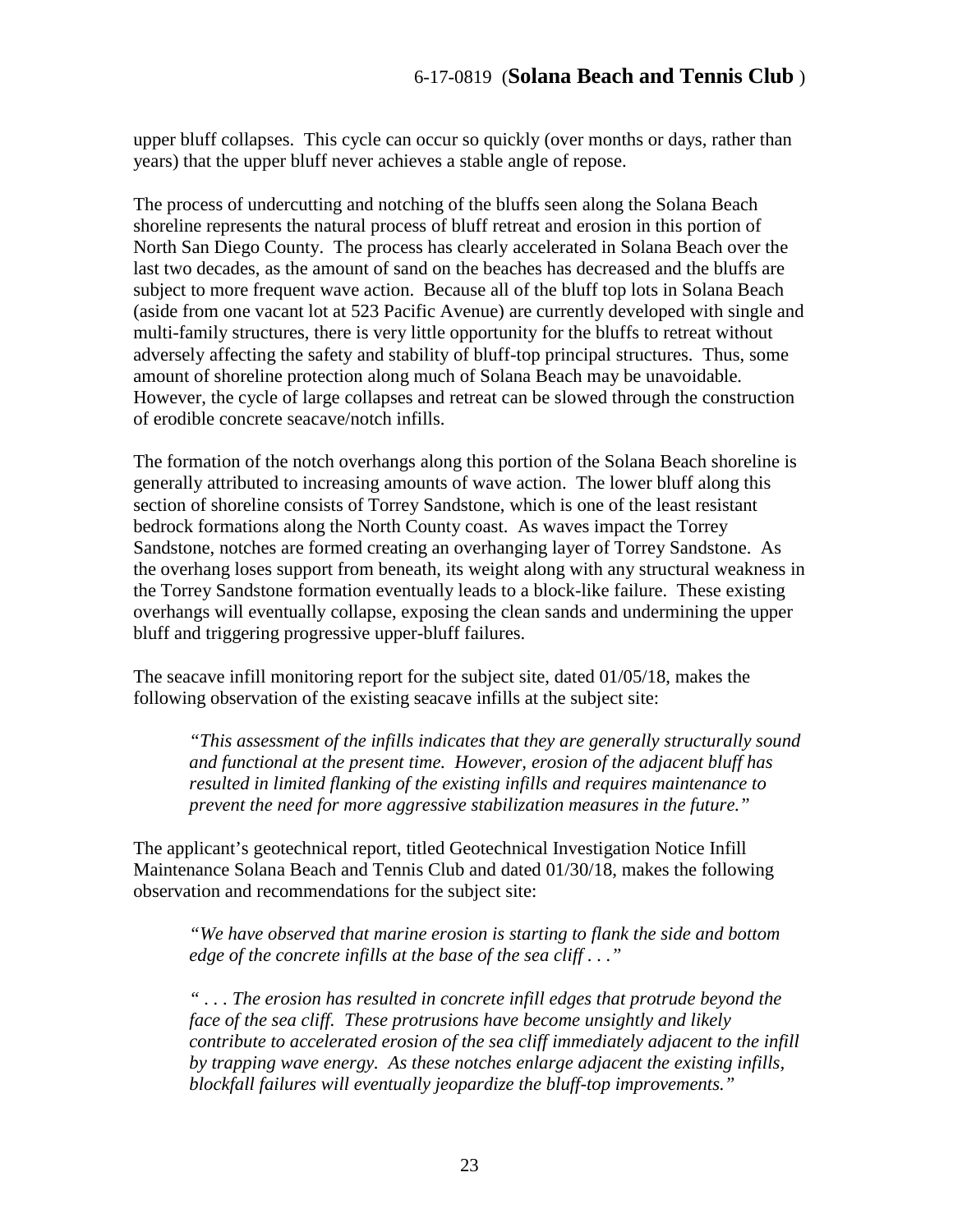With a current factor of safety for upper-bluff stability of 1.53, the Commission's engineer agrees with the applicant that the bluff-top residences are at not at risk at this time. In reviewing requests for shoreline protection, the Commission must assess the need to protect private residential development against the potential adverse impacts to public resources associated with construction of shoreline protection. Shoreline protection projects do have the potential to impact existing lateral access along the beach. Structures that fix the back of the beach stop the landward migration of the beach profile while the seaward edge continues to erode, thereby reducing the amount of dry sandy beach available to the public.

In numerous past actions, the Commission has found that the filling of seacaves or notch overhangs as a preemptive measure create fewer impacts upon coastal resources and public access than the construction of seawalls and upper bluff structures (#6-87- 391/Childs; #6-92-82/Victor; #6-96-102/Solana Beach & Tennis Club; #6-97- 1646/Lingenfelder; #6-98-25/Stroben; #6-98-29/Bennett; #6-99-091/Becker; #6-99- 103/Coastal Preservation Association; #6-00-066/Pierce & Monroe; and #6-13- 0948/Bannasch).

Similarly, Policy 4.48 of the City's LUP allows seacave/notch infill projects to be approved, to prevent catastrophic bluff collapse, even when an existing principal structure is *not* in imminent danger or does not meet the standard for requiring or allowing construction of a seawall, because the adverse impacts associated with these projects are significantly less than those for seawalls and because the infills may prevent catastrophic collapse of the upper bluff. Seacave fills are preferable to seawalls for several reasons. Unlike a wall located seaward of the natural bluff, seacave infills are placed within the bluff and do not result in immediate encroachment on the usable public beach area. Seacave infills in Solana Beach are typically lower in height than a seawall, which has to cover the clean sands lens located approximately 30 feet above the beach. And while the construction of seacave/notch infills helps to prevent catastrophic bluff failure, they still allow the bluffs to maintain a natural and expected retreat landward, particularly if they are filled with an erodible concrete mix that erodes at the same rate as the surrounding natural bluffs.

However, both the Commission and advocacy groups such as Surfrider have raised concerns about whether the concrete mix proposed to fill the notches will erode at the same rate as the bluffs, or indeed, whether it will erode at all. The proposed infill of the 75-foot long notch with erodible concrete and repair and maintenance to the 5 seacaves fills project is essentially identical to the amendment denied by the Commission in 2016 (CDP #6-96-102-A2). In addition, in December 2017, the Commission denied a request to fill a 90-foot long, 2- to 11-foot deep, 7- to 17-foot high notch in the bluffs at 197-201 Pacific Avenue, Solana Beach, findings that the potential future benefits of avoiding a seawall at that location did not outweigh the impacts to shoreline sand supply and visual quality that would result (CDP  $#6-15-1988/M$ onroe & Sloan). Nevertheless, it is necessary to evaluate the proposed project on its own merits, taking into consideration the scope and scale of the subject project, and ways in which potential impacts can be mitigated.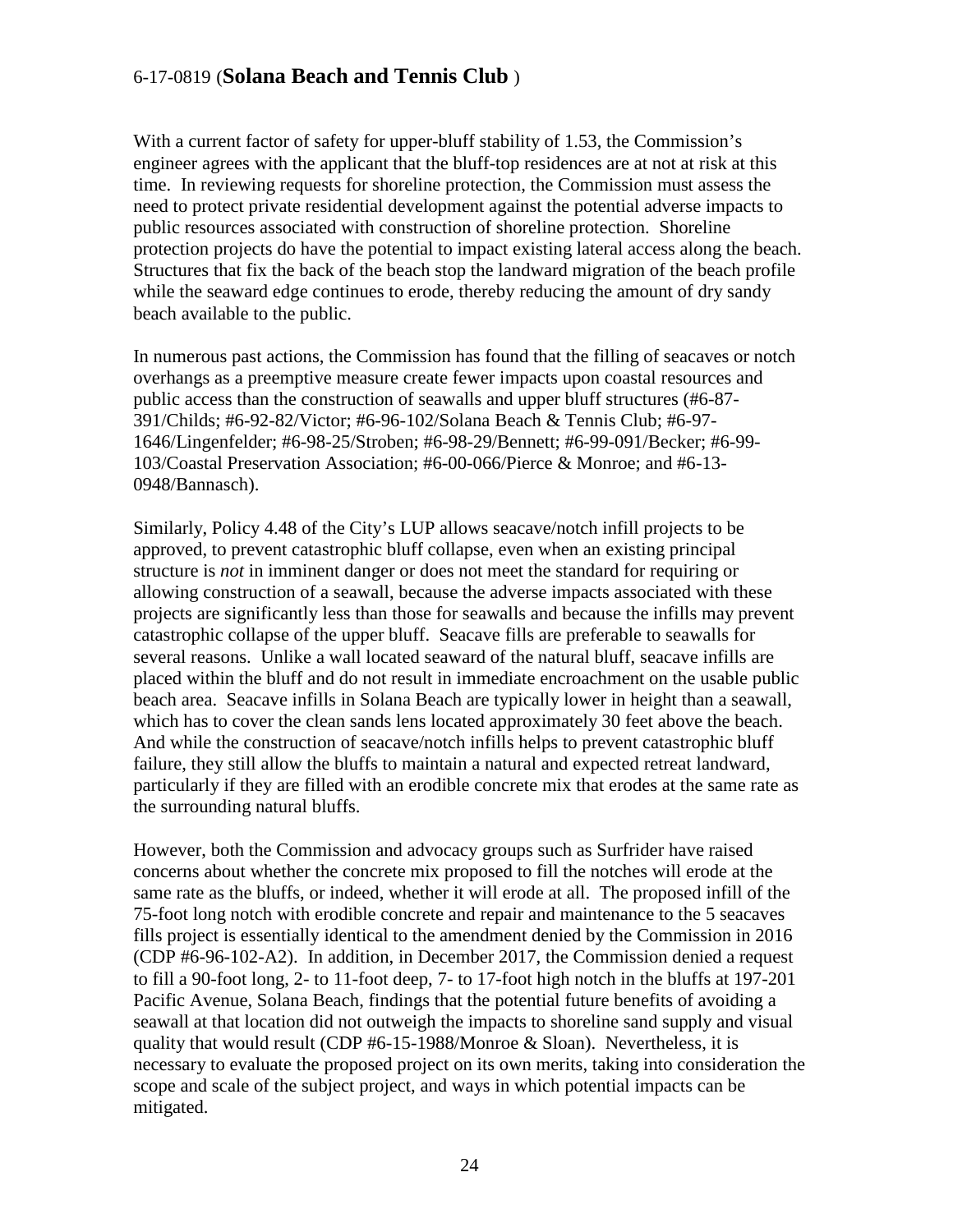The evidence from past fills as to the success of erodible concrete is mixed. Surfrider has submitted photo documentation of various infills that have been approved by the Commission in the past in Solana Beach, including the 5 caves on the subject site, as evidence that the infills do or do not erode consistently with the surrounding bluffs. However, the Commission has approved numerous projects in Solana Beach to fill seacave/notch infills with erodible concrete designed to erode at roughly the same rate as the adjacent natural bluff, thus reducing or eliminating impacts to sand supply and to public access and recreation (a partial sample includes: #6-84-573-A1; #6-97-165-A3; #6-98-009; #6-99-91; #6-99-095; #6-00-036; #6-02-085; #6-13-0948). There has not been a comprehensive study done to evaluate the effectiveness of each of these projects, but individual monitoring reports are required to be submitted to the Commission, and the seacave and notch fills do appear to have limited catastrophic bluff failures and delayed the need for seawalls. The four most recent seacave/notch infills constructed in Solana Beach, which used a similar erodible concrete mix as currently proposed, appear to be functioning as designed (Ref: 6-99-095/City of Solana Beach; 6-00-066/Pierce et. al.; 6- 99-103/Coastal Preservation Association; 6-99-091/Becker). Each of the four seacave infill CDPs referenced above requires removal of any portion of the seacave infill that encroaches more than 6 inches seaward of the bluff as a result of erosion, but no removal has been required thus far.

Artificial infills do not erode at the identical rate or manner as the natural material, but this should not be taken as evidence that preemptively filling notches with erodible concrete cannot be a useful approach to dealing with shoreline hazards. Visual inspection and monitoring at past infill sites confirms that erodible concrete does erode, and existing infill projects scattered along Solana Beach's bluffs that have not been covered with seawalls suggests infills do delay the need for seawalls. The impacts associated with differing rates of erosion of erodible concrete are addressed by the Commission requiring that seacave plugs and filled notches be maintained over time such that portions of the fill material that extends beyond the surrounding natural bluff face be periodically removed, so that the fill does not permanently fix the back of the beach. The specific components of the proposed infill material are discussed in detail below, under **Erodibility Testing**, but for the proposed project, the Commission's engineer has determined that the proposed material is appropriate and will reasonably mimic the natural retreat rates of the surrounding bluffs.

The applicant acknowledges that the 5 existing seacaves on the site are not eroding with the natural bluffs. As described above, the mixture used to fill these caves is no longer used, because it does not provide the appropriate level of erodibility. Even so, the impacts of the infill have been limited through the conditions that require if any portion of the infills are found to extend seaward of the drip line of the natural bluff by more than six inches in any location, maintenance or a new permit is required to correct the differential.

Special Condition #2 of CDP No. 6-96-102, the permit allowing the original seacave fill, required the applicant to submit monitoring reports on an annual basis for the first three years of the project by May 1 (beginning the first season after construction of the project was completed). After the first three years, the reports were to be submitted at 5-year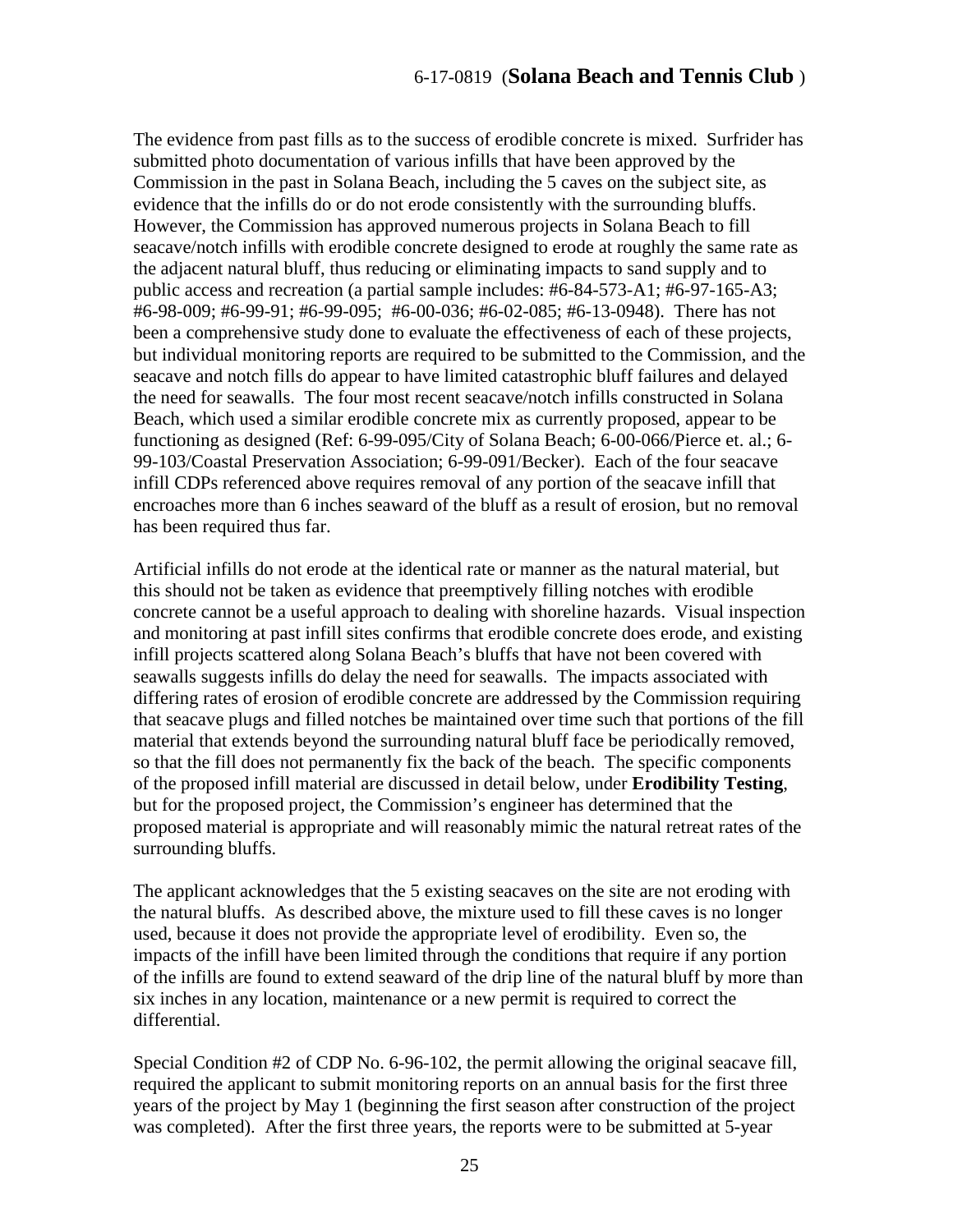intervals following the last report. Special Condition #3 of CDP No. 6-96-102 required the applicant to apply for a coastal development permit to implement corrective measures if a monitoring report indicated that an infill extended seaward of the face of the natural bluff by more than six inches. The applicant submitted monitoring reports in compliance with the condition for 1998, 1999, 2000, and 2005. The 2005 monitoring report did not state nor indicate that the 5 existing infills were protruding significantly seaward of the natural bluff face. The next monitoring report, which had to be submitted by May 1, 2010, was not submitted in compliance with Special Condition #2 of CDP No. 6-96-102. Non-compliance with the monitoring requirements of the original permit resulted in unpermitted development on the subject site. Approximately 7 years passed before the applicant submitted the first amendment request (CDP No. 6-96-102-A1) on June 21, 2013, to remove the edges of the existing infill protruding seaward of the natural bluff material. In the amendment request, the applicant submitted an Infill Monitoring Report prepared by TerraCosta dated 12/23/13. The report indicated that the infills were extending seaward of the drip line by more than six inches in several locations. The latest monitoring report, dated 01/05/18, provides pictures and cross-sections of the infills showing the protruding edges of the existing infills. The applicant is now proposing to remove the protruding edges of the existing infills.

As with the previously approved projects, the proposed filling of the subject notch is designed as a preventive measure to stop or reduce the potential for collapses of the overhanging area and to stabilize the bluff in an area where there is evidence of the presence of a "clean sands" lens. If erosion at the site is not slowed, the existing blufftop structures are likely to be threatened in the foreseeable future. The proposed project is a relatively minimal type of protection that can be expected to delay the need for a much larger seawall-type of shoreline protection that is far more visually obtrusive, potentially occupies public beach area, and requires more alteration of the natural landform.

It is important to note that as described above, the condominium complex was developed in 1973. No substantial modifications have occurred to the complex since its construction. Thus, should this structure become threatened by erosion in the future, it could be considered an existing structure requiring protection as mandated by Section 30235. A failure resulting from the collapse of the notch overhang located on the bluff face below both o the condominium complex would likely result in the need for shoreline protection in the near future. Therefore, because of the presence of existing principal structures, filling the notch now may prevent the construction of more substantial shoreline protection later, preventing significantly greater impacts on coastal resources.

The California Coastal Commission Sea Level Rise Policy Guidance, adopted August 12, 2015, also provides direction to consider various adaptation strategies to consider in reviewing requests for shoreline development. The Guidance notes that adaptation strategies should be chosen based on the specific risks and vulnerabilities of a region or project site and the applicable Coastal Act and LCP requirements, with due consideration of local priorities and goals. As described above, the circumstances in Solana Beach the presence of a clean sands lens and a bluff top that is substantially developed—present a significant challenge to the goal of avoiding shoreline protective devices. The certified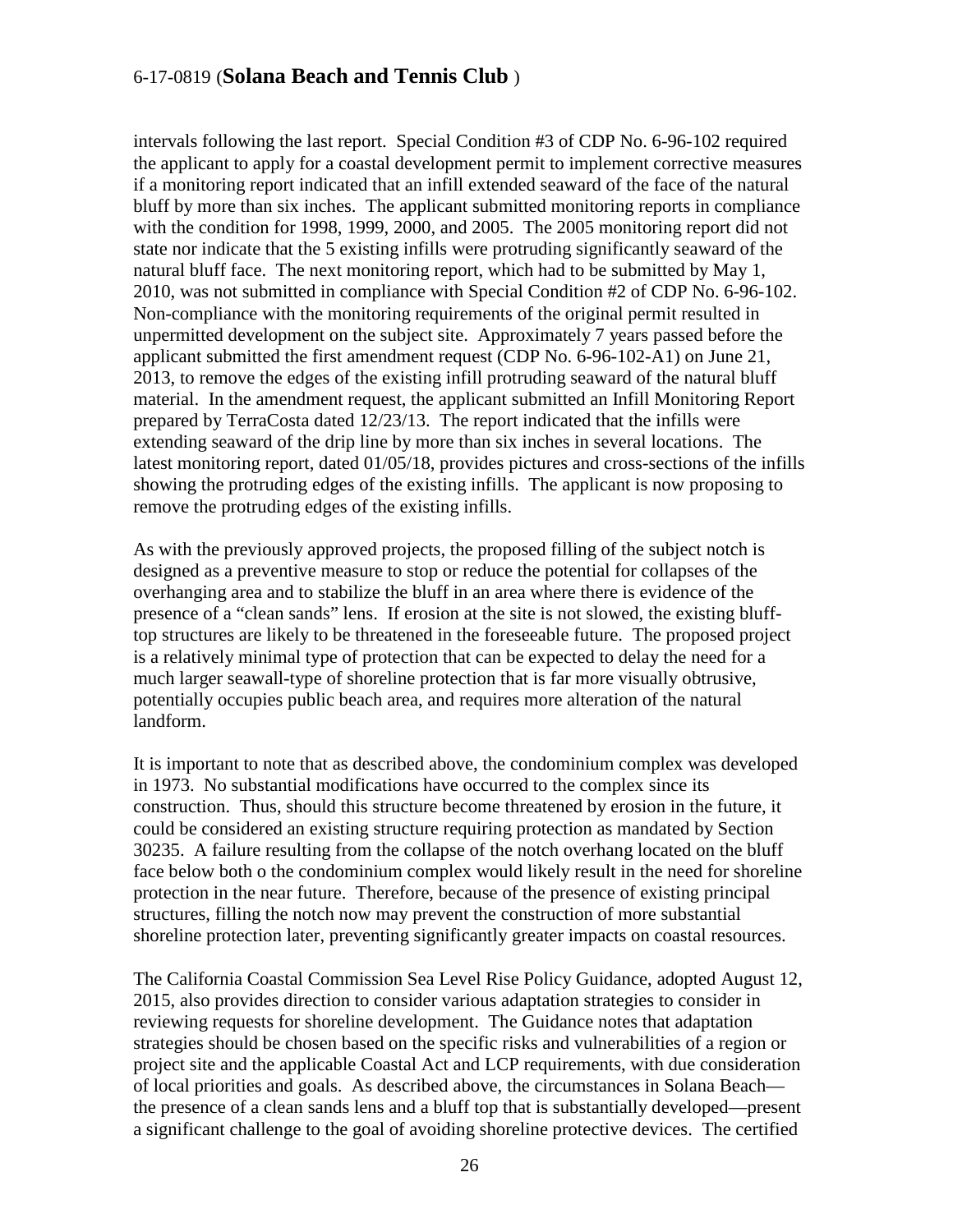LUP describes a variety of approaches to limit shoreline protection, including potentially allowing lower bluff walls in order to avoid the need for upper bluff protection, and allowing new development to be built in locations that may not be safe for the lifetime of the structure, where the applicant waives the right, if any, to future protection. Allowing preemptive filling of notches and seacaves is one way in which bluff and shoreline protective devices can be limited. Seacave and notch infills allow the City, and the region as a whole, more time to pursue other non-structural methods, such as beach replenishment, to protect the bluffs, or moving the line of bluff-top development landward away from the bluff edge in order to delay the need for more substantial shoreline protection.

#### **Alternatives**

Although both the Coastal Act and the City's certified LCP support the filling of seacaves/notches as a preventative measure, seacave and notch infills do alter the natural coastline. Therefore, it is important to analyze whether there are alternatives to a seacave/notch fill that would delay the need for a seawall with fewer adverse impacts. The City's certified LUP requires that alternatives, such as controls of surface water and site drainage, a smaller coastal structure, and other non-beach and bluff face stabilizing measures, be examined.

As cited above, groundwater controls, irrigation restrictions, and installation of droughttolerant plantings is required by the City's certified LUP. The City, based upon the advice and recommendation of a licensed geotechnical/engineer, found that the bluff property owner did not create the necessity for the seacave/notch infill by unreasonably failing to implement generally accepted erosion and drainage control measures (See, City of Solana Beach Resolution 2015-094). The City also required in its resolution approving the proposed project that the applicant remove or cap any permanent irrigation system within 100 feet of the bluff edge and cap all stormwater drain systems that currently drain or previously drained towards the west over the bluff. All stormwater systems must be redesigned to direct drainage to the street. However, since upper bluff runoff is not the cause of erosion, stricter irrigation/landscaping controls will not mitigate ongoing enlargement of seacaves/notches, and could not serve as an alternative to infilling in this case.

However, failures of irrigation lines or excess watering of the bluff-top can trigger collapses of bluff-top sediments. Thus, the City's certified LUP recognizes this danger and requires that with the approval of any shoreline protection permit, irrigation located within 100 feet of the bluff edge must be capped or removed. Therefore, **Special Condition #7** requires the applicant to remove or cap all permanent irrigation devices on the subject bluff-top property within 100 feet of the bluff edge to prevent over-watering or accidental breakage of irrigation lines that could cause water to spill onto the bluff. The certified LUP requires that bluff landscaping for new development consist of native, non-invasive, drought-tolerant, fire-resistant, and salt-tolerant species. Any future applications for new development on the subject bluff-top property will be conditioned to require only native, non-invasive, drought-tolerant, fire-resistant, and salt-tolerant species pursuant to the certified LUP.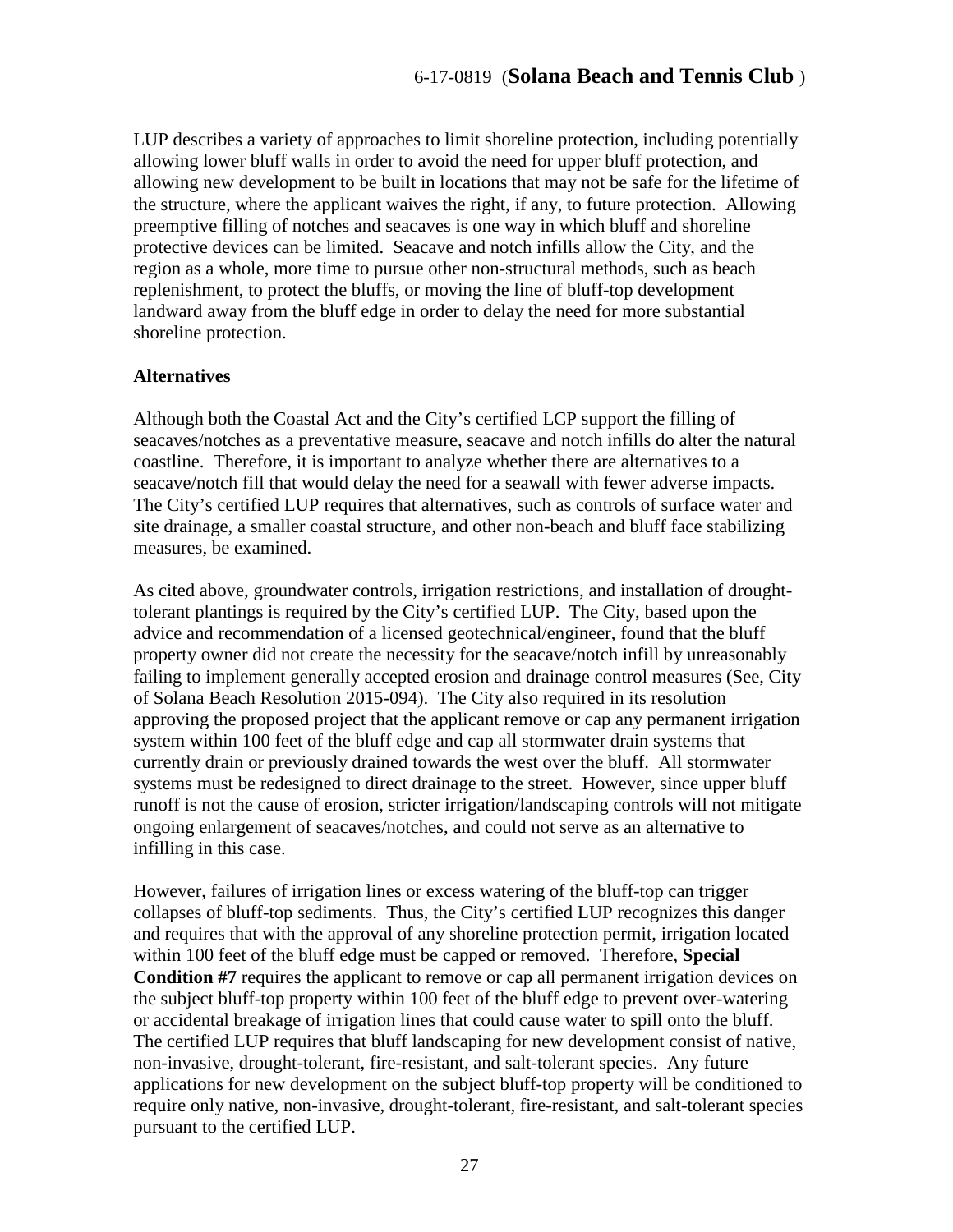Underpinning of the existing structures could potentially be considered as an alternative to the proposed project; however, this would not stop the seacaves/notches from collapsing and eventually undermining the structures. In addition, when the seacaves/notches and upper bluff eventually collapse, the underpinning system would be exposed to view, which is a less desirable visual condition than the relatively low-scale proposed seacave/notch infill. The eventual exposure of the underpinning, in this case, would be inconsistent with Coastal Act section 30253, as it would alter the natural landform of the bluff and would essentially create an upper bluff wall.

Another alternative is a smaller coastal structure. Unlike previous requests for notch infills in Solana Beach, such as CDP No. 6-15-1988/Monroe and Sloan, the proposed infill will be fairly small in scope. As proposed, the new project will be one of the shallowest and lowest in height infills placed on the bluff face in Solana Beach [\(See](https://documents.coastal.ca.gov/reports/2018/6/th15a/th15a-6-2018-exhibits.pdf)  [Exhibit 6\)](https://documents.coastal.ca.gov/reports/2018/6/th15a/th15a-6-2018-exhibits.pdf). When compared to the 90-foot long, 2- to 11-foot deep, 7- to 17-foot high infill proposed in Monroe & Sloan, the 75-foot, 1- to 4-foot deep, 3- to 6-foot high infill currently proposed is significantly smaller in scope. The Commission's coastal engineer has reviewed the project and believes that proposed project is the minimum length needed to support the overhang and help prevent bluff collapse from a large bluff failure.

In summary, the subject project is a relatively small notch fill, and as such, allowing the placement of erodible concrete at this time is likely to forestall the need more impactful alternatives such as a seawall or riprap. The proposed repair and maintenance to the seacaves will reduce the encroachment on the beach consistent with the original permit. Therefore, **Special Condition #1** requires the applicant to submit final plans consistent with the preliminary plans. As conditioned, the infill is the minimal amount of development needed to address the risk from collapse of the notch.

#### **Erodibility Testing**

As noted, in order to minimize and avoid impacts to sand supply, the proposed seacave/notch fills have been designed to erode at a rate similar to the natural bluff face. In past erodible concrete seacave infill projects, objections have been raised that erodible concrete does not always erode at the same rate as the surrounding natural bluffs. If the concrete does not erode, or is not regularly removed, it functions much as a traditional seawall would; fixing the back of the beach, and eventually blocking sandy beach area that would otherwise be available for public access and recreation.

The 5 existing concrete infills have not eroded at the same rate as the adjacent natural bluffs, as was expected when the project was approved in 1996, and thus, the concrete fill currently extends seaward of the surface of the natural bluff face. The major reason the 2016 amendment for the same project was denied was concern that the proposed fill material would not erode consistent with the surrounding natural bluffs, and thus that the fill would instead function as a de facto seawall, with potentially all of the sand supply, public access, and visual impacts of a seawall, without any offsetting mitigation.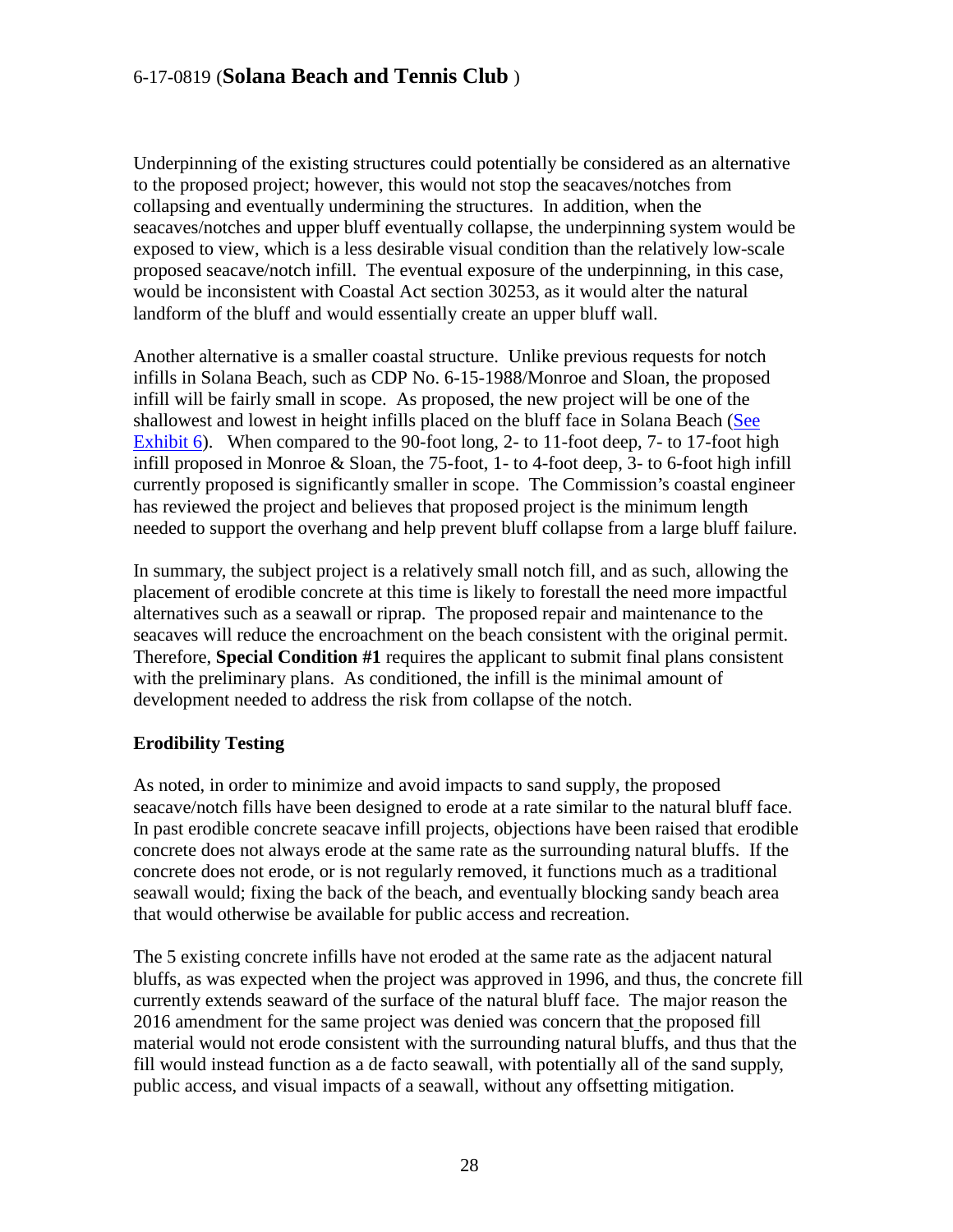However, the concrete proposed to be used for the subject project has significantly different mix properties than the material used in 1996, the conditions specifying the properties of the erodible concrete are more specific, and the testing protocols that will be used for the proposed project are more rigorous than those proposed in the 2016 amendment request. The unconfined compressive strength of concrete, measured as pounds per square inch (PSI), is normally a design specification to ensure that the material strength will be adequate from its safe use in the proposed application. Strengths are normally specified as the minimum strength that shall be obtained by the concrete following a 28-day curing period. As a reference, standard shotcrete seawalls (such as those seen elsewhere in Solana Beach) typically have a rating of about 3,000 PSI. With erodible concrete infills, the intent is to set a maximum strength ceiling, which is the opposite of most design specifications.

In staff's 2016 recommendation, the applicant was required to provide a "formulation for erodible concrete that has a final unconfined compressive strength that is no stronger than 120 percent of the unconfined compressive strength of the native sandstone. The method used to determine erodibility and the results of the testing shall be approved, in writing, as an acceptable method by the Executive Director of the Commission." The current proposal is more detailed and includes a specific test to determine the strength of the material. The applicant's engineer has provided the proposed erodible concrete mix ratio for Commission review (Ref: Sheet 2 of Project Plans dated 12/31/17). The mix proposed for the erodible concrete is 200 pounds of Type II/V Portland Cement, along with 180 pounds of Type F fly ash, 2,800 pounds of concrete sand and about 425 pounds of water. The applicant's engineer has stated that after 28 days, the anticipated unconfined compressive strength for the erodible mix design will be about 375 pounds per square inch (PSI) with some variations. The mix would be deemed to be in noncompliance with the appropriate standards if it exceeds 500 PSI. The Commission's engineer has reviewed the proposed material specifications and concurs that the proposed erodible concrete seacave/notch infills should erode at a comparable rate as the adjacent natural bluff.

Unlike the 2016 proposal, the subject project further includes, and conditions require, vigorous testing protocols before, during, and after application. To ensure that the concrete used to fill the notch meets the erodibility requirements, an inspector paid for by the applicant will be present at the plant when the concrete is prepared to confirm the concrete and materials are handled, batched, and mixed in accordance with the specified formulation (Ref. Sheet 2 of the project plans). An inspector will be present at the job site to collect concrete samples and to fabricate the concrete test cylinders for compressive strength testing to be performed by a City of San Diego approved testing and inspection agency (the project location is the City of Solana Beach, but the City of San Diego has a list of such agencies). A minimum of 4 concrete cylinders will be sampled from each ready-mix truck. Unlike the 2016 proposal, which required for testing after 14 days, the 28-day curing period will allow an evaluation of the "final" strength of the concrete. Following the 28-day curing period, the unconfined compressive strength of all the concrete samples shall be determined and the results of which will be provided to the owner and Coastal Commission staff. Again, any mixture above the maximum PSI (500 PSI) will be deemed non-compliant. This approach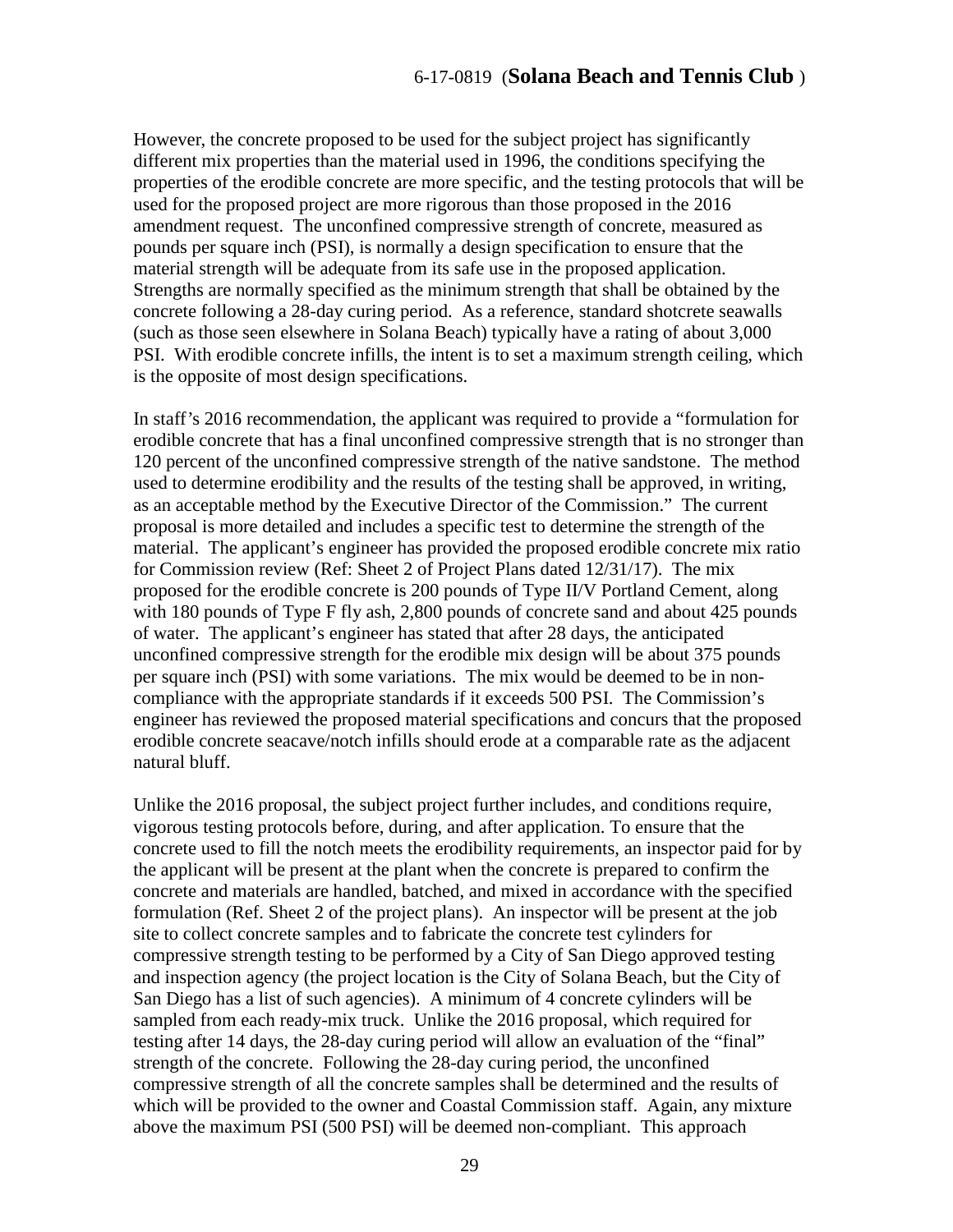provides the Commission with more reliability regarding the erodibility of the material than the Commission had when this project was denied in 2016. **Special Condition #2** requires the above requirements and protocols be implemented.

Furthermore, unlike the 2016 permit, **Special Condition #2** requires that if any of the unconfined compressive strength tests exceed 500 PSI, then the applicant shall apply to the Commission for a permit or permit amendment to remove all of the new infill material and replace it with erodible concrete that meets the erodibility requirements of less than 500 PSI. Only if the Executive Director determines that removal and replacement of all or some of the infill would damage or cause instability to the natural bluff material, can any of the material be retained. In that case, the applicant must apply to the Commission for an amendment to this CDP to retain the non-erodible mix, and propose mitigation to offset the impacts of the non-erodible concrete. Thus, the current project's removal and testing conditions are more stringent than those previously recommended for CDP No. 6-96-102-A2.

Finally, in case the mixture proposed herein does not perform as expected, **Special Condition #3** of this permit also requires regular monitoring and maintenance of the seacave/notch infills. If monitoring determines that any portion of the infill encroaches more than 6 inches seaward of the adjacent bluff, the applicant is responsible to obtain the necessary permits to remove those portions. Thus, even if in the future the erodible concrete does not erode at a comparable rate as the adjacent bluff, the encroaching portions of the infill must be removed so that the infill does not encroach seaward of the dripline of the bluff or seaward of the stringline of the adjacent natural bluff on either side of each infill.

Special Condition #2 of CDP No. 6-96-102, which is still in effect, requires the applicant to submit a monitoring report at 5-year intervals following the last report. The next monitoring report was due May 1, 2018, but provided early on January 5, 2018. However, **Special Condition #3** of this permit, which requires submittal of a report to the Executive Director of the Coastal Commission on June  $1<sup>st</sup>$  every two years for a six-year period beginning after completion of construction. Submission of this report will serve to satisfy the on-going requirements of Special Condition #2 of CDP No. 6-96-102.

The required annual monitoring reports are a critical part of the Commission's assessment of the effectiveness of erodible concrete in preventing catastrophic bluff collapse and allowing a gradual retreat to continue. Although it is possible to evaluate the condition of existing infills at any given time, without annual data it is difficult to understand exactly how the infills perform on a gradual versus episodic basis. Without evidence that the infills are eroding, the conclusion that they are *not* eroding should be assumed by the applicant. In such a case, the applicant must then return to the Commission to authorize the permanent shoreline protection, including any necessary mitigation associated with such protection.

Thus, **Special Condition #4** notifies the applicant if the monitoring reports required by **Special Condition #3** are not submitted by the deadline, the permittee must apply for a coastal development permit or amendment within 3 months of the Executive Director's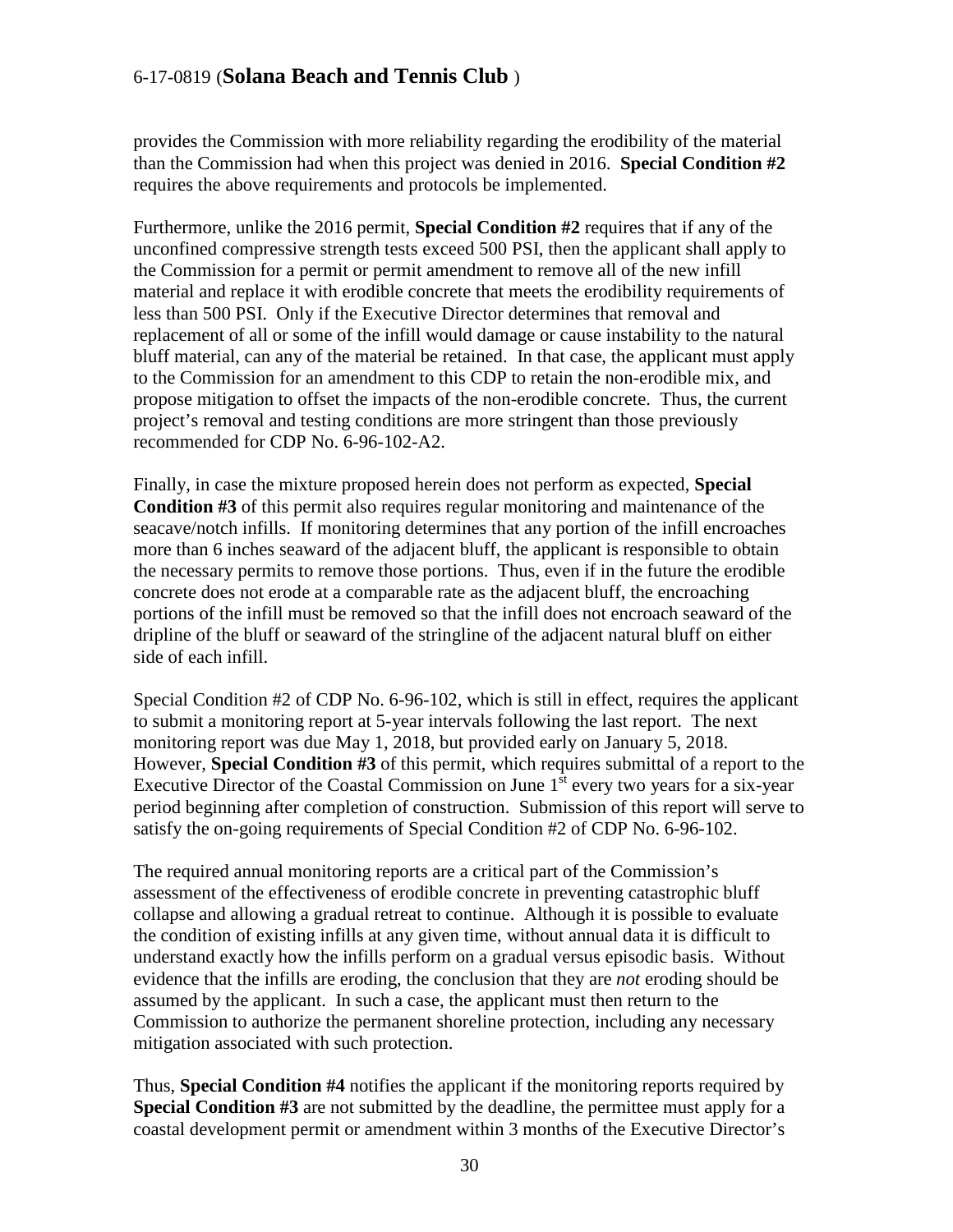determination, or within 3 months of the date a monitoring report submittal requirement is not satisfied, (whichever is applicable) to evaluate and mitigate for any impacts of the project as permanent shoreline protection that have not been previously addressed. The application must include an analysis of the feasibility of removing all or portions of the fill, and methods of calculating mitigation fees for impacts to sand supply and public access and recreation.

Failure to provide the required monitoring reports per **Special Condition #3** shall result in a conclusive presumption that the infill has fixed the back of the beach, and thus is permanent protection, and the permittee shall accordingly apply for a coastal development permit or amendment as described

Furthermore, because non-erodible shoreline protection has impacts on public access, failure to submit a monitoring report required pursuant to **Special Condition #3** (or follow up coastal development permit or amendment when required) will constitute a violation of public access provisions of the Coastal Act and, thus, the applicant will be subject to civil penalties pursuant to Section 30821 of the Coastal Act commencing from the date a deadline to submit a monitoring report or amendment is not met.

**Special Condition #9** requires the permittee to maintain the seacave/notch infills in their approved state, and also requires that if at any time after project completion, any portion of the proposed seacave/notch infill is found to extend seaward of the face of the natural bluff by more than six inches in any location, or the stringline of the adjacent natural bluff on either side of each infill, the applicant must shall obtain and implement a coastal development permit or amendment to remove or remedy the excess infill such that no portion of the infill remains seaward of the drip line. Minor re-grouting or exempt maintenance as allowed by Section 13252 of Title 14, the California Code of Regulations (e.g., restoring color, texture, etc.) does not require an additional coastal development permit or amendment. However, whenever changes or maintenance on the seacave/notch is proposed, the applicant must contact the Commission office to determine whether permits are necessary. Thus, the Commission can be assured that, as conditioned, the infill will be properly maintained and will erode or be physically removed at the same rate as the adjacent bluff and that any adverse impacts to shoreline processes have been or will be avoided, minimized, or mitigated.

Although the Commission finds that the seacave/notch infills have been designed to minimize the risks associated with its implementation, the Commission also recognizes the inherent risk of shoreline development. The seacave/notch infills will be subject to wave action and will be at or landward of the drip line of the eroding bluff above the infill. Thus, there is a risk of bluff failure during and after the construction of the notch infill and the removal of protruding portions of the existing infills. In addition, there is a risk of damage to the seacave/notch infills or damage to property as a result of wave action on the seacave/notch infills. Given that the applicant has chosen to construct the infills despite these risks, the applicant must assume the risks. Accordingly, **Special Condition #10** requires that the applicant assume these risks and waive any claim of damage or liability against the Commission for approval of this application. To ensure that future property owners are properly informed regarding the terms and conditions of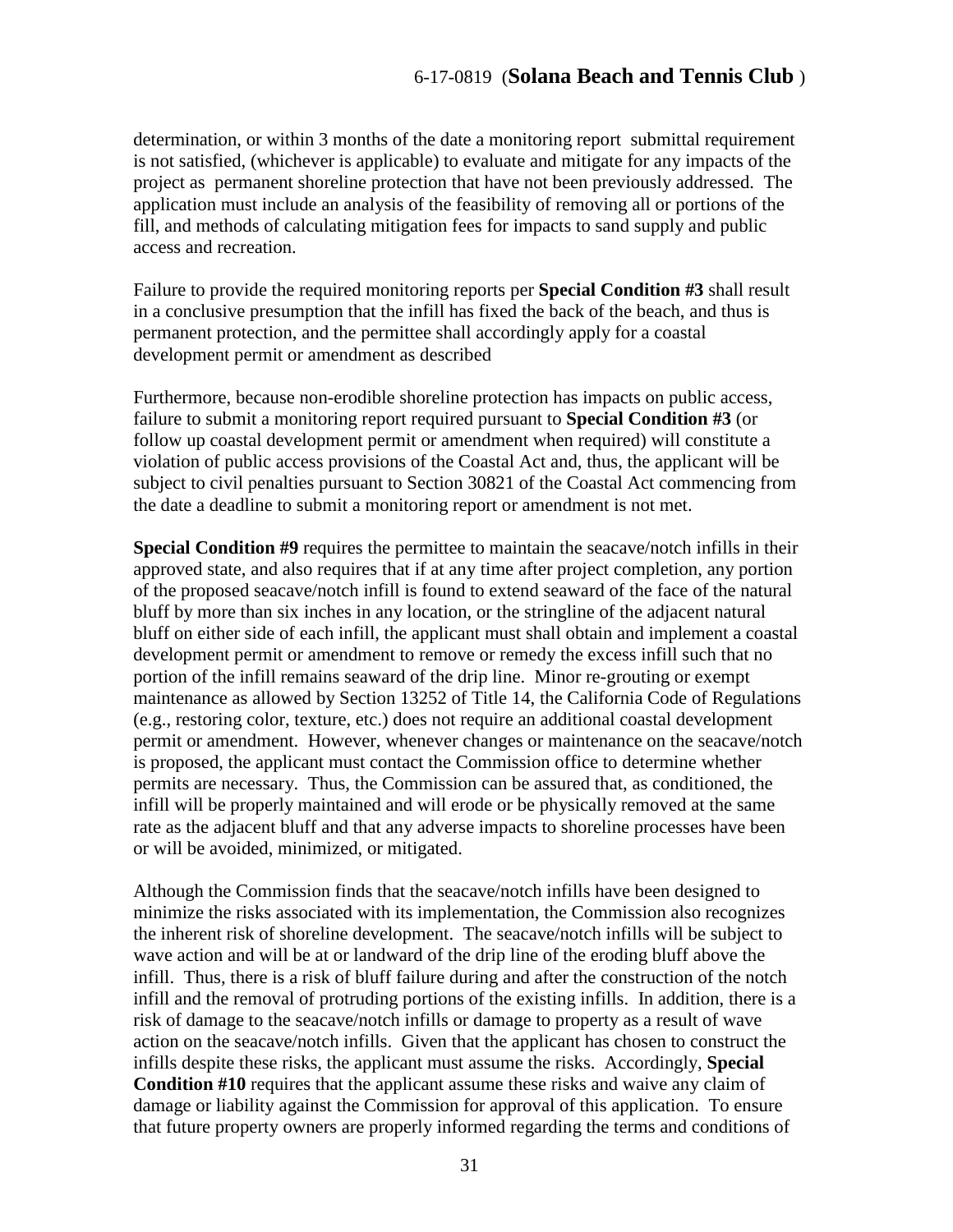this approval, **Special Condition #6** requires a deed restriction to be recorded against the properties involved in the application.

Section 30253 requires that new development be independently stable and safe and not require the construction of protective devices that alter the natural landform of the bluffs. In addition, Policy 4.18 of the City's approved LUP requires that existing legally permitted bluff retention devices not be factored into setback calculations for new development or redevelopment of bluff-top properties. Such future development must be located in an area where the development is consistent with Coastal Act and/or applicable LCP requirements regarding geologic safety and protection from hazards as if the protection did not exist, including whatever remains of the erodible concrete notch fills. Thus, **Special Condition #12** prohibits future development and redevelopment of the bluff top site from relying on the proposed shoreline protection for stability.

**Special Condition #12** also defines "redevelopment" pursuant to the City's LUP. As quoted above, this includes alterations, including additions, exterior or interior renovations, or demolition that results in a 50 percent or greater alteration of a major structural component (including exterior walls, floor and roof structures, and foundation) or a 50 percent increase in floor area, cumulatively over time on or after certification of the City's LUP. Furthermore, changes to major structural elements are not additive between individual elements, while alterations to individual major structural elements are cumulative. Thus, if in the future, the applicant proposed to modify 40% of the exterior walls and 30% of the roof structure; this would not be considered redevelopment because it relates to two different major structural components. However, if the applicant was to come back for a subsequent CDP to modify an additional 10% of the exterior walls (50% total) or an additional 20% of the roof structure, (50% total) the project would be considered redevelopment because it would result in a cumulative alteration to 50% of a major structural component. Additions are also cumulative over time, such that an initial 25% addition would not be considered redevelopment; but a subsequent 25% addition, relative to the initial floor area, would result in a cumulative 50% increase in floor area, and would thus constitute redevelopment.

#### **Conclusion**

In summary, given the amount of coastal erosion that has occurred in the area over the last several years, Solana Beach is currently faced with how to protect bluff top homes from erosion while minimizing or avoiding impacts to public coastal resources. The subject site is an area where preventive measures such as the subject seacave and notch infills represent a feasible alternative to a seawall. The project is distinguishable from previous requests for notch infills in Solana Beach, such as Monroe & Sloan, because it is a smaller scale development. Additionally, the Commission's engineer has determined that the proposed mixture can be expected to erode that reasonably mimics the natural retreat rates of the surrounding bluffs. Unlike the project proposed in CDP No. 6-96-102- A2, inspectors will be supervising the entire process and taking multiple samples of the mixture to ensure the UCS of the infill does not exceed 500 PSI. Conditions are imposed in this permit that requires removal and replacement of the infill material if the threshold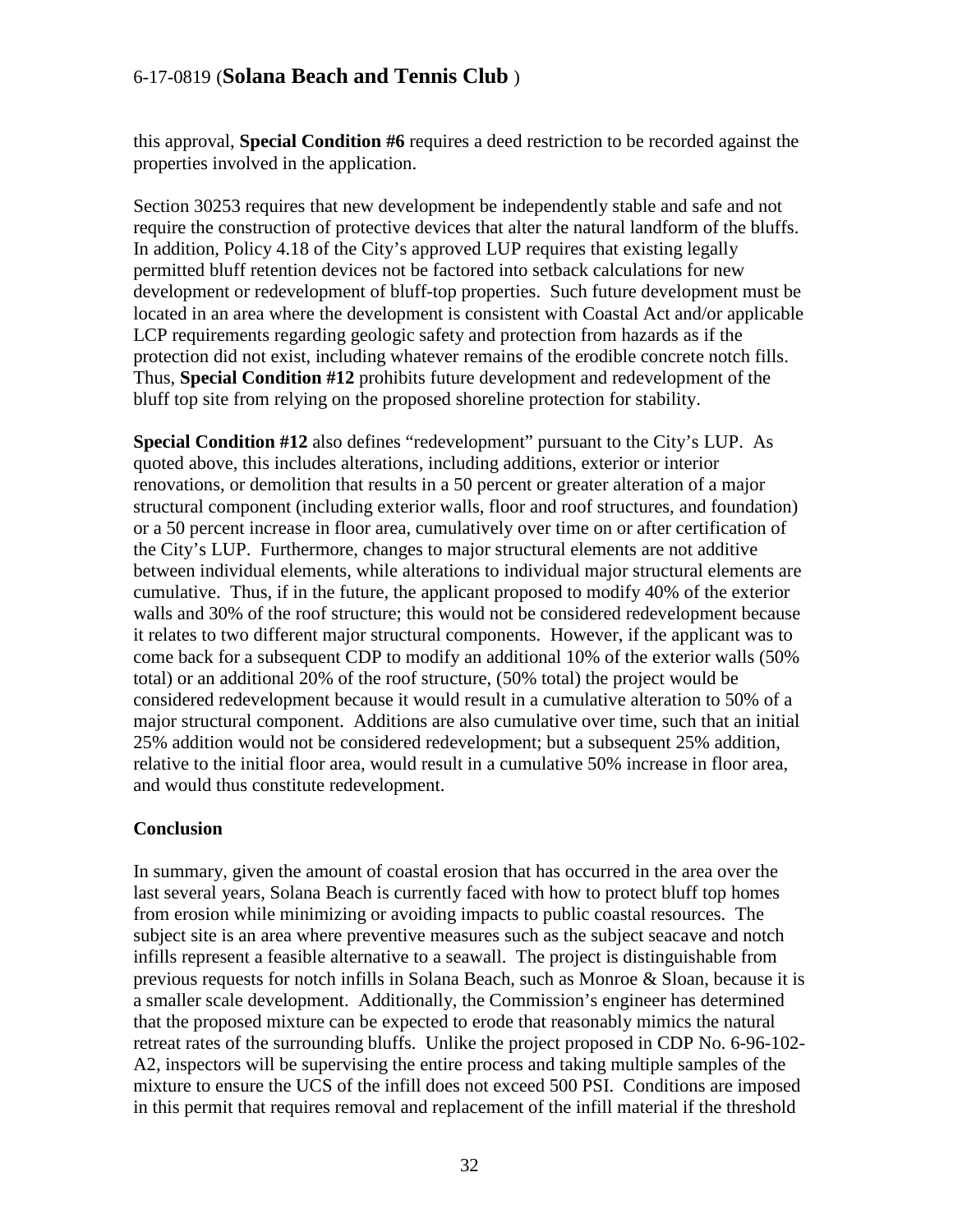of 500 PSI is surpassed for any one sample. These extra measures provide an extra level of assurance that the material will erode at a similar rate as the natural bluff.

The proposed project will delay or prevent the subject seacaves/notches from collapsing, which could result in eventual damage to the existing bluff-top structures. In addition, as infill of the notch/seacaves will reduce the potential for a significant bluff failure, the applicant, the City and the region as a whole will have more time to pursue other nonstructural methods, such as beach replenishment and moving the line of bluff-top development landward away from the bluff edge, to protect the bluffs and delay the need for more substantial shoreline protection. Special Conditions have been designed to provide a reasonably high degree of certainty that the erodible concrete will erode as designed, and required on-going maintenance will ensure that the protection does not function as a seawall. Therefore, the Commission finds that approval of the proposed seacave/notch infills is consistent with the long-term goals of Sections 30235 and 30253 of the Coastal Act regarding the protection of natural shoreline processes, natural landforms and local shoreline sand supply.

# <span id="page-32-0"></span>**C. VISUAL RESOURCES**

Sections 30240, 30250 and 30251 of the Coastal Act require that the scenic and visual qualities of coastal areas be protected, that new development adjacent to park and recreation areas be sited so as to not degrade or impact the areas and that new development not significantly adversely affect coastal resources:

#### *Section 30240*

 *[ . . .]* 

 *(b) Development in areas adjacent to environmentally sensitive habitat areas and parks and recreation areas shall be sited and designed to prevent impacts which would significantly degrade those areas, and shall be compatible with the continuance of those habitat and recreation areas.* 

#### *Section 30251*

*The scenic and visual qualities of coastal areas shall be considered and protected as a resource of public importance. Permitted development shall be sited and designed to protect views to and along the ocean and scenic coastal areas, to minimize the alteration of natural land forms, to be visually compatible with the character of surrounding areas, and, where feasible, to restore and enhance visual quality in visually degraded areas.*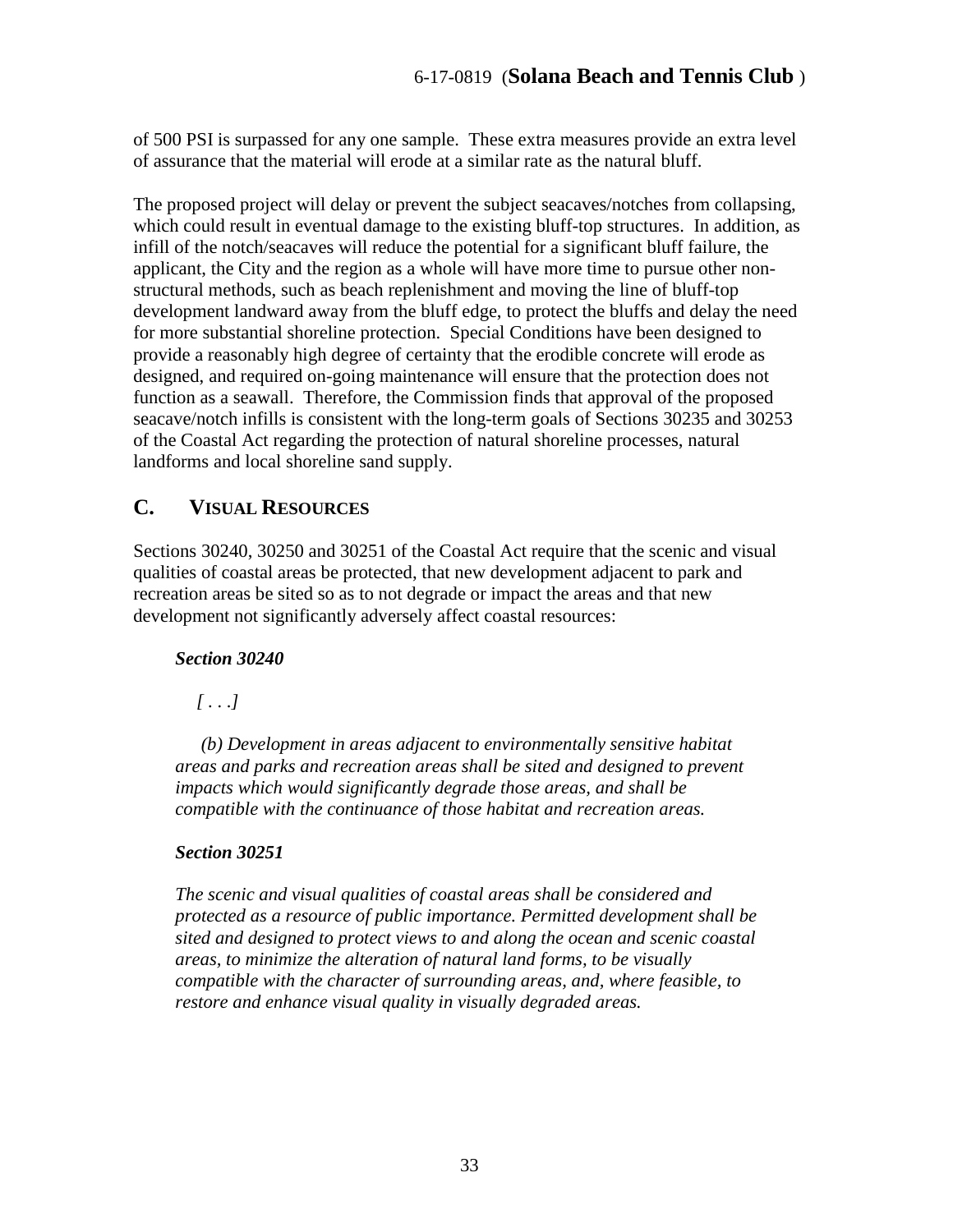In addition, the following certified City of Solana Beach LUP language, although not the standard of review, provides pertinent guidance regarding the protection of coastal zone visual resources:

*Policy 4.30: Limit buildings and structures on the sloped face and toe of the bluff to lifeguard towers, subsurface public utility drainage pipes or lines, bluff retention devices, public stairs and related public infrastructure which satisfy the criteria established in the LCP. No other permanent structures shall be permitted on a bluff face. Such structures shall be maintained so that they do not contribute to further erosion of the bluff face and are to be visually compatible with the surrounding area to the maximum extent feasible.* 

*Policy 4.38: Maximize the natural, aesthetic appeal and scenic beauty of the beaches and bluffs by avoiding and minimizing the size of bluff retention devices, preserving the maximum amount of unaltered or natural bluff face, and minimizing encroachment of the bluff retention device on the beach, to the extent feasible, while ensuring that any such bluff retention device accomplishes its intended purpose of protecting existing principal structures in danger from erosion.* 

The proposed development is located on the face of a coastal bluff at or landward of the drip line and at or near the same level as the existing sandy beach. Seacaves and notch infills have been a fairly prominent feature of the shoreline in this area, and filling the notch overhang will alter the natural appearance of the bluffs. Matching infill material to the appearance of natural bluffs can be a challenging process and it can be difficult to tell at the time of application how well the infill material will blend into the surrounding natural bluffs. Another difficulty is that weathering can change the appearance of the seacave/notch infills. Thus, even if the infill matches the natural bluffs at the outset, several years later there may be a distinct difference in appearances. Furthermore, the erodible concrete mix proposed by the applicant can be more difficult to treat aesthetically than full strength concrete, due to the nature of erodible concrete. However, past erodible concrete infills constructed in Solana Beach have been aesthetically treated to reasonably match the appearance of the adjacent bluffs (Ref: 6-99-095/City of Solana Beach; 6-00-066/Pierce et. al.; 6-99-103/Coastal Preservation Association; 6-99- 091/Becker) and the treatment has not deteriorated.

In addition, because the concrete used to fill the existing caves did not properly erode, it now encroaches on the beach in an unnatural manner. The proposed removal of concrete that protrudes beyond the bluff face and the treatment of the face of the seacaves is expected to result in an improved, more natural appearance.

**Special Condition #1** requires the applicant to submit final plans of the method chosen to color and texturize the infill material, with a color board indicating the color of the infill material. **Special Conditions #3 and #9** require the applicant to monitor and maintain the color of the infill to ensure the material continues to blend in with the surrounding bluffs in the future. **Special Condition #8** also addresses this concern and requires the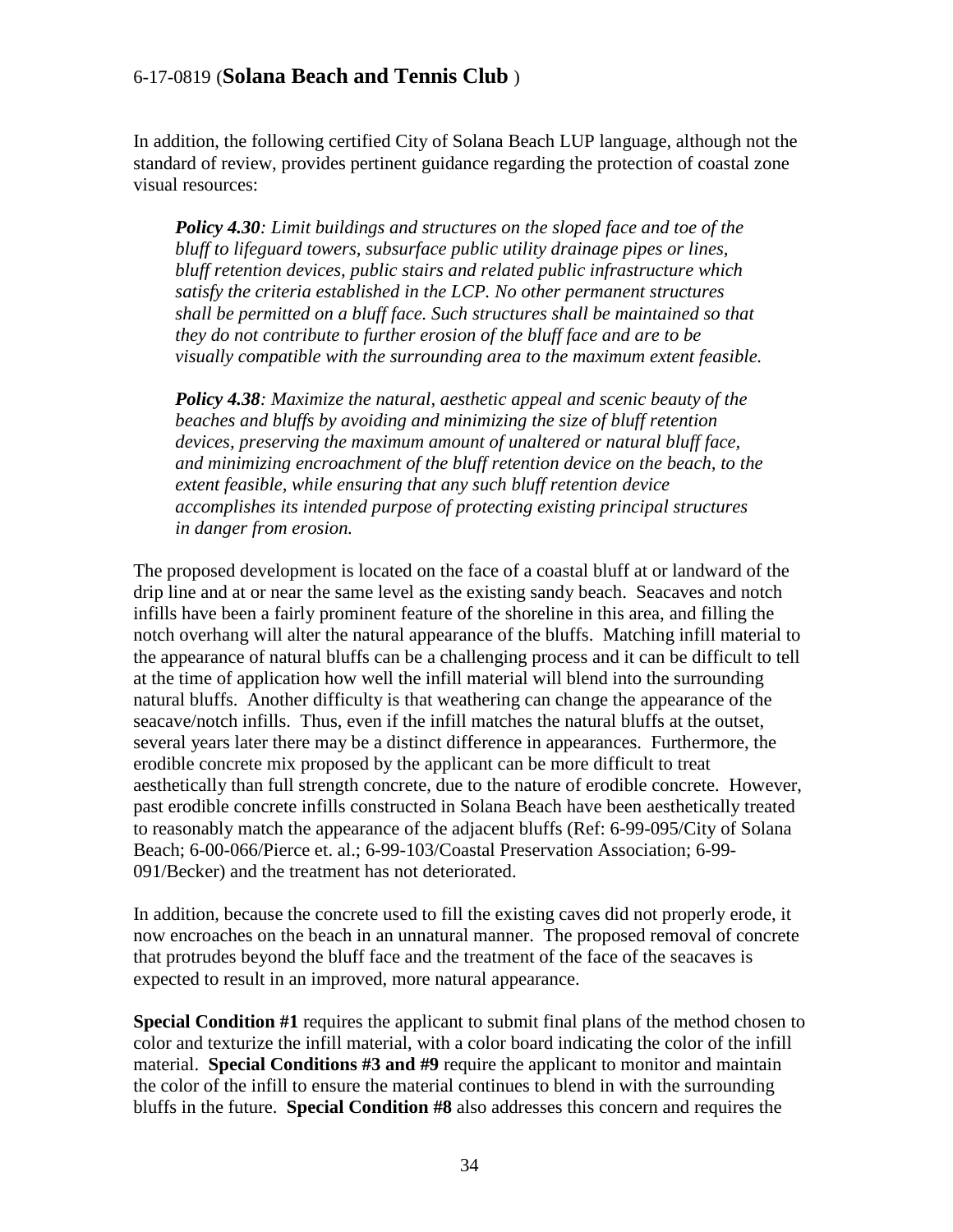applicant to submit as-built plans within 60 days of construction of the proposed development to assure the infill has been constructed according to the approved plans.

There are numerous seacave and notch infills along the bluffs in Solana Beach. These infills, while mostly visible, are relatively inconspicuous and do not represent a significant visual blight. In addition, at times when the sand levels are high, these infills are less visible. Seacave and notch infills are considerably less visually prominent and have less public access impacts than traditional seawall projects or riprap revetments. Thus, although the project will alter the natural appearance of the bluffs, the project has been designed and conditioned to match the surrounding natural bluffs to the maximum extent feasible, thereby reducing potential negative visual impacts to the extent feasible. Therefore, the Commission finds that the subject development is consistent with the visual resource and recreation policies of the Coastal Act.

## <span id="page-34-0"></span>**D. PUBLIC ACCESS**

Pursuant to Section 30604(c), the Coastal Act emphasizes the need to protect public recreational opportunities and to provide public access to and along the coast. Coastal Act Sections 30210, 30211, 30212, 30212.5, and 30221 require that public access and use of the coast shall be maximized, that development shall not interfere with the public's right to access the coast and use of dry sand beaches, and that oceanfront land suitable for recreational activities shall be protected.

*Section 30210* 

 *In carrying out the requirement of Section 4 of Article X of the California Constitution, maximum access, which shall be conspicuously posted, and recreational opportunities shall be provided for all the people consistent with public safety needs and the need to protect public rights, rights of private property owners, and natural resource areas from overuse.* 

*Section 30211* 

 *Development shall not interfere with the public's right of access to the sea where acquired through use or legislative authorization, including, but not limited to, the use of dry sand and rocky coastal beaches to the first line of terrestrial vegetation.* 

*Section 30212* 

 *(a) Public access from the nearest public roadway to the shoreline and along the coast shall be provided in new development projects except where: (1) It is inconsistent with public safety, military security needs, or the protection of fragile coastal resources, (2) Adequate access exists nearby, or, (3) Agriculture would be adversely affected. Dedicated accessways shall not be required to be*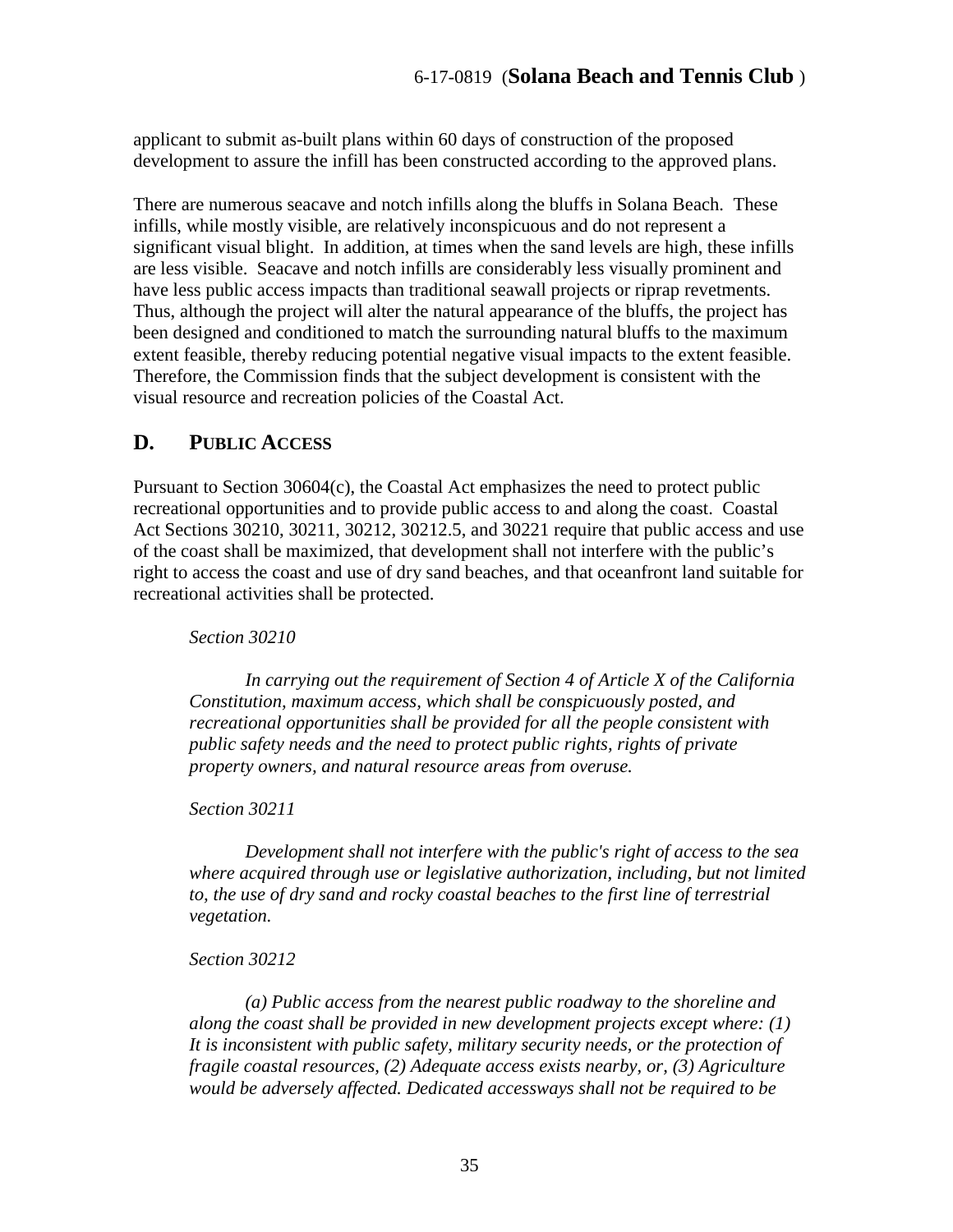*opened to public use until a public agency or private association agrees to accept responsibility for maintenance and liability of the accessway. […]* 

*Section 30212.5* 

 *Wherever appropriate and feasible, public facilities, including parking areas or facilities, shall be distributed throughout an area so as to mitigate against the impacts, social and otherwise, of overcrowding or overuse by the public of any single area.* 

*Section 30221* 

*Oceanfront land suitable for recreational use shall be protected for recreational use and development unless present and foreseeable future demand for public or commercial recreational activities that could be accommodated on the property is already adequately provided for in the area.* 

In addition, the following certified City of Solana Beach Land Use Plan (LUP) language provides additional guidance regarding mitigation for erodible concrete seacave/notch infills:

Page 13 of the Hazards and Shoreline/Bluff Development chapter states the following, in part:

• *Infill/Bluff Stabilization – Seacave/Notch Infill (See Appendix B Figure 1A) – This first solution is designed to address sea caves and undercut portions of the lower dense sandstone bluff where the clean sand lens is not yet exposed. If left uncorrected, the sea cave/undercut will eventually lead to block failures of the lower sandstone, exposure of the clean sand lens and landward bluff retreat. This failure exposes the clean sand lens of the upper bluff terrace deposits triggering rapid erosion and landward retreat of the upper bluff, which eventually endangers the structures at the top of the bluff. If treated at this stage, the Bluff Retention Device will minimize the need for a future higher seawall and future upper bluff repair. This alternative is not designed as a structural wall, is not reinforced, does not include tiebacks, and uses only erodible concrete which shall erode at the same erosion rate as the surrounding natural bluff material. The infill is required to maintain a textured and colored face mimicking the existing bluff material. Erodible concrete seacave/notch infills are designed to erode with the natural bluff and, when maintained to do so, are not subject to the sand supply mitigation, public access and recreation mitigation, encroachment/removal agreement, or authorization timeline policies of the LUP.* [Emphasis Added]

The subject project is located on the public bluff formation directly adjacent to a public beach. The mean high tide line is located at the toe of the bluff. Although public lateral access is available along the entire stretch of coastline in this area, vertical access is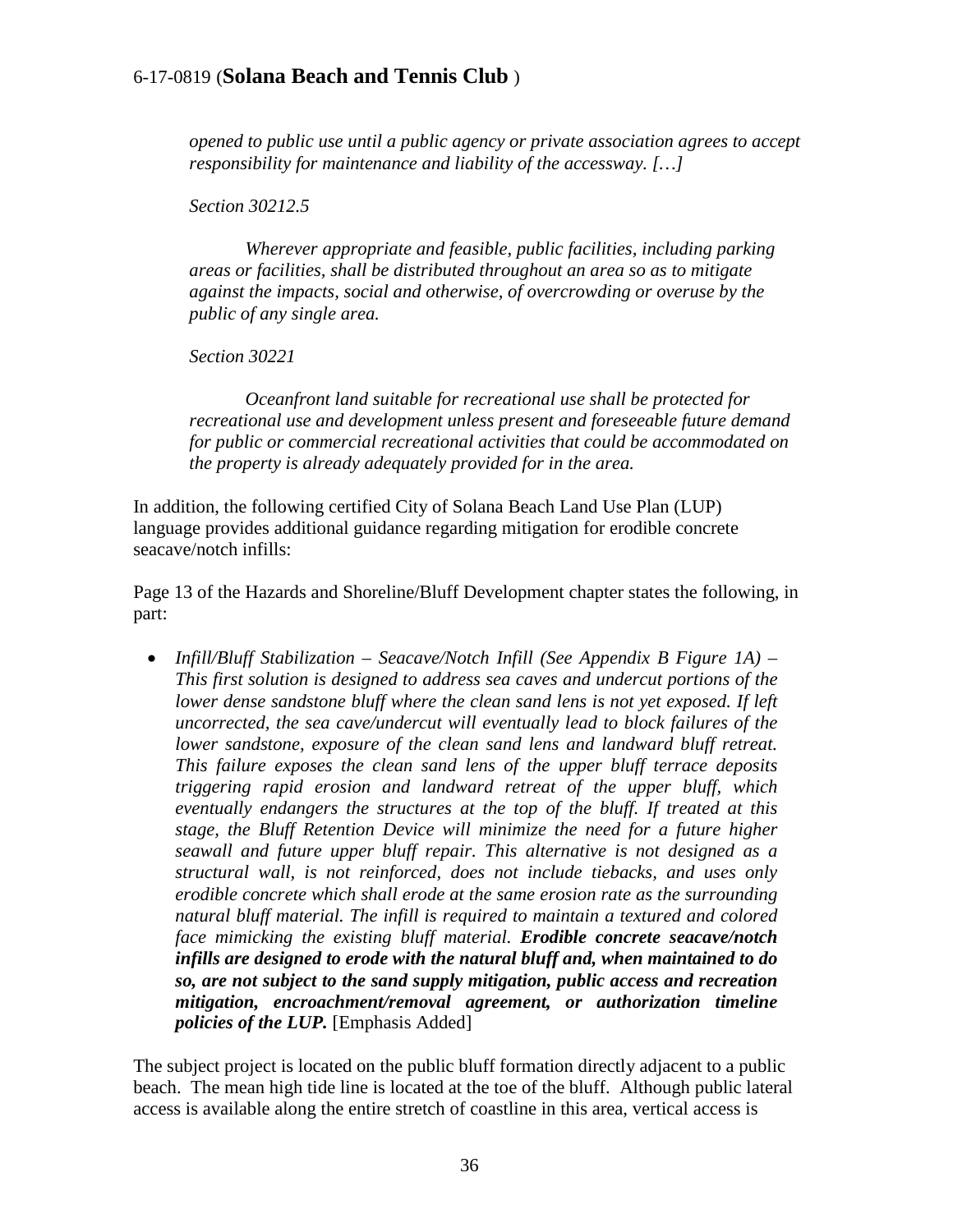available only at a limited number of public accessways. The site is approximately 0.3 miles north of the City's main beach accessway at Fletcher Cove.

Consistent with the requirement of the original permit, the subject project will remove portion of the existing seacave fill located beyond the face of the bluff, removing these minor impediments to public access and recreation.

Shoreline protection projects have the potential to impact existing lateral access along the beach. Structures that fix the back of the beach stop the landward migration of the beach profile while the seaward edge continues to erode, thereby reducing the amount of dry sandy beach available to the public. However, the proposed new notch infill project has been designed to erode at a comparable rate to natural bluff and is not predicted to impact available beach area in the future. The Commission has not typically required the payment of funds to mitigate for the public access and recreation impacts of erodible concrete seacaves in Solana Beach, because they do not have the same type of adverse impacts that other types of shoreline armoring do, as described above. Thus, the Solana Beach LUP does not require sand supply or public access and recreation mitigation for erodible concrete seacave/notch infills when properly designed and maintained. (However, prior to approval of the LUP, in 2000, the Commission did accept a mitigation fee of \$21,153 offered by the previous property owners to mitigate non-specific impacts to sand supply, resulting from a seacave infill located on the subject site (CDP #6-00- 066/Monroe & Pierce).

If not properly constructed and maintained, seacave/notch infills can have an adverse impact on coastal resources and may fix the back of the beach. As described above, special conditions require monitoring of the infills to make sure they are eroding as designed, and removal of any portion of the fill that does not erode. Furthermore, if monitoring reveals that the seacave/notch infills have fixed the back of the beach (either as a result of the concrete not eroding or through lack of maintenance) and thus resulted in similar impacts to sand supply and public access as a seawall, **Special Condition #3**  requires that within three months of submission of the monitoring report, the applicant must submit a complete CDP application to the Commission to mitigate for any unmitigated impacts. Required mitigation may include sand supply replacement, public access and recreation mitigation, an encroachment agreement with the City, and/or enactment of the authorization timeline policies of the LUP that would require the proposed seacave/notch infills be authorized only so long as they may be required to protect the existing bluff top structures.

**Special Condition #3** ensures that regular monitoring will be conducted and that if any portion of the new notch infill does not erode landward, as designed, and encroaches onto the public beach, that the encroaching portions will be removed. These conditions are necessary to ensure that the notch infill does not encroach onto the public beach in the future.

The beach area fronting the subject site is a public resource, and thus, the protection of beach along the toe of the bluff is important to maintain access. This stretch of beach has historically been used by the public for access and recreation purposes. **Special**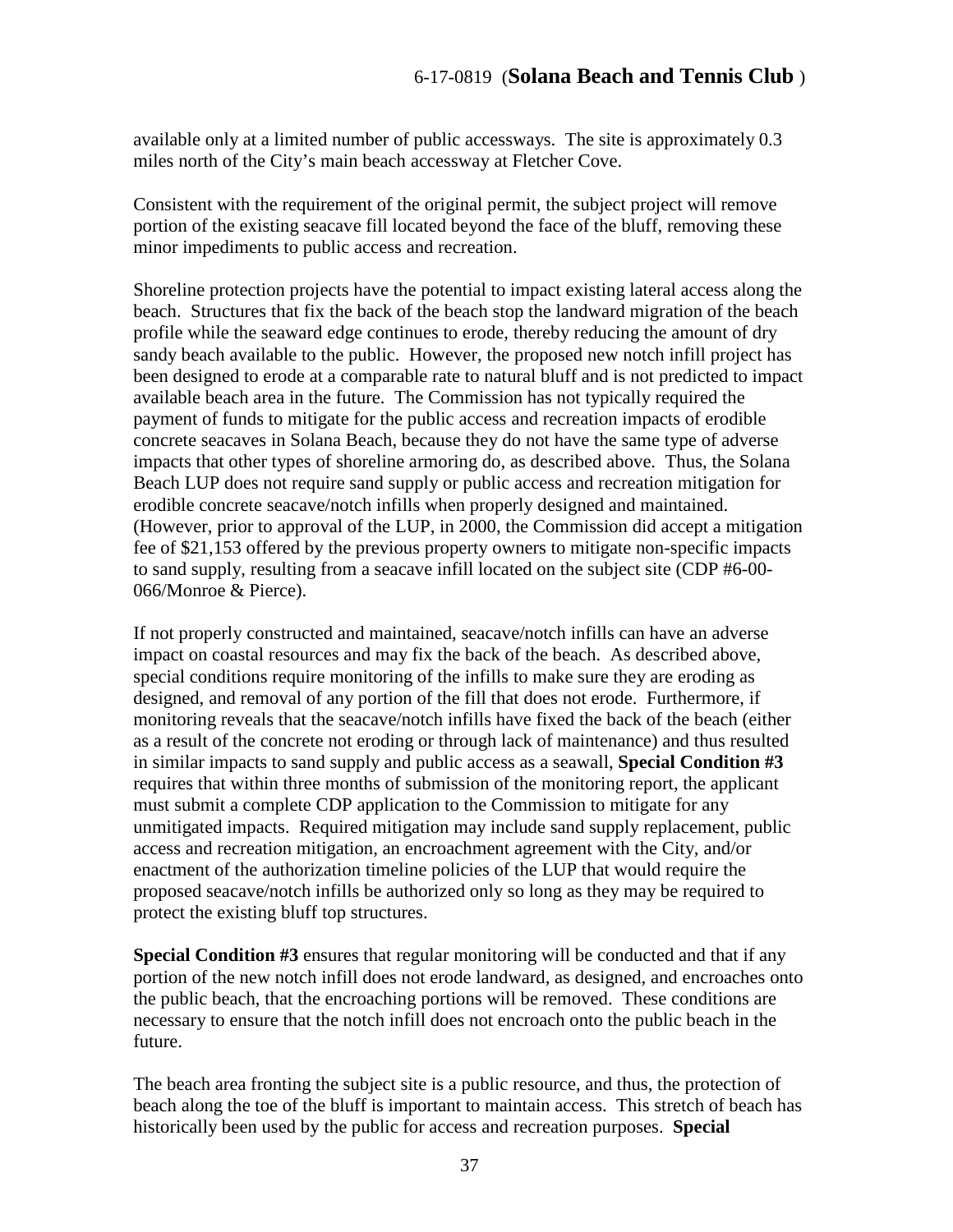**Condition #11** acknowledges that the issuance of this permit does not waive the public rights that exist on the property. The use of the beach or public parking areas for the staging of construction materials and equipment also adversely impacts the public's ability to gain access to the beach. As proposed, all vehicles and equipment for the project will enter and exit through Fletcher Cove but no equipment or supplies will be stored or parked in Fletcher Cove or on the beach. **Special Condition #5** prohibits the applicant from storing vehicles on the beach overnight, using any public parking spaces within the Fletcher Cove Parking Lot for staging and storage of equipment, and prohibits washing or cleaning construction equipment on the beach or in the parking lot. **Special Condition #5** also prohibits construction on the sandy beach during weekends and holidays throughout the year, or between Memorial Day to Labor Day of any year. Therefore, as conditioned, the Commission finds that the subject proposal will not result in any significant adverse impacts on beach access or public recreation consistent with Sections 30210, 30211, 30212.5, 30221, 30223 and 30252, pursuant to Section 30604(c) of the Coastal Act.

## <span id="page-37-0"></span>**E. UNPERMITTED DEVELOPMENT**

Violations of the Coastal Act exist on the subject property including, but not limited to, non-compliance to Special Condition No. 2 of CDP No. 6-96-102 that required the applicant to submit monitoring reports on an annual basis for the first three years of the project by May 1 (beginning the first season after construction of the project was completed). After the first three years, the reports were to be submitted at 5-year intervals following the last report. The applicant submitted monitoring reports in compliance with the condition for 1998, 1999, 2000, and 2005. A monitoring report for 2010 was not submitted pursuant to Special Condition #2 of CDP No. 6-96-102. Subsequent monitoring reports were submitted in 2013 and 2018. There was a 3-year period of noncompliance with Special Condition No. 2 of CDP No. 6-96-102 from 2010 to 2013.

The current permit requires the applicant to submit a monitoring report, prepared by a licensed geologist or geotechnical engineer, to the Executive Director of the Coastal Commission on June  $1<sup>st</sup>$  every two years for a six-year period beginning after completion of construction. Special Condition No. 2 of CDP No. 6-96-102 is still in effect and requires compliance through the submittal of monitoring reports, but this condition may be satisfied by complying with Special Condition #3 of this permit. Compliance with all of the terms and conditions of both permits will bring the applicant into compliance with the aforementioned violations of the Coastal Act on the subject property going forward.

To ensure that the matter of unpermitted development (the concrete extending onto the beach) is resolved in a timely manner, **Special Condition #13** requires that the applicant satisfies **Special Condition #6** within 180 days and all other prior-to-issuance conditions of this permit within 60 days of Commission action, or within such additional time as the Executive Director may grant for good cause. The two time frames acknowledging the recordation and Executive Director review of a deed restriction (Special Condition #6)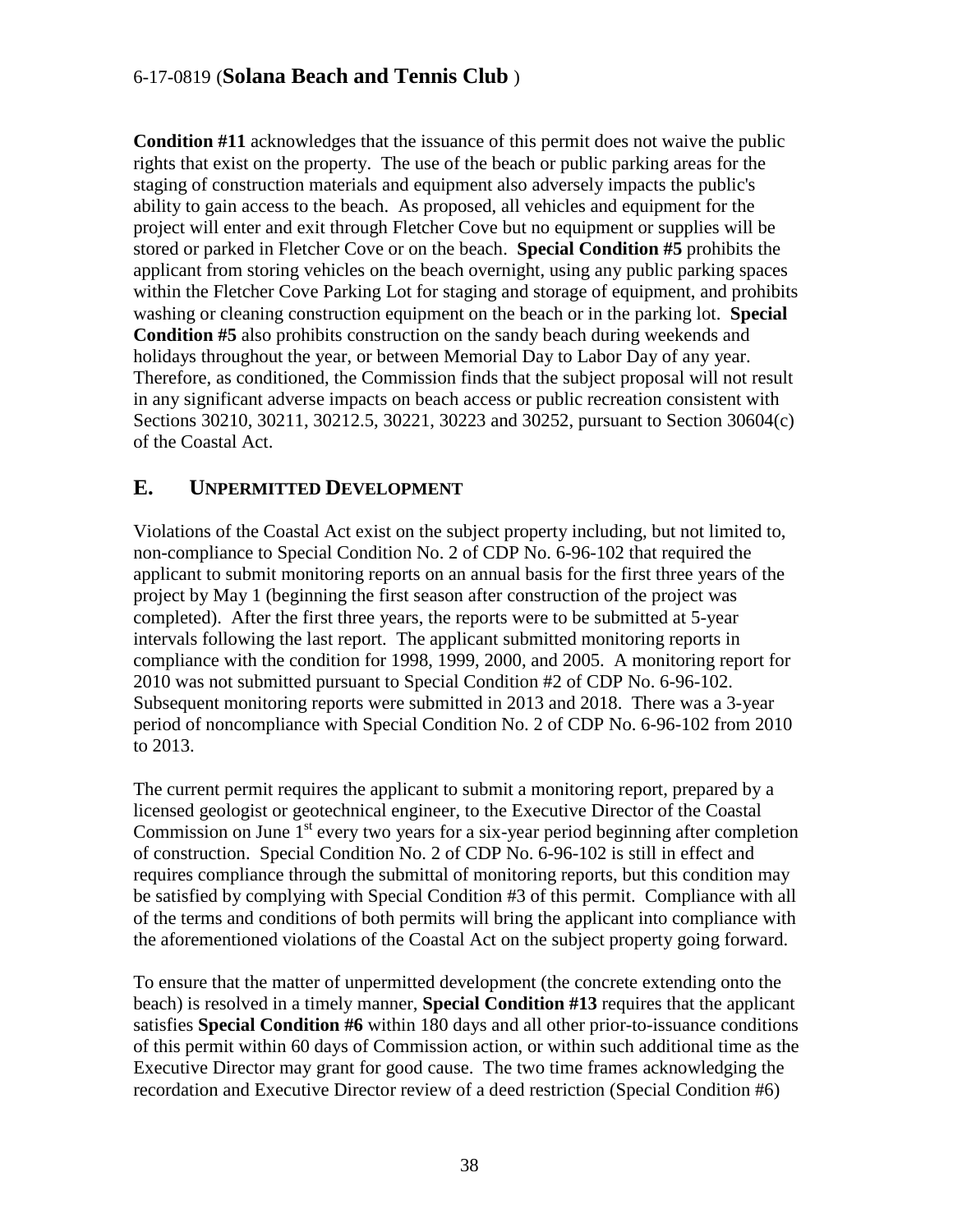can be time-consuming, but all other conditions should be complied with promptly, to allow removal of the encroachment as soon as feasible.

Although development has taken place prior to submission of this permit application, consideration of this application by the Commission has been based solely upon the Chapter 3 policies of the Coastal Act. Commission review and action on this permit does not constitute a waiver of any legal action with regard to the alleged violations, nor does it constitute an implied statement of the Commission's position regarding the legality of development, other than the development addressed herein, undertaken on the subject site without a coastal permit.

# <span id="page-38-0"></span>**F. LOCAL COASTAL PLANNING**

Section 30604(a) also requires that a coastal development permit shall be issued only if the Commission finds that the permitted development will not prejudice the ability of the local government to prepare a Local Coastal Program (LCP) in conformity with the provisions of Chapter 3 of the Coastal Act. In this case, such a finding can be made.

The Commission has certified the City's Local Coastal Program Land Use Plan, but the City has not yet completed, nor has the Commission reviewed any implementing ordinances. Thus, the City's LCP is not fully certified, and Chapter 3 of the Coastal Act is the standard of review. However, as cited above, the certified LUP contains provisions relating to shoreline protection including policies related to erodible concrete seacave/notch infills. The LUP establishes that erodible concrete seacave/notch infills, when maintained properly, are not subject to the sand supply mitigation, public access and recreation mitigation, encroachment removal agreement, or authorization timeline policies of the LUP. The location of the proposed infills is designated for Open Space Recreation in the City of Solana Beach LUP. The project, as conditioned, supports recreation as it prevents impacts to the beach.

As conditioned, the subject development is consistent with the land use designation and the shoreline protection policies of the LUP. Based on the above findings, the proposed development is consistent with the Chapter 3 policies of the Coastal Act in that the need for the pre-emptive notch fill has been documented and identified coastal resource impacts will be mitigated. Therefore, the Commission finds the proposed development, as conditioned, is consistent with the Chapter 3 policies of the Coastal Act, and will not prejudice the ability of the City of Solana Beach to complete a certifiable local coastal program.

## <span id="page-38-1"></span>**G. CONSISTENCY WITH CALIFORNIA ENVIRONMENTAL QUALITY ACT (CEQA).**

Section 13096 of the Commission's Code of Regulations requires Commission approval of Coastal Development Permits to be supported by a finding showing the permit, as conditioned, to be consistent with any applicable requirements of the California Environmental Quality Act (CEQA). Section 21080.5(d)(2)(A) of CEQA prohibits a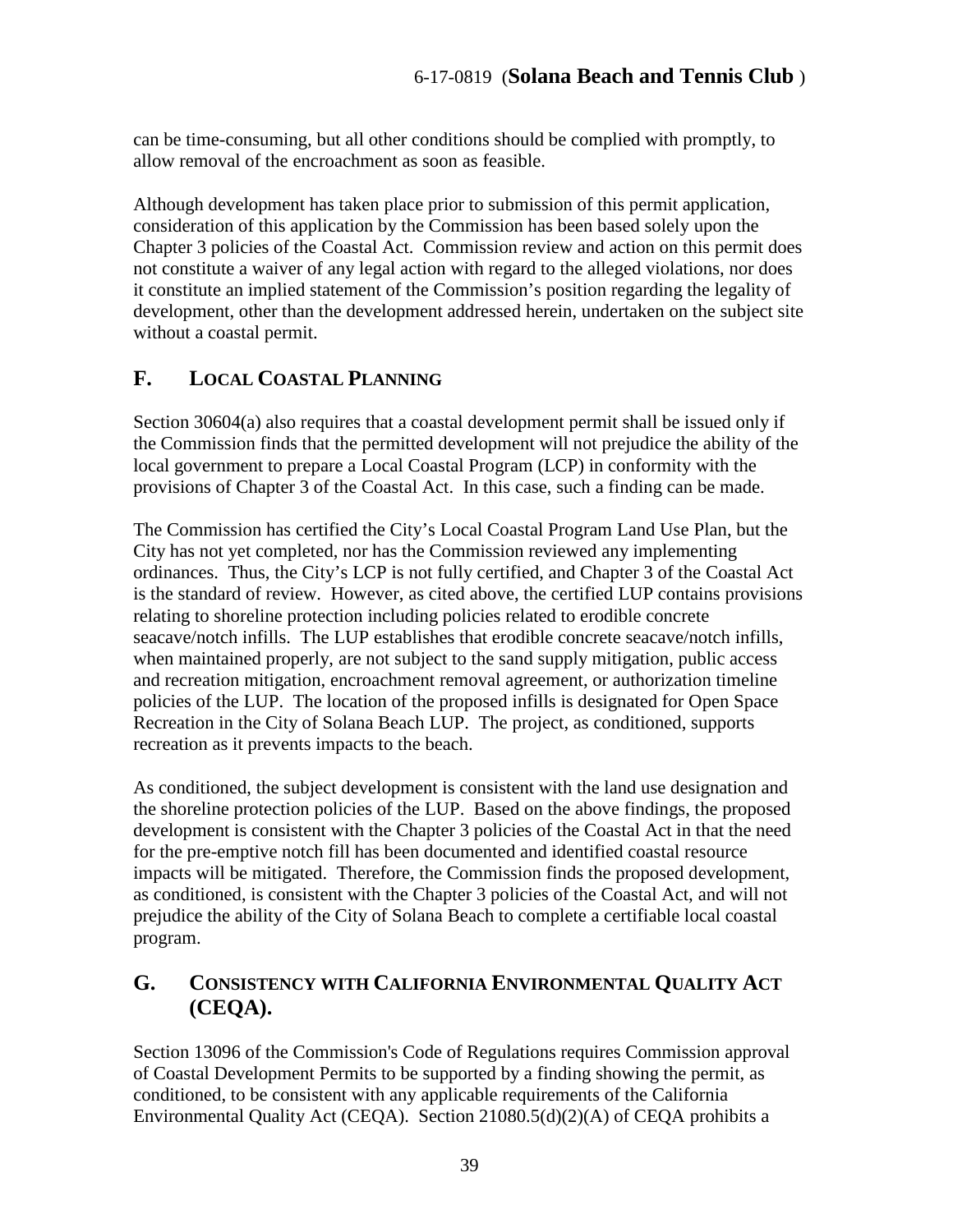proposed development from being approved if there are feasible alternatives or feasible mitigation measures available which would substantially lessen any significant adverse effect which the activity may have on the environment. The City Council of the City of Solana Beach found that the proposed development was exempt from CEQA pursuant to State CEQA guidelines sections 15301(d) (Existing Facilities) and 15304(c) (Minor Alterations to Land).

As conditioned, there are no additional feasible alternatives or feasible mitigation measures available which would substantially lessen any significant adverse environmental effects which approval of the proposed project, as conditioned, would have on the environment within the meaning of CEQA. Thus, if so conditioned, the proposed project will not result in any significant environmental effects for which feasible mitigation measures have not been employed consistent with CEQA Section  $21080.5(d)(2)(A)$ .

(G:\Reports\2017\6-17-0819 Solana Beach and Tennis Club sft rpt.docx)